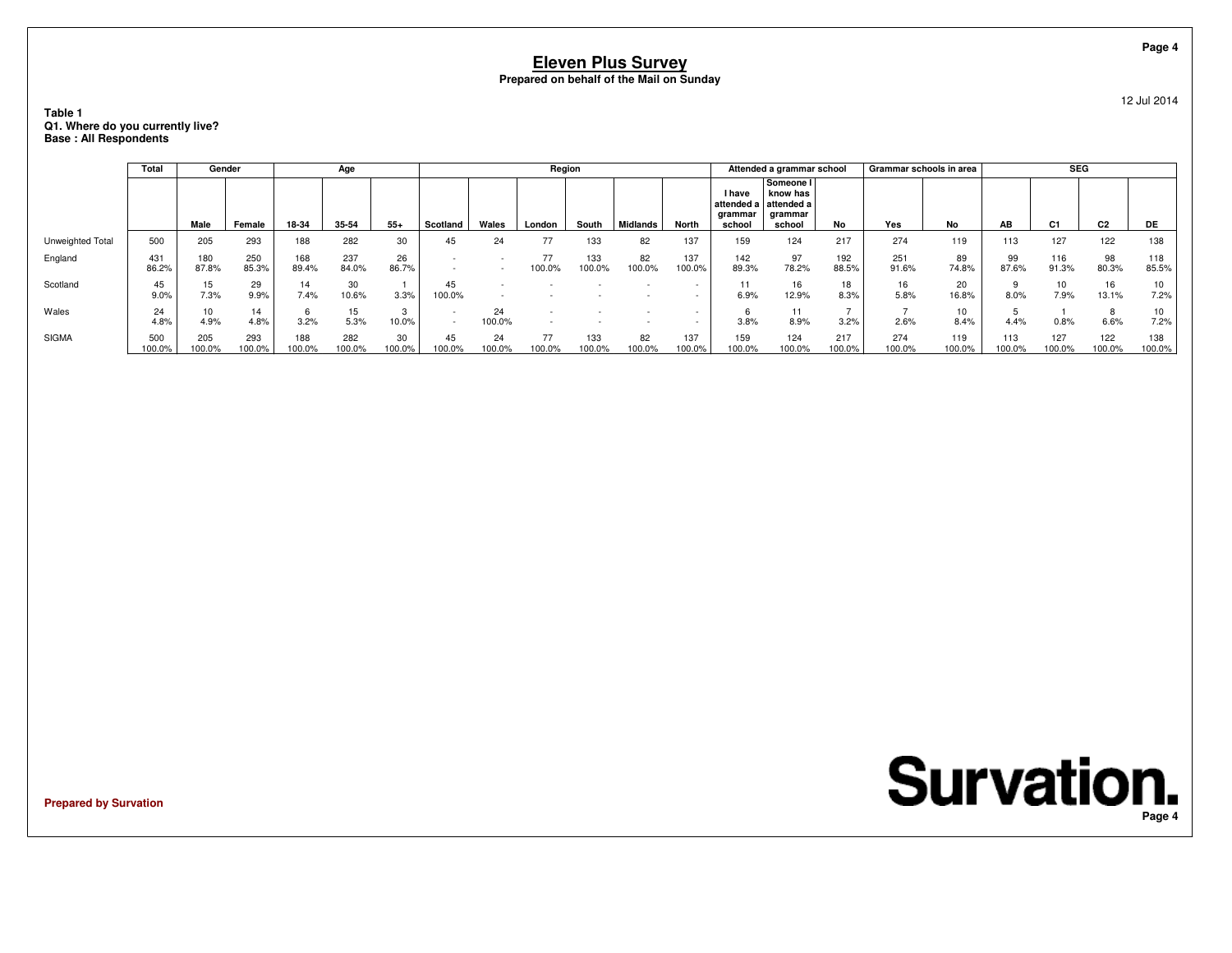**Table 2 Q2. Which English county do you currently live in?Base : Respondents live in England**

|                    | <b>Total</b>           | Gender                 |                        |                                 | Age                    |                         |          |       | Region       |                        |                                                      |                                                      |                                    | Attended a grammar school                                           |                        | Grammar schools in area |                                                      |                        | <b>SEG</b>             |                          |                        |
|--------------------|------------------------|------------------------|------------------------|---------------------------------|------------------------|-------------------------|----------|-------|--------------|------------------------|------------------------------------------------------|------------------------------------------------------|------------------------------------|---------------------------------------------------------------------|------------------------|-------------------------|------------------------------------------------------|------------------------|------------------------|--------------------------|------------------------|
|                    |                        | Male                   | Female                 | 18-34                           | 35-54                  | $55+$                   | Scotland | Wales | London       | South                  | <b>Midlands</b>                                      | North                                                | <b>I</b> have<br>grammar<br>school | Someone I<br>know has<br>attended a attended a<br>grammar<br>school | No                     | Yes                     | No                                                   | AB                     | C <sub>1</sub>         | C <sub>2</sub>           | DE                     |
| Unweighted Total   | 431                    | 180                    | 250                    | 168                             | 237                    | 26                      |          |       | 77           | 133                    | 82                                                   | 137                                                  | 142                                | 97                                                                  | 192                    | 251                     | 89                                                   | 99                     | 116                    | 98                       | 118                    |
| Greater London     | 77<br>17.9%            | 39<br>21.7%            | 37<br>14.8%            | 34<br>20.2%                     | 36<br>15.2%            | $\overline{7}$<br>26.9% |          |       | 77<br>100.0% |                        | $\overline{\phantom{a}}$<br>$\overline{\phantom{a}}$ | $\overline{\phantom{a}}$<br>$\overline{\phantom{a}}$ | 30<br>21.1%                        | 16<br>16.5%                                                         | 31<br>16.1%            | 45<br>17.9%             | 16<br>18.0%                                          | 30<br>30.3%            | 25<br>21.6%            | 13<br>13.3%              | 9<br>7.6%              |
| Avon & Bristol     | 5<br>1.2%              | 0.6%                   | $\overline{4}$<br>1.6% | 3<br>1.8%                       | $\overline{2}$<br>0.8% |                         |          |       |              | 5<br>3.8%              |                                                      | $\overline{\phantom{a}}$<br>$\overline{\phantom{a}}$ | -1<br>0.7%                         | $\overline{1}$<br>1.0%                                              | 3<br>1.6%              | 3<br>1.2%               | $\overline{\phantom{a}}$<br>$\overline{\phantom{a}}$ |                        | 3<br>2.6%              | $\overline{1}$<br>1.0%   | $\mathbf{1}$<br>0.8%   |
| Bedfordshire       | 3<br>0.7%              | 0.6%                   | $\overline{c}$<br>0.8% | $\sim$                          | 3<br>1.3%              | $\sim$                  |          |       |              | 3<br>2.3%              |                                                      |                                                      | -1<br>0.7%                         | $\sim$                                                              | $\overline{2}$<br>1.0% | -1<br>0.4%              | $\overline{2}$<br>2.2%                               |                        | $\overline{2}$<br>1.7% |                          | 1<br>0.8%              |
| Berkshire          | $\overline{4}$<br>0.9% | $\sim$<br>$\sim$       | $\overline{4}$<br>1.6% | 3<br>1.8%                       | -1.<br>0.4%            |                         |          |       |              | $\overline{4}$<br>3.0% |                                                      |                                                      | $\overline{2}$<br>1.4%             | $\overline{1}$<br>1.0%                                              | $\mathbf{1}$<br>0.5%   | $\overline{2}$<br>0.8%  | 1.1%                                                 |                        |                        |                          | $\overline{4}$<br>3.4% |
| Buckinghamshire    | -1<br>0.2%             | 0.6%                   |                        | . .<br>$\overline{\phantom{a}}$ | $\overline{1}$<br>0.4% |                         |          |       |              | -1<br>0.8%             |                                                      |                                                      |                                    | $\overline{\phantom{a}}$<br>$\sim$                                  | $\mathbf{1}$<br>0.5%   | -1<br>0.4%              |                                                      |                        |                        |                          | 0.8%                   |
| Cambridgeshire     | $\overline{4}$<br>0.9% | $\overline{2}$<br>1.1% | $\overline{2}$<br>0.8% | $\overline{2}$<br>1.2%          | $\overline{2}$<br>0.8% |                         |          |       |              | $\overline{4}$<br>3.0% | ٠                                                    |                                                      | $\overline{2}$<br>1.4%             | $\sim$                                                              | $\overline{c}$<br>1.0% | 4<br>1.6%               | $\sim$                                               | 1<br>1.0%              | 0.9%                   |                          | $\overline{2}$<br>1.7% |
| Cheshire           | 8<br>1.9%              | -5<br>2.8%             | 3<br>1.2%              | 5<br>3.0%                       | 3<br>1.3%              |                         |          |       |              |                        |                                                      | 8<br>5.8%                                            | 4<br>2.8%                          | $\overline{1}$<br>1.0%                                              | 3<br>1.6%              | 5<br>2.0%               | -1<br>1.1%                                           | 3<br>3.0%              | $\overline{2}$<br>1.7% | $\overline{2}$<br>2.0%   | $\mathbf{1}$<br>0.8%   |
| Cleveland          | 3<br>0.7%              | $\overline{c}$<br>1.1% | $\mathbf{1}$<br>0.4%   | $\sim$                          | 3<br>1.3%              |                         |          |       |              |                        | $\sim$                                               | 3<br>2.2%                                            | $\overline{1}$<br>0.7%             | $\mathbf{1}$<br>1.0%                                                | $\mathbf{1}$<br>0.5%   | $\mathbf{1}$<br>0.4%    | 1.1%                                                 | $\sim$                 | $\mathbf{1}$<br>0.9%   | $\overline{\phantom{a}}$ | $\overline{2}$<br>1.7% |
| Cornwall           | $\overline{7}$<br>1.6% | $\overline{a}$<br>2.2% | 3<br>1.2%              | -1<br>0.6%                      | 6<br>2.5%              |                         |          |       |              | $\overline{7}$<br>5.3% |                                                      |                                                      | $\overline{4}$<br>2.8%             | $\overline{1}$<br>1.0%                                              | $\overline{c}$<br>1.0% | 3<br>1.2%               | $\overline{4}$<br>4.5%                               | $\mathbf{1}$<br>1.0%   | 0.9%                   | $\overline{c}$<br>2.0%   | 3<br>2.5%              |
| Cumbria            | 4<br>0.9%              | $\sim$                 | $\overline{4}$<br>1.6% | $\overline{2}$<br>1.2%          | $\overline{2}$<br>0.8% |                         |          |       |              |                        |                                                      | $\overline{4}$<br>2.9%                               |                                    | $\overline{1}$<br>1.0%                                              | 3<br>1.6%              | $\overline{2}$<br>0.8%  | $\overline{2}$<br>2.2%                               | $\sim$                 | -1<br>0.9%             |                          | 3<br>2.5%              |
| Derbyshire         | 8<br>1.9%              | $\overline{2}$<br>1.1% | 6<br>2.4%              | $\overline{2}$<br>1.2%          | 6<br>2.5%              |                         |          |       |              |                        | 8<br>9.8%                                            |                                                      |                                    | 6<br>6.2%                                                           | $\overline{c}$<br>1.0% | 3<br>1.2%               | $\overline{2}$<br>2.2%                               | $\overline{2}$<br>2.0% | 3<br>2.6%              | $\overline{\phantom{a}}$ | 3<br>2.5%              |
| Devon              | 10<br>2.3%             | 5<br>2.8%              | 5<br>2.0%              | 5<br>3.0%                       | 5<br>2.1%              |                         |          |       |              | 10<br>7.5%             |                                                      |                                                      | 3<br>2.1%                          | 3<br>3.1%                                                           | $\overline{4}$<br>2.1% | 6<br>2.4%               | $\overline{c}$<br>2.2%                               | $\mathbf{1}$<br>1.0%   | $\overline{1}$<br>0.9% | 5<br>5.1%                | 3<br>2.5%              |
| Dorset             | 2<br>0.5%              | $\overline{2}$<br>1.1% | $\sim$                 | $\mathbf{1}$<br>0.6%            | $\mathbf{1}$<br>0.4%   |                         |          |       |              | $\overline{2}$<br>1.5% | $\overline{\phantom{a}}$                             |                                                      | $\overline{2}$<br>1.4%             | $\overline{\phantom{a}}$<br>$\sim$                                  | $\sim$                 | $\overline{2}$<br>0.8%  | $\overline{\phantom{a}}$                             |                        | $\overline{1}$<br>0.9% | $\mathbf{1}$<br>1.0%     | $\sim$<br>$\sim$       |
| Durham             | $\overline{4}$<br>0.9% | 0.6%                   | 3<br>1.2%              | $\overline{2}$<br>1.2%          | $\overline{2}$<br>0.8% |                         |          |       |              |                        | $\overline{\phantom{a}}$                             | $\overline{4}$<br>2.9%                               | -1<br>0.7%                         | $\overline{c}$<br>2.1%                                              | 0.5%                   |                         | $\overline{c}$<br>2.2%                               | $\mathbf{1}$<br>1.0%   |                        | $\mathbf{1}$<br>1.0%     | $\overline{2}$<br>1.7% |
| East Sussex        | 5<br>1.2%              | 3<br>1.7%              | $\overline{2}$<br>0.8% | $\overline{c}$<br>1.2%          | 3<br>1.3%              |                         |          |       |              | 5<br>3.8%              |                                                      |                                                      | 3<br>2.1%                          | $\overline{\phantom{a}}$<br>$\overline{\phantom{a}}$                | $\overline{2}$<br>1.0% | $\overline{4}$<br>1.6%  | -1<br>1.1%                                           | $\mathbf{1}$<br>1.0%   | $\overline{1}$<br>0.9% | $\overline{c}$<br>2.0%   | $\mathbf{1}$<br>0.8%   |
| East Yorkshire     | 5<br>1.2%              | $\overline{2}$<br>1.1% | 3<br>1.2%              | 3<br>1.8%                       | $\overline{2}$<br>0.8% | $\sim$                  |          |       |              |                        |                                                      | 5<br>3.6%                                            |                                    | $\overline{2}$<br>2.1%                                              | 3<br>1.6%              | -1<br>0.4%              | $\overline{c}$<br>2.2%                               | $\overline{2}$<br>2.0% | $\sim$                 | $\mathbf{1}$<br>1.0%     | $\overline{2}$<br>1.7% |
| Essex              | 19<br>4.4%             | 9<br>5.0%              | 10<br>4.0%             | $\overline{4}$<br>2.4%          | 14<br>5.9%             | -1<br>3.8%              |          |       |              | 19<br>14.3%            | $\overline{\phantom{a}}$                             | $\overline{\phantom{a}}$                             | 8<br>5.6%                          | 3<br>3.1%                                                           | 8<br>4.2%              | 15<br>6.0%              | $\overline{2}$<br>2.2%                               | $\overline{c}$<br>2.0% | $\overline{4}$<br>3.4% | 8<br>8.2%                | 5<br>4.2%              |
| Gloucestershire    | $\overline{c}$<br>0.5% | -1<br>0.6%             | -1<br>0.4%             | $\mathbf{1}$<br>0.6%            | $\overline{1}$<br>0.4% |                         |          |       |              | $\overline{2}$<br>1.5% |                                                      |                                                      | -1<br>0.7%                         | $\overline{\phantom{a}}$<br>$\overline{\phantom{a}}$                | $\mathbf{1}$<br>0.5%   | $\overline{2}$<br>0.8%  |                                                      |                        | -1<br>0.9%             | $\mathbf{1}$<br>1.0%     | $\sim$<br>$\sim$       |
| Greater Manchester | 17<br>3.9%             | 6<br>3.3%              | 11<br>4.4%             | $\overline{4}$<br>2.4%          | 12<br>5.1%             | -1<br>3.8%              |          |       |              |                        |                                                      | 17<br>12.4%                                          | 5<br>3.5%                          | $\overline{4}$<br>4.1%                                              | 8<br>4.2%              | 9<br>3.6%               | $\overline{4}$<br>4.5%                               | $\overline{4}$<br>4.0% | 3<br>2.6%              | 6<br>6.1%                | $\overline{4}$<br>3.4% |

**Prepared by Survation**

12 Jul 2014

**Page 5**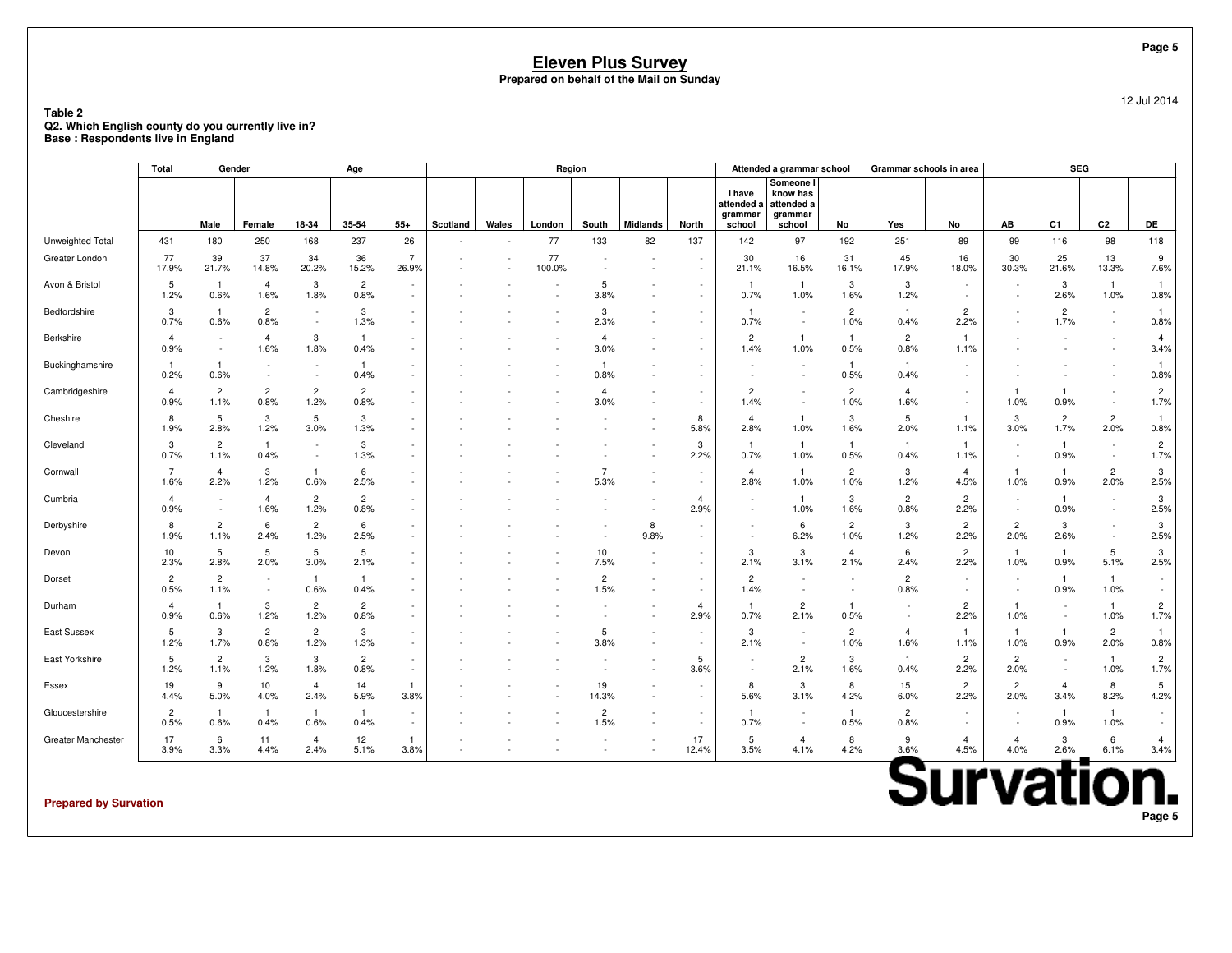**Table 2 Q2. Which English county do you currently live in?Base : Respondents live in England**

|                                       | Total                  |                        | Gender                 |                                    | Age                    |                                    |          |       |        | Region                 |                                                      |                                                      |                                                  | Attended a grammar school                                |                                    |                        | Grammar schools in area                              |                          | <b>SEG</b>             |                                                      |                        |
|---------------------------------------|------------------------|------------------------|------------------------|------------------------------------|------------------------|------------------------------------|----------|-------|--------|------------------------|------------------------------------------------------|------------------------------------------------------|--------------------------------------------------|----------------------------------------------------------|------------------------------------|------------------------|------------------------------------------------------|--------------------------|------------------------|------------------------------------------------------|------------------------|
|                                       |                        | Male                   | Female                 | 18-34                              | 35-54                  | $55+$                              | Scotland | Wales | London | South                  | <b>Midlands</b>                                      | <b>North</b>                                         | <b>I</b> have<br>attended a<br>grammar<br>school | Someone I<br>know has<br>attended a<br>grammar<br>school | No                                 | Yes                    | No                                                   | AB                       | C <sub>1</sub>         | C <sub>2</sub>                                       | DE                     |
| Unweighted Total                      | 431                    | 180                    | 250                    | 168                                | 237                    | 26                                 |          |       | 77     | 133                    | 82                                                   | 137                                                  | 142                                              | 97                                                       | 192                                | 251                    | 89                                                   | 99                       | 116                    | 98                                                   | 118                    |
| Hampshire                             | 15<br>3.5%             | $\overline{7}$<br>3.9% | 8<br>3.2%              | $\overline{4}$<br>2.4%             | 9<br>3.8%              | $\overline{2}$<br>7.7%             |          |       |        | 15<br>11.3%            | $\sim$                                               | $\overline{\phantom{a}}$<br>$\overline{\phantom{a}}$ | 5<br>3.5%                                        | $\overline{4}$<br>4.1%                                   | 6<br>3.1%                          | 6<br>2.4%              | 3<br>3.4%                                            | 6<br>6.1%                | $\overline{1}$<br>0.9% | 5<br>5.1%                                            | 3<br>2.5%              |
| Hertfordshire                         | 10<br>2.3%             | $\overline{4}$<br>2.2% | 6<br>2.4%              | $\overline{4}$<br>2.4%             | 6<br>2.5%              | ٠<br>$\overline{\phantom{a}}$      |          |       |        | 10<br>7.5%             |                                                      | $\overline{\phantom{a}}$                             | 3<br>2.1%                                        | $\overline{\phantom{a}}$<br>$\overline{\phantom{a}}$     | $\overline{7}$<br>3.6%             | $\overline{7}$<br>2.8% | $\overline{2}$<br>2.2%                               | $\overline{2}$<br>2.0%   | 3<br>2.6%              | 3<br>3.1%                                            | $\overline{c}$<br>1.7% |
| Isle of Wight                         | $\overline{1}$<br>0.2% | $\mathbf{1}$<br>0.6%   | $\sim$<br>$\sim$       |                                    | $\mathbf{1}$<br>0.4%   | $\sim$<br>$\sim$                   |          |       |        | 0.8%                   |                                                      |                                                      |                                                  |                                                          | $\mathbf{1}$<br>0.5%               |                        | 1.1%                                                 |                          |                        |                                                      | $\mathbf{1}$<br>0.8%   |
| Kent                                  | 9<br>2.1%              | $\overline{4}$<br>2.2% | 5<br>2.0%              | $\sim$                             | $\overline{7}$<br>3.0% | 2<br>7.7%                          |          |       |        | 9<br>6.8%              | $\overline{\phantom{a}}$                             | $\sim$                                               | 5<br>3.5%                                        | $\overline{\phantom{a}}$                                 | $\overline{4}$<br>2.1%             | 8<br>3.2%              | $\overline{\phantom{a}}$<br>$\overline{\phantom{a}}$ | $\mathbf{1}$<br>1.0%     | $\overline{4}$<br>3.4% | $\overline{c}$<br>2.0%                               | $\overline{2}$<br>1.7% |
| Lancashire                            | 14<br>3.2%             | $\overline{2}$<br>1.1% | 12<br>4.8%             | 6<br>3.6%                          | $\overline{7}$<br>3.0% | $\mathbf{1}$<br>3.8%               |          |       |        |                        | . .                                                  | 14<br>10.2%                                          | $\overline{4}$<br>2.8%                           | 3<br>3.1%                                                | $\overline{7}$<br>3.6%             | 6<br>2.4%              | $\overline{7}$<br>7.9%                               | $\overline{\phantom{a}}$ | 6<br>5.2%              | $\overline{c}$<br>2.0%                               | 6<br>5.1%              |
| Leicestershire                        | 8<br>1.9%              | 3<br>1.7%              | 5<br>2.0%              | 4<br>2.4%                          | $\overline{4}$<br>1.7% | $\sim$<br>$\sim$                   |          |       |        |                        | 8<br>9.8%                                            | $\sim$<br>$\sim$                                     | 3<br>2.1%                                        | $\mathbf{1}$<br>1.0%                                     | $\overline{4}$<br>2.1%             | 6<br>2.4%              | $\overline{c}$<br>2.2%                               | $\mathbf{1}$<br>1.0%     | $\overline{4}$<br>3.4% | $\overline{c}$<br>2.0%                               | $\mathbf{1}$<br>0.8%   |
| Lincolnshire                          | 10<br>2.3%             | $\overline{2}$<br>1.1% | 8<br>3.2%              | $\overline{4}$<br>2.4%             | 6<br>2.5%              | $\sim$<br>×.                       |          |       |        |                        | 10<br>12.2%                                          | $\overline{\phantom{a}}$<br>×.                       | -1<br>0.7%                                       | 3<br>3.1%                                                | 6<br>3.1%                          | 8<br>3.2%              | $\overline{\phantom{a}}$                             | $\mathbf{1}$<br>1.0%     | 3<br>2.6%              | $\overline{1}$<br>1.0%                               | 5<br>4.2%              |
| Lincolnshire (North<br>or North-East) | $\overline{c}$<br>0.5% | $\overline{1}$<br>0.6% | $\overline{1}$<br>0.4% | -1<br>0.6%                         | $\mathbf{1}$<br>0.4%   | $\sim$<br>$\overline{\phantom{a}}$ |          |       |        |                        |                                                      | $\overline{c}$<br>1.5%                               | $\overline{2}$<br>1.4%                           | $\overline{\phantom{a}}$<br>$\overline{\phantom{a}}$     | $\overline{\phantom{a}}$<br>$\sim$ | -1<br>0.4%             | $\overline{\phantom{a}}$                             |                          |                        | $\overline{1}$<br>1.0%                               | $\mathbf{1}$<br>0.8%   |
| Merseyside                            | 16<br>3.7%             | 9<br>5.0%              | $\overline{7}$<br>2.8% | $\overline{4}$<br>2.4%             | 12<br>5.1%             | $\sim$<br>$\sim$                   |          |       |        |                        |                                                      | 16<br>11.7%                                          | 9<br>6.3%                                        | $\overline{1}$<br>1.0%                                   | 6<br>3.1%                          | 13<br>5.2%             | 3<br>3.4%                                            | 4<br>4.0%                | $\overline{4}$<br>3.4% | $\overline{4}$<br>4.1%                               | $\overline{4}$<br>3.4% |
| Norfolk                               | 8<br>1.9%              | $\overline{2}$<br>1.1% | 6<br>2.4%              | $\overline{2}$<br>1.2%             | 6<br>2.5%              | ×.                                 |          |       |        | 8<br>6.0%              | $\overline{\phantom{a}}$                             | $\sim$                                               | $\overline{c}$<br>1.4%                           | 3<br>3.1%                                                | 3<br>1.6%                          | 3<br>1.2%              |                                                      | $\overline{2}$<br>2.0%   | $\mathbf{1}$<br>0.9%   | $\overline{c}$<br>2.0%                               | 3<br>2.5%              |
| North Yorkshire                       | $\overline{4}$<br>0.9% | $\overline{2}$<br>1.1% | $\overline{c}$<br>0.8% | 3<br>1.8%                          | $\mathbf{1}$<br>0.4%   | $\sim$<br>$\sim$                   |          |       |        |                        |                                                      | $\overline{4}$<br>2.9%                               | $\overline{2}$<br>1.4%                           | $\overline{1}$<br>1.0%                                   | $\overline{1}$<br>0.5%             | 3<br>1.2%              | $\sim$                                               | $\overline{2}$<br>2.0%   | $\overline{1}$<br>0.9% | $\overline{\phantom{a}}$<br>$\overline{\phantom{a}}$ | $\mathbf{1}$<br>0.8%   |
| Northamptonshire                      | $\overline{4}$<br>0.9% | $\overline{2}$<br>1.1% | $\overline{c}$<br>0.8% | -1<br>0.6%                         | 3<br>1.3%              | $\sim$<br>$\sim$                   |          |       |        |                        | $\overline{4}$<br>4.9%                               | $\overline{\phantom{a}}$<br>$\sim$                   | $\overline{c}$<br>1.4%                           | $\overline{c}$<br>2.1%                                   | $\sim$<br>$\sim$                   | $\overline{2}$<br>0.8% | -1<br>1.1%                                           | $\mathbf{1}$<br>1.0%     |                        | $\overline{1}$<br>1.0%                               | $\overline{c}$<br>1.7% |
| Northumberland                        | 5<br>1.2%              | $\mathbf{1}$<br>0.6%   | 4<br>1.6%              | $\overline{2}$<br>1.2%             | 3<br>1.3%              | $\sim$                             |          |       |        |                        |                                                      | 5<br>3.6%                                            | $\overline{c}$<br>1.4%                           | $\mathbf{1}$<br>1.0%                                     | $\overline{c}$<br>1.0%             | $\mathbf{1}$<br>0.4%   | 3<br>3.4%                                            | $\mathbf{1}$<br>1.0%     | $\overline{c}$<br>1.7% | $\overline{1}$<br>1.0%                               | $\mathbf{1}$<br>0.8%   |
| Nottinghamshire                       | 12<br>2.8%             | 3<br>1.7%              | 9<br>3.6%              | 5<br>3.0%                          | 6<br>2.5%              | $\mathbf{1}$<br>3.8%               |          |       |        |                        | 12<br>14.6%                                          | $\overline{\phantom{a}}$<br>$\sim$                   | 3<br>2.1%                                        | $\overline{4}$<br>4.1%                                   | 5<br>2.6%                          | $\overline{4}$<br>1.6% | $\overline{4}$<br>4.5%                               | $\overline{2}$<br>2.0%   | $\overline{c}$<br>1.7% | $\overline{4}$<br>4.1%                               | $\overline{4}$<br>3.4% |
| Oxfordshire                           | $\overline{2}$<br>0.5% | $\mathbf{1}$<br>0.6%   | $\overline{1}$<br>0.4% | $\sim$                             | $\overline{2}$<br>0.8% | $\sim$<br>$\sim$                   |          |       |        | $\overline{c}$<br>1.5% | $\overline{\phantom{a}}$                             | $\sim$                                               |                                                  | $\overline{1}$<br>1.0%                                   | $\mathbf{1}$<br>0.5%               | $\mathbf{1}$<br>0.4%   | -1<br>1.1%                                           |                          | $\overline{2}$<br>1.7% |                                                      | $\overline{a}$         |
| Shropshire                            | $\overline{2}$<br>0.5% | -1<br>0.6%             | $\mathbf{1}$<br>0.4%   | -1<br>0.6%                         |                        | -1<br>3.8%                         |          |       |        |                        | $\overline{c}$<br>2.4%                               | $\sim$                                               | -1<br>0.7%                                       | $\overline{\phantom{a}}$<br>$\overline{\phantom{a}}$     | $\overline{1}$<br>0.5%             | $\overline{2}$<br>0.8% | $\sim$                                               | $\sim$                   | -1<br>0.9%             |                                                      | $\mathbf{1}$<br>0.8%   |
| Somerset                              | 3<br>0.7%              | $\overline{1}$<br>0.6% | $\overline{c}$<br>0.8% | $\overline{\phantom{a}}$<br>$\sim$ | $\overline{c}$<br>0.8% | $\mathbf{1}$<br>3.8%               |          |       |        | 3<br>2.3%              | $\overline{\phantom{a}}$<br>$\overline{\phantom{a}}$ | $\overline{\phantom{a}}$<br>$\sim$                   | $\mathbf{1}$<br>0.7%                             | $\overline{1}$<br>1.0%                                   | $\mathbf{1}$<br>0.5%               | -1<br>0.4%             | 1.1%                                                 | $\mathbf{1}$<br>1.0%     | $\overline{1}$<br>0.9% | $\ddot{\phantom{1}}$                                 | $\mathbf{1}$<br>0.8%   |
| South Yorkshire                       | 17<br>3.9%             | $\overline{7}$<br>3.9% | 10<br>4.0%             | 6<br>3.6%                          | 10<br>4.2%             | $\mathbf{1}$<br>3.8%               |          |       |        |                        | $\overline{\phantom{a}}$<br>$\overline{\phantom{a}}$ | 17<br>12.4%                                          | $\overline{4}$<br>2.8%                           | $\overline{7}$<br>7.2%                                   | 6<br>3.1%                          | 6<br>2.4%              | $\overline{4}$<br>4.5%                               | $\overline{4}$<br>4.0%   | 5<br>4.3%              | 3<br>3.1%                                            | 5<br>4.2%              |
| Staffordshire                         | 6<br>1.4%              | -1<br>0.6%             | 5<br>2.0%              | -1<br>0.6%                         | 5<br>2.1%              | $\sim$                             |          |       |        |                        | 6<br>7.3%                                            | $\sim$<br>$\sim$                                     | -1<br>0.7%                                       | $\overline{c}$<br>2.1%                                   | 3<br>1.6%                          | $\overline{a}$<br>1.6% |                                                      |                          | 3<br>2.6%              | $\overline{c}$<br>2.0%                               | $\mathbf{1}$<br>0.8%   |

**Prepared by Survation**

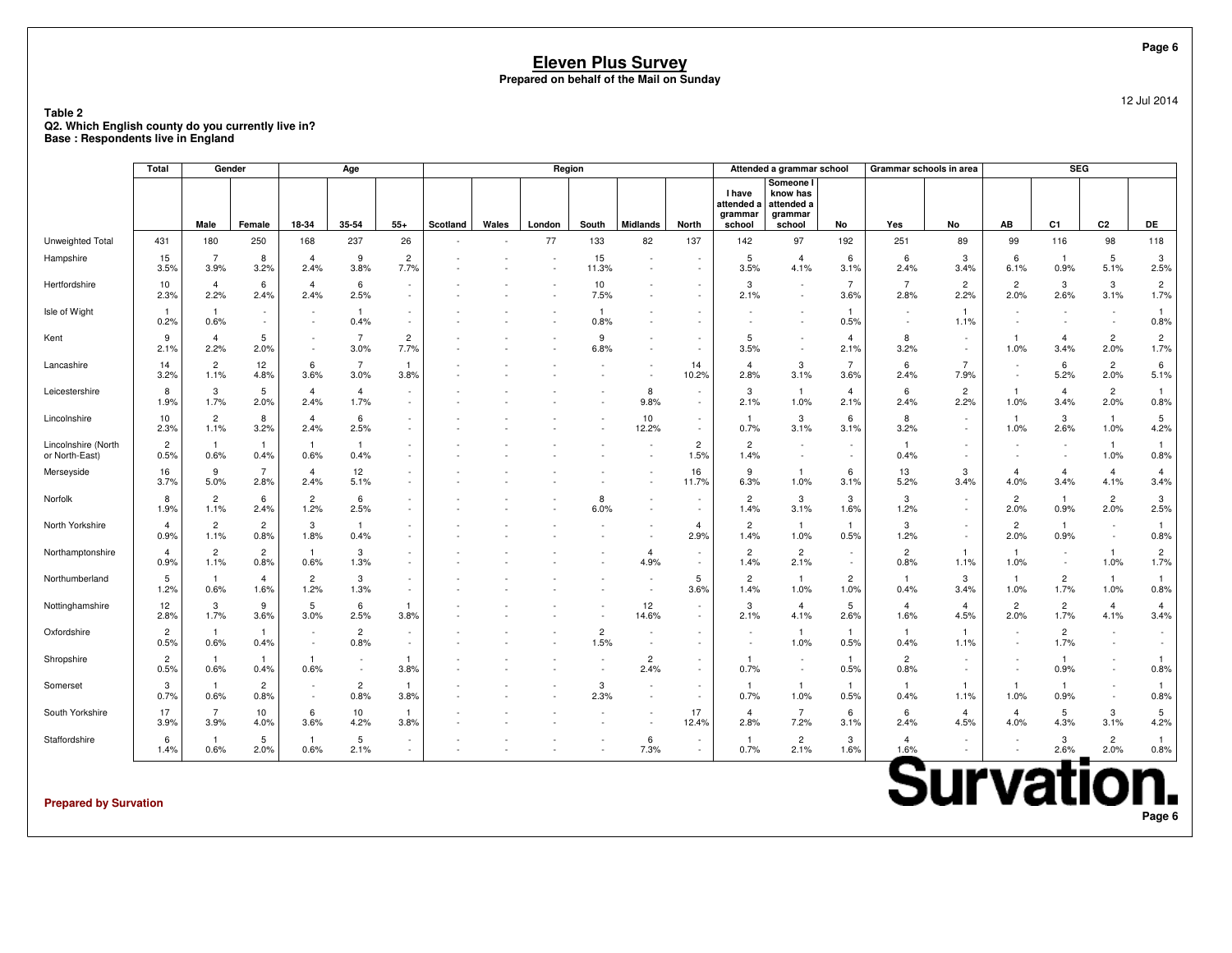**Table 2 Q2. Which English county do you currently live in?Base : Respondents live in England**

|                       | Total                  | Gender                 |                        |                          | Age                    |                  |          |       | Region       |               |                 |                  |                                                  | Attended a grammar school                                |                        | Grammar schools in area |                        |                                    | <b>SEG</b>             |                          |                        |
|-----------------------|------------------------|------------------------|------------------------|--------------------------|------------------------|------------------|----------|-------|--------------|---------------|-----------------|------------------|--------------------------------------------------|----------------------------------------------------------|------------------------|-------------------------|------------------------|------------------------------------|------------------------|--------------------------|------------------------|
|                       |                        | Male                   | Female                 | 18-34                    | 35-54                  | $55+$            | Scotland | Wales | London       | South         | <b>Midlands</b> | North            | <b>I</b> have<br>attended a<br>grammar<br>school | Someone I<br>know has<br>attended a<br>grammar<br>school | No                     | Yes                     | No                     | AB                                 | C <sub>1</sub>         | C <sub>2</sub>           | DE                     |
| Unweighted Total      | 431                    | 180                    | 250                    | 168                      | 237                    | 26               |          |       | 77           | 133           | 82              | 137              | 142                                              | 97                                                       | 192                    | 251                     | 89                     | 99                                 | 116                    | 98                       | 118                    |
| Suffolk               | 5<br>1.2%              | $\overline{2}$<br>1.1% | 3<br>1.2%              | $\overline{c}$<br>1.2%   | $\overline{c}$<br>0.8% | 3.8%             |          |       |              | 5<br>3.8%     | $\sim$          | $\sim$           | $\sim$<br>$\sim$                                 | 2<br>2.1%                                                | 3<br>1.6%              | 0.4%                    | 3<br>3.4%              | $\overline{\phantom{a}}$<br>$\sim$ | $\overline{2}$<br>1.7% | $\sim$<br>$\sim$         | 3<br>2.5%              |
| Surrey                | 14<br>3.2%             | 6<br>3.3%              | 8<br>3.2%              | 4.2%                     | $\overline{7}$<br>3.0% | $\sim$<br>$\sim$ |          |       |              | 14<br>10.5%   | $\overline{a}$  | $\sim$           | $\overline{4}$<br>2.8%                           | $\overline{2}$<br>2.1%                                   | 8<br>4.2%              | 11<br>4.4%              | 1.1%                   | 8<br>8.1%                          | 3<br>2.6%              | 1.0%                     | $\overline{2}$<br>1.7% |
| Tyne and Wear         | 11<br>2.6%             | $\overline{a}$<br>2.2% | 7<br>2.8%              | -5<br>3.0%               | 4<br>1.7%              | 2<br>7.7%        |          |       |              |               |                 | 11<br>8.0%       | $\overline{4}$<br>2.8%                           | $\overline{2}$<br>2.1%                                   | 5<br>2.6%              | $\overline{4}$<br>1.6%  | $\overline{2}$<br>2.2% | $\overline{c}$<br>2.0%             | $\sim$                 | 3<br>3.1%                | 6<br>5.1%              |
| Warwickshire          | 3<br>0.7%              |                        | 3<br>1.2%              | $\overline{\phantom{a}}$ | 3<br>1.3%              | $\sim$<br>$\sim$ |          |       |              |               | 3<br>3.7%       | $\sim$           |                                                  | 1.0%                                                     | $\overline{c}$<br>1.0% | $\overline{2}$<br>0.8%  |                        | $\sim$<br>$\sim$                   | $\overline{2}$<br>1.7% | 1.0%                     | $\sim$                 |
| West Midlands         | 26<br>6.0%             | 13<br>7.2%             | 13<br>5.2%             | 17<br>10.1%              | 8<br>3.4%              | 3.8%             |          |       |              |               | 26<br>31.7%     | $\sim$<br>$\sim$ | 10<br>7.0%                                       | $\overline{7}$<br>7.2%                                   | 9<br>4.7%              | 16<br>6.4%              | $\overline{4}$<br>4.5% | 5<br>5.1%                          | 6.0%                   | 8<br>8.2%                | 6<br>5.1%              |
| <b>West Sussex</b>    | 0.2%                   | 0.6%                   | $\sim$<br>$\sim$       |                          | 0.4%                   |                  |          |       |              | 0.8%          |                 |                  |                                                  | $\overline{\phantom{a}}$                                 | 0.5%                   | 0.4%                    |                        | $\overline{\phantom{a}}$           |                        | 1.0%                     | $\sim$                 |
| <b>West Yorkshire</b> | 27<br>6.3%             | 9<br>5.0%              | 18<br>7.2%             | 12<br>7.1%               | 13<br>5.5%             | 2<br>7.7%        |          |       |              |               |                 | 27<br>19.7%      | 5<br>3.5%                                        | 4<br>4.1%                                                | 18<br>9.4%             | 20<br>8.0%              | 3<br>3.4%              | 6<br>6.1%                          | 6.0%                   | $\overline{7}$<br>7.1%   | 5.9%                   |
| Wiltshire             | 3<br>0.7%              | $\overline{2}$<br>1.1% | $\overline{1}$<br>0.4% | $\overline{2}$<br>1.2%   | $\mathbf{1}$<br>0.4%   | $\sim$<br>$\sim$ |          |       |              | 3<br>2.3%     |                 |                  | $\sim$                                           | 1.0%                                                     | $\overline{2}$<br>1.0% | 3<br>1.2%               |                        | 1.0%                               |                        | $\overline{\phantom{a}}$ | $\overline{2}$<br>1.7% |
| Worcestershire        | 3<br>0.7%              | $\overline{2}$<br>1.1% | $\mathbf{1}$<br>0.4%   | 0.6%                     | 0.4%                   | 3.8%             |          |       |              |               | 3<br>3.7%       | $\sim$<br>$\sim$ | $\sim$                                           | 1.0%                                                     | $\overline{2}$<br>1.0% | 0.4%                    | 1.1%                   | $\overline{1}$<br>1.0%             | 0.9%                   | $\sim$                   | 0.8%                   |
| Not Listed            | $\overline{2}$<br>0.5% | 0.6%                   | $\overline{1}$<br>0.4% | $\overline{\phantom{a}}$ | -1<br>0.4%             | 3.8%             |          |       |              |               |                 |                  | 0.7%                                             | 1.0%                                                     | $\sim$                 | 0.4%                    | 1.1%                   | $\sim$<br>$\sim$                   | $\mathbf{1}$<br>0.9%   | 1.0%                     |                        |
| <b>SIGMA</b>          | 431<br>100.0%          | 180<br>100.0%          | 250<br>100.0%          | 168<br>100.0%            | 237<br>100.0%          | 26<br>100.0%     |          |       | 77<br>100.0% | 133<br>100.0% | 82<br>100.0%    | 137<br>100.0%    | 142<br>100.0%                                    | 97<br>100.0%                                             | 192<br>100.0%          | 251<br>100.0%           | 89<br>100.0%           | 99<br>100.0%                       | 116<br>100.0%          | 98<br>100.0%             | 118<br>100.0%          |

**Prepared by Survation**

**Survation. Page 7**

**Page 7**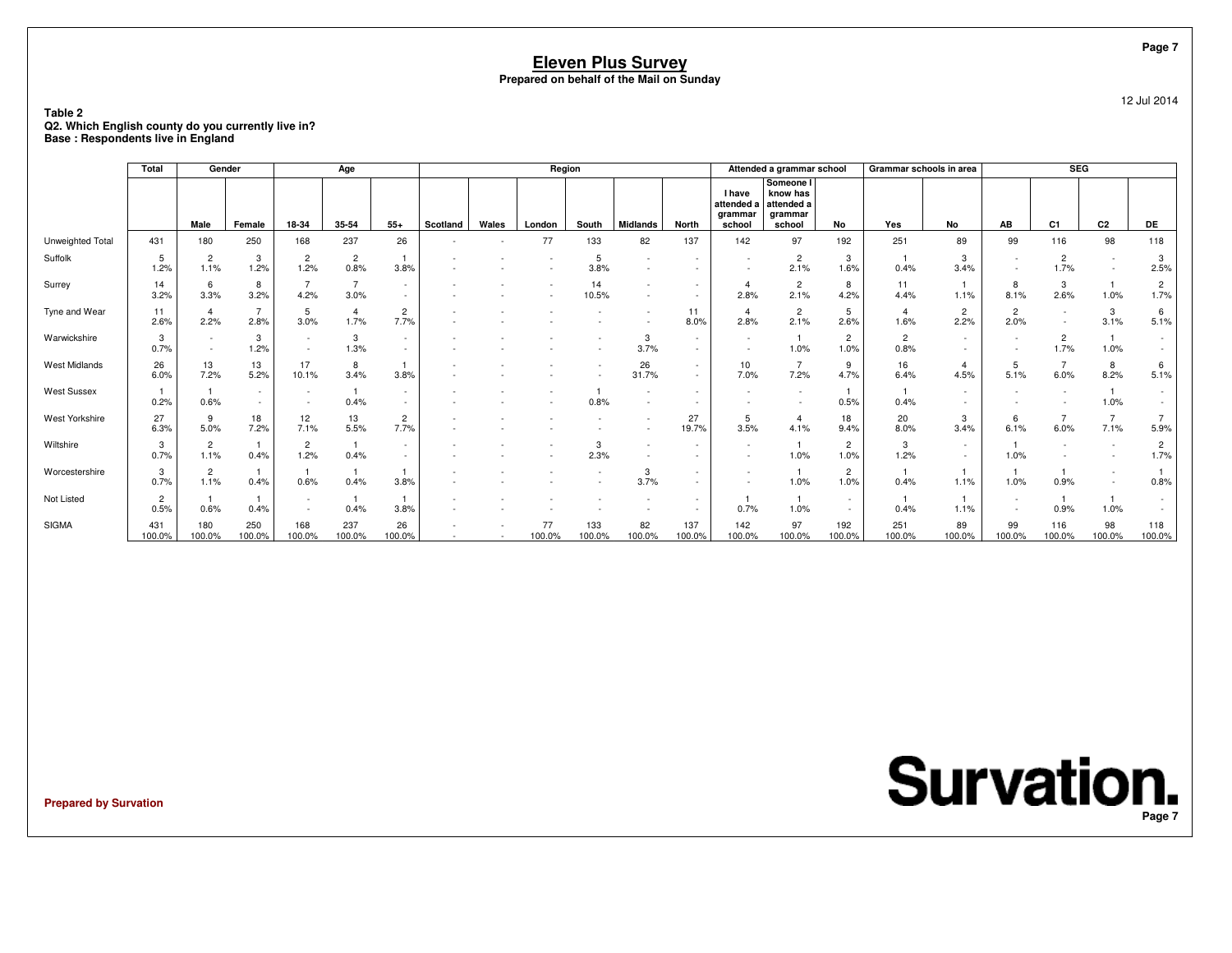**Table 3 Q3. Which of the following most closely describes your personal situation?Base : All Respondents**

|                                        | Total         | Gender        |               |               | Age           |              |              |              | Region |               |                   |               |                             | Attended a grammar school                                               |               | Grammar schools in area |               |               | <b>SEG</b>     |                |               |
|----------------------------------------|---------------|---------------|---------------|---------------|---------------|--------------|--------------|--------------|--------|---------------|-------------------|---------------|-----------------------------|-------------------------------------------------------------------------|---------------|-------------------------|---------------|---------------|----------------|----------------|---------------|
|                                        |               | Male          | Female        | 18-34         | 35-54         | $55+$        | Scotland     | Wales        | London | South         | <b>I</b> Midlands | <b>North</b>  | l have<br>arammar<br>school | Someone I<br>know has<br>l attended a l attended a<br>arammar<br>school | No            | Yes                     | No            | AB            | C <sub>1</sub> | C <sub>2</sub> | DE            |
| Unweighted Total                       | 500           | 205           | 293           | 188           | 282           | 30           | 45           | 24           |        | 133           | 82                | 137           | 159                         | 124                                                                     | 217           | 274                     | 119           | 113           | 127            | 122            | 138           |
| I have children<br>under the age of 18 | 500<br>100.0% | 205<br>100.0% | 293<br>100.0% | 188<br>100.0% | 282<br>100.0% | 30<br>100.0% | 45<br>100.0% | 24<br>100.0% | 100.0% | 133<br>100.0% | 82<br>100.0%      | 137<br>100.0% | 159<br>100.0%               | 124<br>100.0%                                                           | 217<br>100.0% | 274<br>100.0%           | 119<br>100.0% | 113<br>100.0% | 127<br>100.0%  | 122<br>100.0%  | 138<br>100.0% |
| <b>SIGMA</b>                           | 500<br>100.0% | 205<br>100.0% | 293<br>100.0% | 188<br>100.0% | 282<br>100.0% | 30<br>100.0% | 45<br>100.0% | 24<br>100.0% | 100.0% | 133<br>100.0% | 82<br>100.0%      | 137<br>100.0% | 159<br>100.0%               | 124<br>100.0%                                                           | 217<br>100.0% | 274<br>100.0%           | 119<br>100.0% | 113<br>100.0% | 127<br>100.0%  | 122<br>100.0%  | 138<br>100.0% |

**Prepared by Survation**

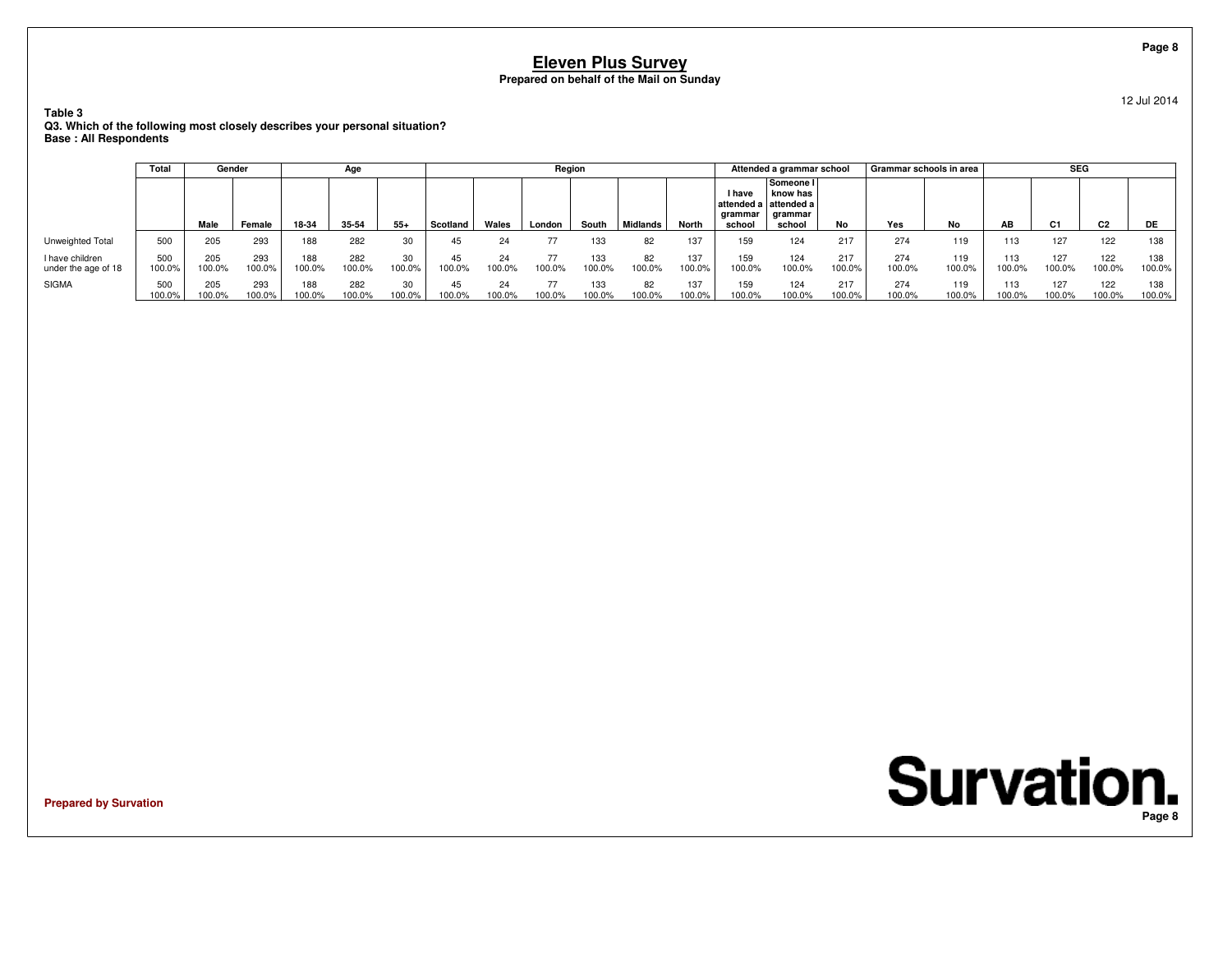|                                                                                |            |                        |                  |                        |                        |                          |                |                                |                        |                        | <b>Eleven Plus Survey</b><br>Prepared on behalf of the Mail on Sunday |                        |                                                  |                                                          |                         |                         |                |                |                        |                        | Page 9               |
|--------------------------------------------------------------------------------|------------|------------------------|------------------|------------------------|------------------------|--------------------------|----------------|--------------------------------|------------------------|------------------------|-----------------------------------------------------------------------|------------------------|--------------------------------------------------|----------------------------------------------------------|-------------------------|-------------------------|----------------|----------------|------------------------|------------------------|----------------------|
| Table 4<br>Q4. How old is your youngest child?<br><b>Base: All Respondents</b> |            |                        |                  |                        |                        |                          |                |                                |                        |                        |                                                                       |                        |                                                  |                                                          |                         |                         |                |                |                        |                        | 12 Jul 2014          |
|                                                                                | Total      |                        | Gender           |                        | Age                    |                          |                |                                | Region                 |                        |                                                                       |                        |                                                  | Attended a grammar school                                |                         | Grammar schools in area |                |                | <b>SEG</b>             |                        |                      |
|                                                                                |            | Male                   | Female           | 18-34                  | 35-54                  | $55+$                    | Scotland       | Wales                          | London                 | South                  | <b>Midlands</b>                                                       | <b>North</b>           | <b>I</b> have<br>attended a<br>qrammar<br>school | Someone I<br>know has<br>attended a<br>grammar<br>school | No                      | Yes                     | No             | AB             | C <sub>1</sub>         | C <sub>2</sub>         | DE                   |
| Unweighted Total                                                               | 500        | 205                    | 293              | 188                    | 282                    | 30                       | 45             | 24                             | 77                     | 133                    | 82                                                                    | 137                    | 159                                              | 124                                                      | 217                     | 274                     | 119            | 113            | 127                    | 122                    | 138                  |
| $\Omega$                                                                       | 16<br>3.2% | $\overline{1}$<br>0.5% | 15<br>5.1%       | 12<br>6.4%             | $\overline{4}$<br>1.4% |                          | 5<br>11.1%     | $\overline{c}$<br>8.3%         | $\sim$                 | 3<br>2.3%              | 3<br>3.7%                                                             | 3<br>2.2%              | 5<br>3.1%                                        | 6<br>4.8%                                                | 5<br>2.3%               | 6<br>2.2%               | 6<br>5.0%      | 6<br>5.3%      | 5<br>3.9%              | $\overline{4}$<br>3.3% | $\mathbf{1}$<br>0.7% |
| 1                                                                              | 46         | 10                     | 36               | 28                     | 18                     | $\overline{\phantom{a}}$ | 3              | $\overline{c}$                 | $\overline{7}$         | 15                     | $\overline{4}$                                                        | 15                     | 15                                               | 9                                                        | 22                      | 26                      | 8              | 9              | 18                     | 11                     | 8                    |
|                                                                                | 9.2%       | 4.9%                   | 12.3%            | 14.9%                  | 6.4%                   | $\sim$                   | 6.7%           | 8.3%                           | 9.1%                   | 11.3%                  | 4.9%                                                                  | 10.9%                  | 9.4%                                             | 7.3%                                                     | 10.1%                   | 9.5%                    | 6.7%           | 8.0%           | 14.2%                  | 9.0%                   | 5.8%                 |
| $\overline{2}$                                                                 | 46         | 11                     | 34               | 26                     | 20                     | $\sim$                   | $\overline{7}$ | $\overline{c}$                 | 8                      | $\overline{7}$         | 12                                                                    | 10                     | 10                                               | 11                                                       | 25                      | 23                      | 14             | 15             | 9                      | 12                     | 10                   |
|                                                                                | 9.2%       | 5.4%                   | 11.6%            | 13.8%                  | 7.1%                   | $\sim$                   | 15.6%          | 8.3%                           | 10.4%                  | 5.3%                   | 14.6%                                                                 | 7.3%                   | 6.3%                                             | 8.9%                                                     | 11.5%                   | 8.4%                    | 11.8%          | 13.3%          | 7.1%                   | 9.8%                   | 7.2%                 |
| 3                                                                              | 33         | $\overline{7}$         | 26               | 24                     | 9                      | $\sim$                   | 3              | 3                              | 6                      | 6                      | $6\overline{6}$                                                       | 9                      | 8                                                | 9                                                        | 16                      | 20                      | 3              | 10             | 6                      | 6                      | 11                   |
|                                                                                | 6.6%       | 3.4%                   | 8.9%             | 12.8%                  | 3.2%                   | $\sim$                   | 6.7%           | 12.5%                          | 7.8%                   | 4.5%                   | 7.3%                                                                  | 6.6%                   | 5.0%                                             | 7.3%                                                     | 7.4%                    | 7.3%                    | 2.5%           | 8.8%           | 4.7%                   | 4.9%                   | 8.0%                 |
| $\overline{4}$                                                                 | 32         | 13                     | 19               | 12                     | 20                     | $\sim$                   | $\overline{c}$ | $\overline{c}$                 | 3                      | 9                      | 6                                                                     | 10                     | 9                                                | 10                                                       | 13                      | 15                      | 5              | 9              | 6                      | 9                      | 8                    |
|                                                                                | 6.4%       | 6.3%                   | 6.5%             | 6.4%                   | 7.1%                   | $\sim$                   | 4.4%           | 8.3%                           | 3.9%                   | 6.8%                   | 7.3%                                                                  | 7.3%                   | 5.7%                                             | 8.1%                                                     | 6.0%                    | 5.5%                    | 4.2%           | 8.0%           | 4.7%                   | 7.4%                   | 5.8%                 |
| 5                                                                              | 29         | 11                     | 17               | 20                     | 9                      | $\sim$                   | 3              | $\overline{1}$                 | $\overline{7}$         | $\overline{7}$         | $\overline{4}$                                                        | $\overline{7}$         | 15                                               | 5                                                        | 9                       | 20                      | $\overline{4}$ | 6              | 8                      | 6                      | 9                    |
|                                                                                | 5.8%       | 5.4%                   | 5.8%             | 10.6%                  | 3.2%                   | $\sim$                   | 6.7%           | 4.2%                           | 9.1%                   | 5.3%                   | 4.9%                                                                  | 5.1%                   | 9.4%                                             | 4.0%                                                     | 4.1%                    | 7.3%                    | 3.4%           | 5.3%           | 6.3%                   | 4.9%                   | 6.5%                 |
| 6                                                                              | 24         | $\overline{7}$         | 17               | 10                     | 13                     | $\mathbf{1}$             | $\overline{1}$ | $\mathbf{1}$                   | 5                      | $\overline{7}$         | $\overline{5}$                                                        | 5                      | 5                                                | 5                                                        | 14                      | 15                      | $\overline{2}$ | $\overline{4}$ | 5                      | 6                      | 9                    |
|                                                                                | 4.8%       | 3.4%                   | 5.8%             | 5.3%                   | 4.6%                   | 3.3%                     | 2.2%           | 4.2%                           | 6.5%                   | 5.3%                   | 6.1%                                                                  | 3.6%                   | 3.1%                                             | 4.0%                                                     | 6.5%                    | 5.5%                    | 1.7%           | 3.5%           | 3.9%                   | 4.9%                   | 6.5%                 |
| $\overline{7}$                                                                 | 18         | 11                     | $\overline{7}$   | 10                     | $\overline{7}$         | $\mathbf{1}$             | $\mathbf{1}$   | ÷.                             | $\overline{4}$         | 6                      | $\overline{2}$                                                        | $5\phantom{.0}$        | 5                                                | $\overline{4}$                                           | 9                       | 10                      | $\overline{c}$ | 5              | 5                      | $\overline{4}$         | $\overline{4}$       |
|                                                                                | 3.6%       | 5.4%                   | 2.4%             | 5.3%                   | 2.5%                   | 3.3%                     | 2.2%           | $\overline{\phantom{a}}$       | 5.2%                   | 4.5%                   | 2.4%                                                                  | 3.6%                   | 3.1%                                             | 3.2%                                                     | 4.1%                    | 3.6%                    | 1.7%           | 4.4%           | 3.9%                   | 3.3%                   | 2.9%                 |
| 8                                                                              | 31         | 14                     | 17               | 10                     | 21                     | $\sim$                   | 3              | $\overline{\phantom{a}}$       | 5                      | 8                      | 6                                                                     | 9                      | 14                                               | 6                                                        | 11                      | 19                      | 11             | $\overline{7}$ | 13                     | $\overline{4}$         | $\overline{7}$       |
|                                                                                | 6.2%       | 6.8%                   | 5.8%             | 5.3%                   | 7.4%                   | $\sim$                   | 6.7%           | $\sim$                         | 6.5%                   | 6.0%                   | 7.3%                                                                  | 6.6%                   | 8.8%                                             | 4.8%                                                     | 5.1%                    | 6.9%                    | 9.2%           | 6.2%           | 10.2%                  | 3.3%                   | 5.1%                 |
| 9                                                                              | 23         | 13                     | 10               | 5                      | 17                     | $\mathbf{1}$             | $\overline{c}$ | $\overline{2}$                 | 3                      | 5                      | $\overline{2}$                                                        | 9                      | 10                                               | $\overline{7}$                                           | 6                       | 14                      | 6              | 6              | 5                      | 6                      | 6                    |
|                                                                                | 4.6%       | 6.3%                   | 3.4%             | 2.7%                   | 6.0%                   | 3.3%                     | 4.4%           | 8.3%                           | 3.9%                   | 3.8%                   | 2.4%                                                                  | 6.6%                   | 6.3%                                             | 5.6%                                                     | 2.8%                    | 5.1%                    | 5.0%           | 5.3%           | 3.9%                   | 4.9%                   | 4.3%                 |
| 10                                                                             | 34         | 21                     | 13               | 10                     | 24                     | $\sim$                   | $\overline{c}$ | $\overline{c}$                 | 5                      | 9                      | $\overline{7}$                                                        | 9                      | 15                                               | $\overline{7}$                                           | 12                      | 24                      | 5              | 9              | $\overline{7}$         | 8                      | 10                   |
|                                                                                | 6.8%       | 10.2%                  | 4.4%             | 5.3%                   | 8.5%                   | $\sim$                   | 4.4%           | 8.3%                           | 6.5%                   | 6.8%                   | 8.5%                                                                  | 6.6%                   | 9.4%                                             | 5.6%                                                     | 5.5%                    | 8.8%                    | 4.2%           | 8.0%           | 5.5%                   | 6.6%                   | 7.2%                 |
| 11                                                                             | 21         | 11                     | 10               | 6                      | 13                     | $\overline{2}$           | $\overline{4}$ | $\sim$                         | 6                      | 6                      | $\overline{2}$                                                        | 3                      | $\overline{7}$                                   | 3                                                        | 11                      | 13                      | 8              | 6              | 8                      | $\overline{2}$         | 5                    |
|                                                                                | 4.2%       | 5.4%                   | 3.4%             | 3.2%                   | 4.6%                   | 6.7%                     | 8.9%           | $\overline{\phantom{a}}$       | 7.8%                   | 4.5%                   | 2.4%                                                                  | 2.2%                   | 4.4%                                             | 2.4%                                                     | 5.1%                    | 4.7%                    | 6.7%           | 5.3%           | 6.3%                   | 1.6%                   | 3.6%                 |
| 12                                                                             | 25         | 14                     | 11               | 5                      | 19                     | -1                       | $\overline{2}$ | $\overline{\phantom{a}}$       | $\overline{4}$         | $\overline{4}$         | $\overline{4}$                                                        | 11                     | 9                                                | $\overline{4}$                                           | 12                      | 13                      | 8              | 6              | $\overline{7}$         | 8                      | $\overline{4}$       |
|                                                                                | 5.0%       | 6.8%                   | 3.8%             | 2.7%                   | 6.7%                   | 3.3%                     | 4.4%           | $\sim$                         | 5.2%                   | 3.0%                   | 4.9%                                                                  | 8.0%                   | 5.7%                                             | 3.2%                                                     | 5.5%                    | 4.7%                    | 6.7%           | 5.3%           | 5.5%                   | 6.6%                   | 2.9%                 |
| 13                                                                             | 25         | 13                     | 12               | $\overline{1}$         | 20                     | $\overline{4}$           | $\overline{4}$ | $\sim$                         | 3                      | $\overline{7}$         | $\overline{4}$                                                        | $\overline{7}$         | $\overline{4}$                                   | 9                                                        | 12                      | 14                      | 5              | $\overline{4}$ | 5                      | 11                     | 5                    |
|                                                                                | 5.0%       | 6.3%                   | 4.1%             | 0.5%                   | 7.1%                   | 13.3%                    | 8.9%           | $\blacksquare$                 | 3.9%                   | 5.3%                   | 4.9%                                                                  | 5.1%                   | 2.5%                                             | 7.3%                                                     | 5.5%                    | 5.1%                    | 4.2%           | 3.5%           | 3.9%                   | 9.0%                   | 3.6%                 |
| 14                                                                             | 22<br>4.4% | 11<br>5.4%             | 11<br>3.8%       | $\overline{c}$<br>1.1% | 15<br>5.3%             | 5<br>16.7%               | ×,             | 3<br>12.5%                     | $\overline{2}$<br>2.6% | 5<br>3.8%              | 5<br>6.1%                                                             | $\overline{7}$<br>5.1% | 3<br>1.9%                                        | 9<br>7.3%                                                | 10 <sup>1</sup><br>4.6% | 11<br>4.0%              | 5<br>4.2%      | 3<br>2.7%      | $\overline{4}$<br>3.1% | 5<br>4.1%              | 10<br>7.2%           |
| 15                                                                             | 33         | 19                     | 14               | 3                      | 25                     | 5                        | $\mathbf{1}$   | $\overline{1}$                 | $\overline{2}$         | 16                     | $\overline{4}$                                                        | $\overline{7}$         | 13                                               | 9                                                        | 11                      | 14                      | 12             | 5              | $\overline{7}$         | 9                      | 12                   |
|                                                                                | 6.6%       | 9.3%                   | 4.8%             | 1.6%                   | 8.9%                   | 16.7%                    | 2.2%           | 4.2%                           | 2.6%                   | 12.0%                  | 4.9%                                                                  | 5.1%                   | 8.2%                                             | 7.3%                                                     | 5.1%                    | 5.1%                    | 10.1%          | 4.4%           | 5.5%                   | 7.4%                   | 8.7%                 |
| 16                                                                             | 23         | 9                      | 14               | $\overline{c}$         | 18                     | 3                        | $\overline{c}$ | $\mathbf{1}$                   | $\overline{2}$         | 6                      | $\overline{4}$                                                        | 8                      | $\overline{7}$                                   | $\overline{7}$                                           | 9                       | 9                       | $\overline{7}$ | $\sim$         | 3                      | $\overline{7}$         | 13                   |
|                                                                                | 4.6%       | 4.4%                   | 4.8%             | 1.1%                   | 6.4%                   | 10.0%                    | 4.4%           | 4.2%                           | 2.6%                   | 4.5%                   | 4.9%                                                                  | 5.8%                   | 4.4%                                             | 5.6%                                                     | 4.1%                    | 3.3%                    | 5.9%           | ×.             | 2.4%                   | 5.7%                   | 9.4%                 |
| 17                                                                             | 18<br>3.6% | 8<br>3.9%              | 10<br>3.4%       | $\blacksquare$<br>0.5% | 10<br>3.5%             | $\overline{7}$<br>23.3%  |                | $\overline{2}$<br>8.3%         | $\overline{4}$<br>5.2% | $\overline{7}$<br>5.3% | $\overline{2}$<br>2.4%                                                | 3<br>2.2%              | $\overline{4}$<br>2.5%                           | $\overline{4}$<br>3.2%                                   | 10<br>4.6%              | $\overline{7}$<br>2.6%  | 8<br>6.7%      | 3<br>2.7%      | 5<br>3.9%              | $\overline{4}$<br>3.3% | 6<br>4.3%            |
| 28                                                                             | -1<br>0.2% | $\overline{1}$<br>0.5% | $\sim$<br>$\sim$ | $\overline{1}$<br>0.5% |                        |                          |                | $\overline{\phantom{a}}$<br>÷. | $\mathbf{1}$<br>1.3%   |                        | $\sim$                                                                | $\sim$<br>÷.           | $\overline{1}$<br>0.6%                           | $\sim$<br>$\sim$                                         | $\sim$<br>$\sim$        | -1<br>0.4%              |                | $\sim$         | $\mathbf{1}$<br>0.8%   |                        | $\sim$<br>$\sim$     |

**Prepared by Survation**

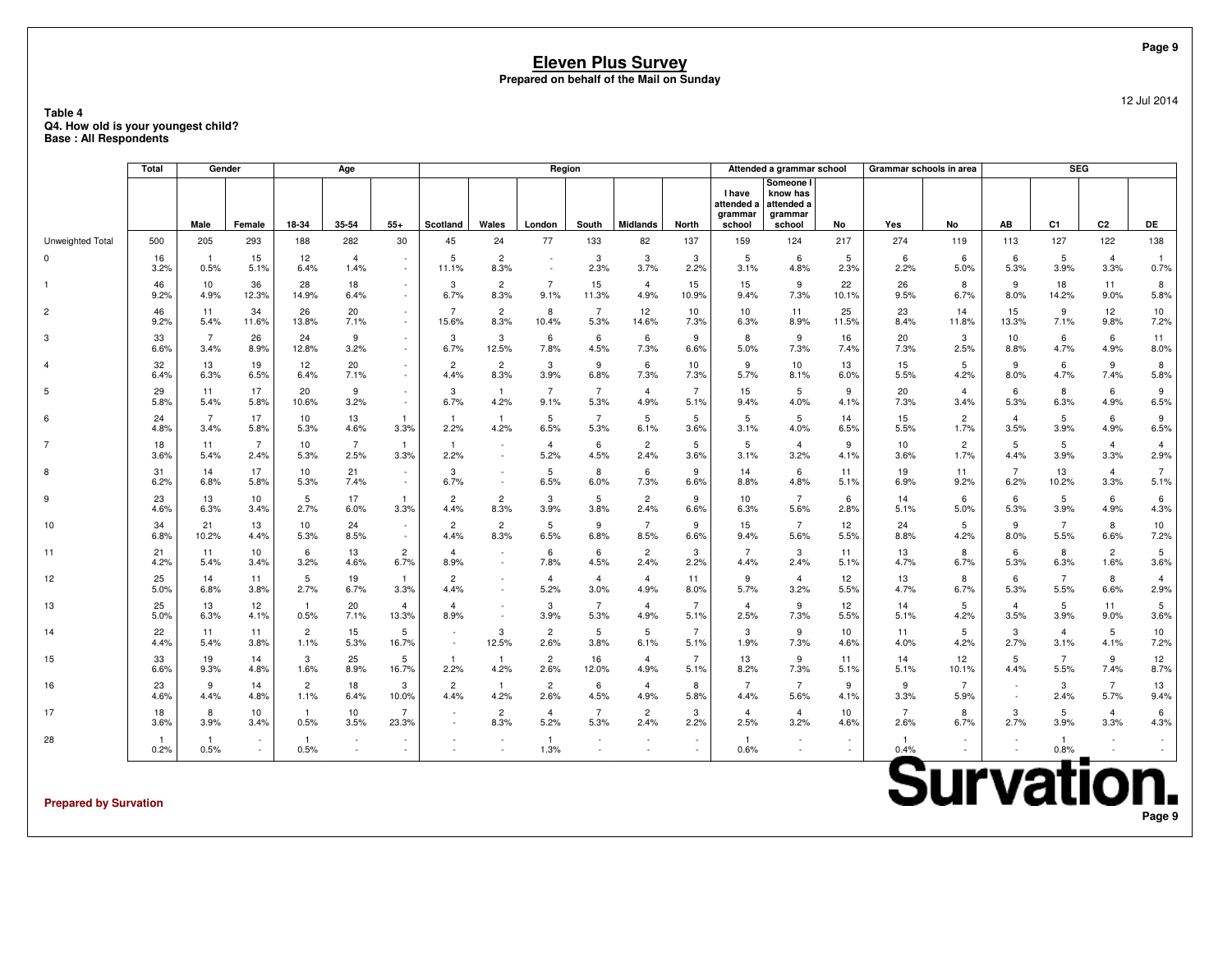**Table 4 Q4. How old is your youngest child?Base : All Respondents**

|                  | Total         | Gender        |                  |               | Age           |              |              |              | Region |               |                 |               |                             | Attended a grammar school                                           |               | Grammar schools in area |               |               | <b>SEG</b>    |                |               |
|------------------|---------------|---------------|------------------|---------------|---------------|--------------|--------------|--------------|--------|---------------|-----------------|---------------|-----------------------------|---------------------------------------------------------------------|---------------|-------------------------|---------------|---------------|---------------|----------------|---------------|
|                  |               | Male          | Female           | 18-34         | 35-54         | $55+$        | Scotland     | Wales        | London | South         | <b>Midlands</b> | North         | I have<br>arammar<br>school | Someone I<br>know has<br>attended a attended a<br>grammar<br>school | No            | Yes                     | No            | AB            | C1            | C <sub>2</sub> | DE            |
| Unweighted Total | 500           | 205           | 293              | 188           | 282           | 30           | 45           | 24           |        | 133           | 82              | 137           | 159                         | 124                                                                 | 217           | 274                     | 119           | 113           | 127           | 122            | 138           |
| <b>SIGMA</b>     | 500<br>100.0% | 205<br>100.0% | 293<br>$100.0\%$ | 188<br>100.0% | 282<br>100.0% | 30<br>100.0% | 45<br>100.0% | 24<br>100.0% | 100.0% | 133<br>100.0% | 82<br>100.0%    | 137<br>100.0% | 159<br>100.0%               | 124<br>100.0%                                                       | 217<br>100.0% | 274<br>100.0%           | 119<br>100.0% | 113<br>100.0% | 127<br>100.0% | 122<br>100.0%  | 138<br>100.0% |

**Prepared by Survation**

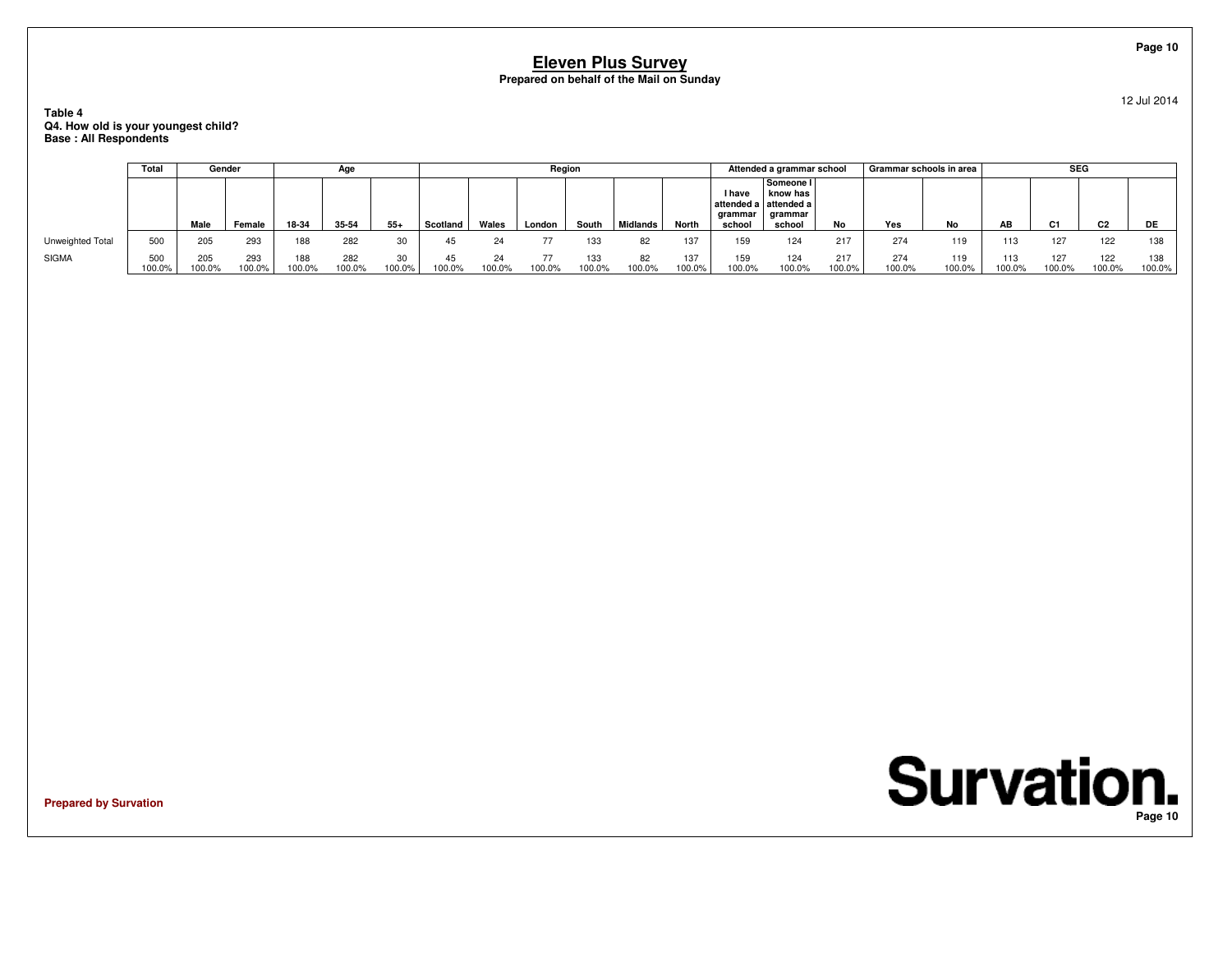### **Table 5 Q5. How old is your eldest child?Base : All Respondents**

|                  | Total      |                        | Gender     |                        | Age                    |                         |                        |                                    | Region                 |                        |                        |                         |                                           | Attended a grammar school                                |                         | Grammar schools in area |                        |                        | <b>SEG</b>             |                        |                        |
|------------------|------------|------------------------|------------|------------------------|------------------------|-------------------------|------------------------|------------------------------------|------------------------|------------------------|------------------------|-------------------------|-------------------------------------------|----------------------------------------------------------|-------------------------|-------------------------|------------------------|------------------------|------------------------|------------------------|------------------------|
|                  |            | Male                   | Female     | 18-34                  | 35-54                  | $55+$                   | Scotland               | Wales                              | London                 | South                  | <b>Midlands</b>        | North                   | I have<br>attended a<br>grammar<br>school | Someone I<br>know has<br>attended a<br>grammar<br>school | No                      | Yes                     | No                     | AB                     | C <sub>1</sub>         | C <sub>2</sub>         | DE                     |
| Unweighted Total | 500        | 205                    | 293        | 188                    | 282                    | 30                      | 45                     | 24                                 | 77                     | 133                    | 82                     | 137                     | 159                                       | 124                                                      | 217                     | 274                     | 119                    | 113                    | 127                    | 122                    | 138                    |
|                  | 13<br>2.6% | $\overline{4}$<br>2.0% | 9<br>3.1%  | 8<br>4.3%              | 5<br>1.8%              |                         | 3<br>6.7%              | $\overline{1}$<br>4.2%             | $\overline{1}$<br>1.3% | $\overline{2}$<br>1.5% | $\overline{2}$<br>2.4% | $\overline{4}$<br>2.9%  | 5<br>3.1%                                 | $\overline{2}$<br>1.6%                                   | 6<br>2.8%               | 8<br>2.9%               | 3<br>2.5%              | $\overline{4}$<br>3.5% | 3<br>2.4%              | $\overline{4}$<br>3.3% | $\overline{2}$<br>1.4% |
|                  | 18<br>3.6% | 3<br>1.5%              | 15<br>5.1% | 14<br>7.4%             | $\overline{4}$<br>1.4% |                         |                        | $\overline{1}$<br>4.2%             | $\overline{4}$<br>5.2% | $\overline{4}$<br>3.0% | $\overline{4}$<br>4.9% | 5<br>3.6%               | $\overline{7}$<br>4.4%                    | 3<br>2.4%                                                | 8<br>3.7%               | 8<br>2.9%               | $\overline{7}$<br>5.9% | $\overline{1}$<br>0.9% | 8<br>6.3%              | 5<br>4.1%              | $\overline{4}$<br>2.9% |
| $\overline{2}$   | 11<br>2.2% | $\overline{2}$<br>1.0% | 9<br>3.1%  | 8<br>4.3%              | 3<br>1.1%              |                         |                        | $\overline{\phantom{a}}$           | $\overline{2}$<br>2.6% | $\overline{2}$<br>1.5% | 3<br>3.7%              | $\overline{4}$<br>2.9%  | $\overline{2}$<br>1.3%                    | $\overline{2}$<br>1.6%                                   | $\overline{7}$<br>3.2%  | 5<br>1.8%               | $\overline{2}$<br>1.7% | $\overline{1}$<br>0.9% | 3<br>2.4%              | $\overline{2}$<br>1.6% | 5<br>3.6%              |
| 3                | 22<br>4.4% | 6<br>2.9%              | 16<br>5.5% | 17<br>9.0%             | 5<br>1.8%              | $\sim$                  | $\overline{2}$<br>4.4% | 3<br>12.5%                         | 5<br>6.5%              | 3<br>2.3%              | $\overline{4}$<br>4.9% | $5\overline{5}$<br>3.6% | 5<br>3.1%                                 | 8<br>6.5%                                                | 9<br>4.1%               | 12<br>4.4%              | 2<br>1.7%              | $\overline{c}$<br>1.8% | 9<br>7.1%              | $\overline{4}$<br>3.3% | $7^{\circ}$<br>5.1%    |
|                  | 24<br>4.8% | 6<br>2.9%              | 18<br>6.1% | 15<br>8.0%             | 9<br>3.2%              | $\sim$                  | $\mathbf{1}$<br>2.2%   | $\mathbf{1}$<br>4.2%               | $\overline{4}$<br>5.2% | 7<br>5.3%              | 4<br>4.9%              | $\overline{7}$<br>5.1%  | $\overline{4}$<br>2.5%                    | 10<br>8.1%                                               | 10<br>4.6%              | 9<br>3.3%               | 5<br>4.2%              | 10<br>8.8%             | 5<br>3.9%              | 5<br>4.1%              | 4<br>2.9%              |
| 5                | 18<br>3.6% | 6<br>2.9%              | 12<br>4.1% | 10<br>5.3%             | 8<br>2.8%              | $\sim$                  | $\overline{2}$<br>4.4% | $\overline{c}$<br>8.3%             | $\overline{2}$<br>2.6% | 6<br>4.5%              |                        | 6<br>4.4%               | 6<br>3.8%                                 | $\overline{4}$<br>3.2%                                   | 8<br>3.7%               | 12<br>4.4%              | $\sim$                 | $\overline{4}$<br>3.5% | $\overline{4}$<br>3.1% | 5<br>4.1%              | 5<br>3.6%              |
| 6                | 11<br>2.2% | 0.5%                   | 10<br>3.4% | $\overline{7}$<br>3.7% | $\overline{a}$<br>1.4% | $\sim$<br>$\sim$        | $\overline{c}$<br>4.4% | $\overline{\phantom{a}}$<br>$\sim$ | $\mathbf{1}$<br>1.3%   | 3<br>2.3%              | $\overline{4}$<br>4.9% | $\mathbf{1}$<br>0.7%    |                                           | $\overline{4}$<br>3.2%                                   | $\overline{7}$<br>3.2%  | $\Delta$<br>1.5%        | $\mathbf{1}$<br>0.8%   | $\overline{4}$<br>3.5% | 3<br>2.4%              | 3<br>2.5%              | $\mathbf{1}$<br>0.7%   |
| 7                | 26<br>5.2% | 9<br>4.4%              | 17<br>5.8% | 18<br>9.6%             | $\overline{7}$<br>2.5% | -1.<br>3.3%             | $\overline{4}$<br>8.9% | $\mathbf{1}$<br>4.2%               | $\overline{2}$<br>2.6% | 8<br>6.0%              | $\overline{c}$<br>2.4% | 9<br>6.6%               | $\overline{7}$<br>4.4%                    | 6<br>4.8%                                                | 13<br>6.0%              | 17<br>6.2%              | 3<br>2.5%              | 6<br>5.3%              | 6<br>4.7%              | 9<br>7.4%              | 5<br>3.6%              |
| 8                | 23<br>4.6% | 10<br>4.9%             | 13<br>4.4% | 14<br>7.4%             | 9<br>3.2%              | $\sim$<br>$\sim$        | 3<br>6.7%              | $\overline{1}$<br>4.2%             | 3<br>3.9%              | 5<br>3.8%              | $\overline{4}$<br>4.9% | 7<br>5.1%               | 13<br>8.2%                                | $\overline{4}$<br>3.2%                                   | 6<br>2.8%               | 17<br>6.2%              | $\overline{4}$<br>3.4% | 5<br>4.4%              | $\overline{7}$<br>5.5% | 3<br>2.5%              | 8<br>5.8%              |
| 9                | 23<br>4.6% | 9<br>4.4%              | 14<br>4.8% | 14<br>7.4%             | 9<br>3.2%              | $\sim$<br>$\sim$        | $\overline{2}$<br>4.4% | $\overline{\phantom{a}}$<br>$\sim$ | $\mathbf{1}$<br>1.3%   | $\overline{7}$<br>5.3% | $\overline{4}$<br>4.9% | 9<br>6.6%               | $\overline{7}$<br>4.4%                    | 6<br>4.8%                                                | 10 <sup>1</sup><br>4.6% | 14<br>5.1%              | 6<br>5.0%              | 5<br>4.4%              | $\overline{2}$<br>1.6% | 5<br>4.1%              | 11<br>8.0%             |
| 10               | 20<br>4.0% | 9<br>4.4%              | 11<br>3.8% | 6<br>3.2%              | 14<br>5.0%             | $\sim$                  | $\mathbf{1}$<br>2.2%   | $\mathbf{1}$<br>4.2%               | 3<br>3.9%              | 7<br>5.3%              | $\overline{4}$<br>4.9% | $\overline{4}$<br>2.9%  | 3<br>1.9%                                 | 6<br>4.8%                                                | 11<br>5.1%              | 12<br>4.4%              | 2<br>1.7%              | 6<br>5.3%              | 3<br>2.4%              | 3<br>2.5%              | 8<br>5.8%              |
| 11               | 24<br>4.8% | 13<br>6.3%             | 11<br>3.8% | 10<br>5.3%             | 14<br>5.0%             |                         |                        | $\sim$                             | 8<br>10.4%             | $\overline{7}$<br>5.3% | 5<br>6.1%              | $\overline{4}$<br>2.9%  | 9<br>5.7%                                 | 3<br>2.4%                                                | 12<br>5.5%              | 18<br>6.6%              | 6<br>5.0%              | 11<br>9.7%             | 9<br>7.1%              | $\overline{1}$<br>0.8% | 3<br>2.2%              |
| 12               | 24<br>4.8% | 10<br>4.9%             | 14<br>4.8% | 12<br>6.4%             | 12<br>4.3%             | $\sim$                  | 3<br>6.7%              | $\overline{2}$<br>8.3%             | 7<br>9.1%              | $\overline{7}$<br>5.3% | $\overline{2}$<br>2.4% | 3<br>2.2%               | 8<br>5.0%                                 | $\overline{7}$<br>5.6%                                   | 9<br>4.1%               | 15<br>5.5%              | $\overline{4}$<br>3.4% | 10<br>8.8%             | $\overline{4}$<br>3.1% | 6<br>4.9%              | $\overline{4}$<br>2.9% |
| 13               | 31<br>6.2% | 15<br>7.3%             | 15<br>5.1% | -9<br>4.8%             | 20<br>7.1%             | $\overline{2}$<br>6.7%  | 3<br>6.7%              | $\mathbf{1}$<br>4.2%               | 6<br>7.8%              | $\overline{7}$<br>5.3% | 8<br>9.8%              | 6<br>4.4%               | 11<br>6.9%                                | 6<br>4.8%                                                | 14<br>6.5%              | 17<br>6.2%              | 10<br>8.4%             | $\overline{4}$<br>3.5% | 9<br>7.1%              | 10<br>8.2%             | 8<br>5.8%              |
| 14               | 34<br>6.8% | 18<br>8.8%             | 16<br>5.5% | 6<br>3.2%              | 24<br>8.5%             | $\overline{4}$<br>13.3% | $\overline{2}$<br>4.4% | $\overline{2}$<br>8.3%             | $\overline{7}$<br>9.1% | 9<br>6.8%              | $\overline{4}$<br>4.9% | 10<br>7.3%              | 16<br>10.1%                               | $\overline{4}$<br>3.2%                                   | 14<br>6.5%              | 20<br>7.3%              | 10<br>8.4%             | 10<br>8.8%             | $\overline{7}$<br>5.5% | 10<br>8.2%             | $\overline{7}$<br>5.1% |
| 15               | 45<br>9.0% | 24<br>11.7%            | 21<br>7.2% | 10<br>5.3%             | 31<br>11.0%            | $\overline{4}$<br>13.3% | $\overline{4}$<br>8.9% | $\overline{2}$<br>8.3%             | 5<br>6.5%              | 15<br>11.3%            | 8<br>9.8%              | 11<br>8.0%              | 16<br>10.1%                               | 11<br>8.9%                                               | 18<br>8.3%              | 28<br>10.2%             | 10<br>8.4%             | 13<br>11.5%            | 11<br>8.7%             | 10<br>8.2%             | 11<br>8.0%             |
| 16               | 33<br>6.6% | 17<br>8.3%             | 16<br>5.5% | $\overline{4}$<br>2.1% | 27<br>9.6%             | $\overline{2}$<br>6.7%  |                        |                                    | 6<br>7.8%              | $\overline{4}$<br>3.0% | $\overline{7}$<br>8.5% | 16<br>11.7%             | 11<br>6.9%                                | 9<br>7.3%                                                | 13<br>6.0%              | 19<br>6.9%              | 6<br>5.0%              | $\overline{4}$<br>3.5% | 10<br>7.9%             | 8<br>6.6%              | 11<br>8.0%             |
| 17               | 30<br>6.0% | 15<br>7.3%             | 15<br>5.1% | 3<br>1.6%              | 21<br>7.4%             | 6<br>20.0%              | 5<br>11.1%             | $\overline{2}$<br>8.3%             | 5<br>6.5%              | 9<br>6.8%              | 3<br>3.7%              | 6<br>4.4%               | 8<br>5.0%                                 | 11<br>8.9%                                               | 11<br>5.1%              | 16<br>5.8%              | 9<br>7.6%              | $\overline{4}$<br>3.5% | $\overline{7}$<br>5.5% | 12<br>9.8%             | $7^{\circ}$<br>5.1%    |
| 18               | 12<br>2.4% | 6<br>2.9%              | 6<br>2.0%  |                        | 10<br>3.5%             | $\overline{2}$<br>6.7%  | $\overline{1}$<br>2.2% | $\overline{1}$<br>4.2%             | $\sim$<br>$\sim$       | $\overline{c}$<br>1.5% | $\overline{c}$<br>2.4% | $\overline{4}$<br>2.9%  | 5<br>3.1%                                 | $\overline{c}$<br>1.6%                                   | 5<br>2.3%               | 6<br>2.2%<br>-          | $\overline{4}$<br>3.4% | $\mathbf{1}$<br>0.9%   | $\overline{2}$<br>1.6% | 5<br>4.1%              | $\overline{4}$<br>2.9% |

**Prepared by Survation**

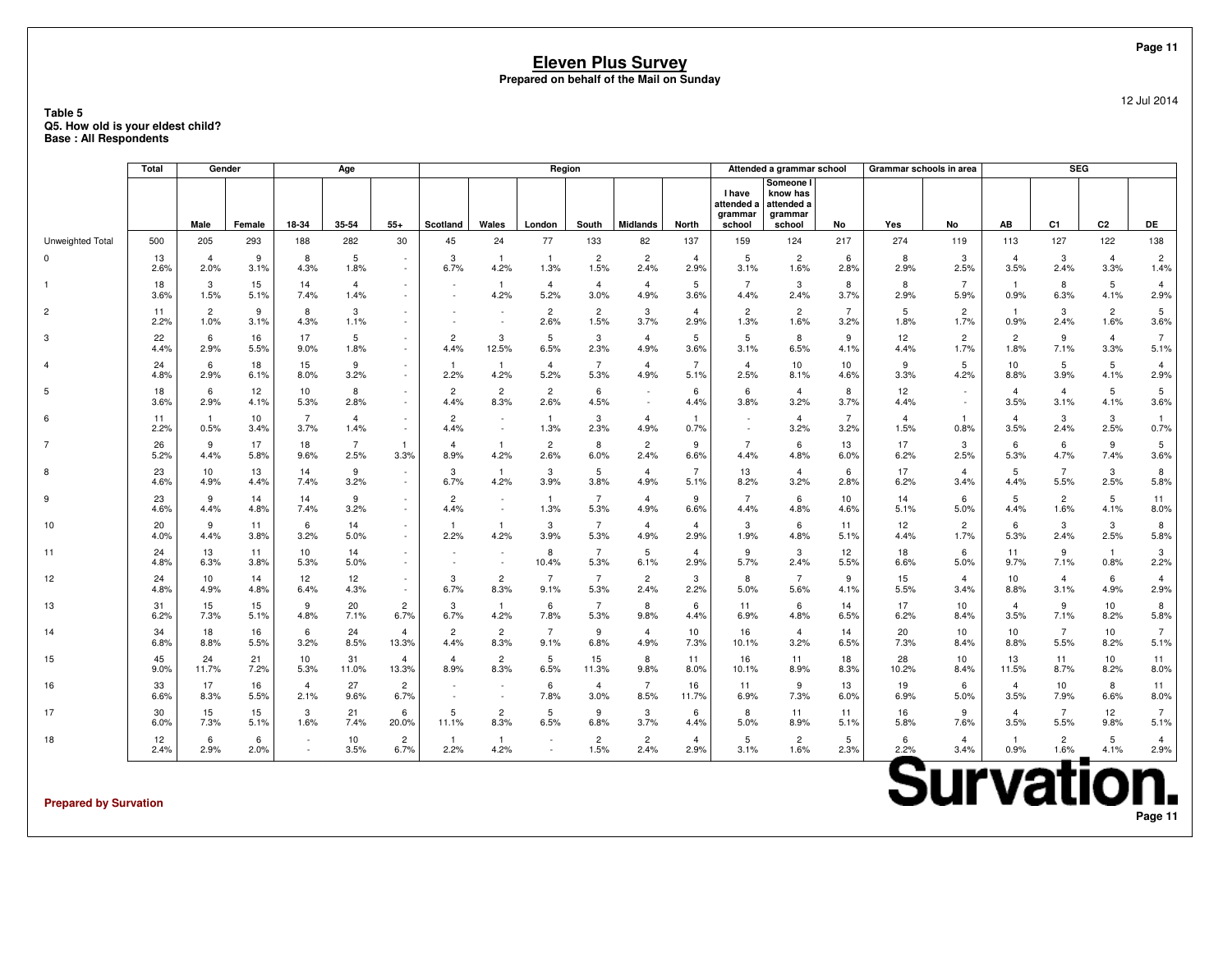### **Table 5 Q5. How old is your eldest child?Base : All Respondents**

|                  | Total                  | Gender                          |                        |                                                      | Age                                                  |                                    |              |                                    | Region                 |                          |                        |                        |                                                  | Attended a grammar school                                |                        | Grammar schools in area |                        |                        | <b>SEG</b>             |                        |                        |
|------------------|------------------------|---------------------------------|------------------------|------------------------------------------------------|------------------------------------------------------|------------------------------------|--------------|------------------------------------|------------------------|--------------------------|------------------------|------------------------|--------------------------------------------------|----------------------------------------------------------|------------------------|-------------------------|------------------------|------------------------|------------------------|------------------------|------------------------|
|                  |                        | Male                            | Female                 | 18-34                                                | 35-54                                                | $55+$                              | Scotland     | Wales                              | London                 | South                    | <b>Midlands</b>        | <b>North</b>           | <b>I</b> have<br>attended a<br>grammar<br>school | Someone I<br>know has<br>attended a<br>grammar<br>school | No                     | Yes                     | No                     | AB                     | C1                     | C2                     | DE                     |
| Unweighted Total | 500                    | 205                             | 293                    | 188                                                  | 282                                                  | 30                                 | 45           | 24                                 | 77                     | 133                      | 82                     | 137                    | 159                                              | 124                                                      | 217                    | 274                     | 119                    | 113                    | 127                    | 122                    | 138                    |
| 19               | 8<br>1.6%              | 5<br>2.4%                       | $\overline{2}$<br>0.7% | $\overline{\phantom{a}}$<br>$\sim$                   | 8<br>2.8%                                            | $\sim$<br>$\sim$                   | 2.2%         | $\overline{1}$<br>4.2%             | $\overline{1}$<br>1.3% | $\overline{2}$<br>1.5%   | $\overline{c}$<br>2.4% | 0.7%                   | 0.6%                                             | 3<br>2.4%                                                | $\overline{4}$<br>1.8% | 3<br>1.1%               | $\overline{4}$<br>3.4% | 0.9%                   | $\overline{4}$<br>3.1% | $\overline{c}$<br>1.6% | 0.7%                   |
| 20               | 10<br>2.0%             | $\overline{\mathbf{4}}$<br>2.0% | 6<br>2.0%              | $\sim$                                               | 8<br>2.8%                                            | $\overline{c}$<br>6.7%             | -1<br>2.2%   | $\overline{\phantom{a}}$<br>$\sim$ | $\overline{2}$<br>2.6% | $\overline{4}$<br>3.0%   |                        | 3<br>2.2%              | $\overline{2}$<br>1.3%                           | 3<br>2.4%                                                | 5<br>2.3%              | 3<br>1.1%               | 3<br>2.5%              | $\sim$                 | $\overline{4}$<br>3.1% | $\sim$                 | 6<br>4.3%              |
| 21               | $\overline{7}$<br>1.4% | 3<br>1.5%                       | $\overline{4}$<br>1.4% | $\sim$                                               | $\overline{7}$<br>2.5%                               | $\sim$<br>$\sim$                   |              |                                    |                        | $\overline{4}$<br>3.0%   | -1<br>1.2%             | $\overline{2}$<br>1.5% | $\overline{c}$<br>1.3%                           | $\overline{2}$<br>1.6%                                   | 3<br>1.4%              |                         | 5<br>4.2%              | $\overline{2}$<br>1.8% | 3<br>2.4%              | $\mathbf{1}$<br>0.8%   | $\overline{1}$<br>0.7% |
| 22               | 9<br>1.8%              | $\overline{4}$<br>2.0%          | 5<br>1.7%              | $\mathbf{1}$<br>0.5%                                 | 8<br>2.8%                                            | $\sim$<br>$\sim$                   | 2<br>4.4%    |                                    |                        | $\overline{c}$<br>1.5%   | $\sim$                 | 5<br>3.6%              | $\overline{4}$<br>2.5%                           | $\overline{2}$<br>1.6%                                   | 3<br>1.4%              | $\overline{c}$<br>0.7%  | 5<br>4.2%              | $\overline{1}$<br>0.9% | $\overline{2}$<br>1.6% | $\overline{c}$<br>1.6% | $\overline{4}$<br>2.9% |
| 23               | $\overline{2}$<br>0.4% |                                 | $\overline{2}$<br>0.7% | $\sim$                                               | $\overline{2}$<br>0.7%                               | $\sim$<br>$\sim$                   |              |                                    |                        | 0.8%                     | -1<br>1.2%             |                        | $\sim$                                           | $\overline{1}$<br>0.8%                                   | 0.5%                   |                         |                        |                        |                        | $\mathbf{1}$<br>0.8%   | $\overline{1}$<br>0.7% |
| 24               | $\overline{4}$<br>0.8% | 0.5%                            | 3<br>1.0%              | $\overline{\phantom{a}}$<br>$\sim$                   | 3<br>1.1%                                            | $\mathbf{1}$<br>3.3%               |              | 4.2%                               |                        | $\overline{\phantom{a}}$ | 3<br>3.7%              | $\sim$                 | 0.6%                                             | $\overline{2}$<br>1.6%                                   | $\mathbf{1}$<br>0.5%   | $\mathbf{1}$<br>0.4%    | $\overline{2}$<br>1.7% | 0.9%                   | $\mathbf{1}$<br>0.8%   | $\mathbf{1}$<br>0.8%   | $\overline{1}$<br>0.7% |
| 25               | 0.2%                   | $\sim$                          | $\mathbf{1}$<br>0.3%   | $\sim$                                               | $\overline{\phantom{a}}$<br>$\overline{\phantom{a}}$ | $\mathbf{1}$<br>3.3%               |              |                                    |                        |                          |                        | 0.7%                   |                                                  |                                                          | 0.5%                   |                         | $\mathbf{1}$<br>0.8%   |                        | ٠                      | $\mathbf{1}$<br>0.8%   |                        |
| 26               | 3<br>0.6%              | $\mathbf{1}$<br>0.5%            | $\overline{2}$<br>0.7% | $\overline{\phantom{a}}$<br>$\sim$                   | 3<br>1.1%                                            | $\sim$<br>$\sim$                   |              |                                    |                        | 3<br>2.3%                |                        | $\sim$                 | 0.6%                                             | $\overline{1}$<br>0.8%                                   | 0.5%                   | 0.4%                    |                        |                        |                        | $\mathbf{1}$<br>0.8%   | $\overline{c}$<br>1.4% |
| 27               | 5<br>1.0%              | $\sim$                          | 5<br>1.7%              | $\overline{\phantom{a}}$<br>$\overline{\phantom{a}}$ | 5<br>1.8%                                            | $\sim$<br>$\sim$                   | 2.2%         |                                    |                        | $\overline{c}$<br>1.5%   |                        | $\overline{c}$<br>1.5% | $\overline{2}$<br>1.3%                           | $\sim$                                                   | 3<br>1.4%              | $\overline{1}$<br>0.4%  | 3<br>2.5%              | 0.9%                   | ٠                      | $\overline{2}$<br>1.6% | $\overline{2}$<br>1.4% |
| 29               | 0.2%                   |                                 | $\mathbf{1}$<br>0.3%   |                                                      | $\mathbf{1}$<br>0.4%                                 | $\sim$<br>$\sim$                   | 2.2%         |                                    |                        |                          |                        |                        |                                                  | -1<br>0.8%                                               |                        |                         |                        |                        |                        |                        | $\mathbf{1}$<br>0.7%   |
| 30               | $\overline{2}$<br>0.4% | 0.5%                            | $\mathbf{1}$<br>0.3%   | -1<br>0.5%                                           | $\overline{1}$<br>0.4%                               | $\sim$<br>$\overline{\phantom{a}}$ |              |                                    | 1.3%                   |                          |                        | 0.7%                   | $\overline{c}$<br>1.3%                           |                                                          |                        | $\overline{2}$<br>0.7%  | $\sim$<br>$\sim$       | 0.9%                   |                        | $\mathbf{1}$<br>0.8%   |                        |
| 33               | 0.2%                   | $\mathbf{1}$<br>0.5%            | $\sim$<br>$\sim$       |                                                      | $\overline{\phantom{a}}$                             | 3.3%                               |              | $\overline{1}$<br>4.2%             |                        |                          |                        |                        |                                                  | -1<br>0.8%                                               |                        |                         | -1<br>0.8%             | 0.9%                   |                        |                        |                        |
| 34               | $\overline{4}$<br>0.8% | $\overline{2}$<br>1.0%          | $\overline{c}$<br>0.7% |                                                      |                                                      | 4<br>13.3%                         |              |                                    | 1.3%                   | $\overline{1}$<br>0.8%   | 1.2%                   | 0.7%                   | $\mathbf{1}$<br>0.6%                             |                                                          | 3<br>1.4%              | 3<br>1.1%               | $\mathbf{1}$<br>0.8%   |                        | 0.8%                   | ٠                      | 3<br>2.2%              |
| 35               | 0.2%                   |                                 | $\mathbf{1}$<br>0.3%   | $\overline{1}$<br>0.5%                               |                                                      | $\sim$<br>$\sim$                   | 2.2%         |                                    |                        |                          |                        |                        |                                                  |                                                          | 0.5%                   | $\overline{1}$<br>0.4%  |                        |                        |                        |                        | -1<br>0.7%             |
| <b>SIGMA</b>     | 500<br>100.0%          | 205<br>100.0%                   | 293<br>100.0%          | 188<br>100.0%                                        | 282<br>100.0%                                        | 30<br>100.0%                       | 45<br>100.0% | 24<br>100.0%                       | 77<br>100.0%           | 133<br>100.0%            | 82<br>100.0%           | 137<br>100.0%          | 159<br>100.0%                                    | 124<br>100.0%                                            | 217<br>100.0%          | 274<br>100.0%           | 119<br>100.0%          | 113<br>100.0%          | 127<br>100.0%          | 122<br>100.0%          | 138<br>100.0%          |

**Prepared by Survation**

**Survation. Page 12**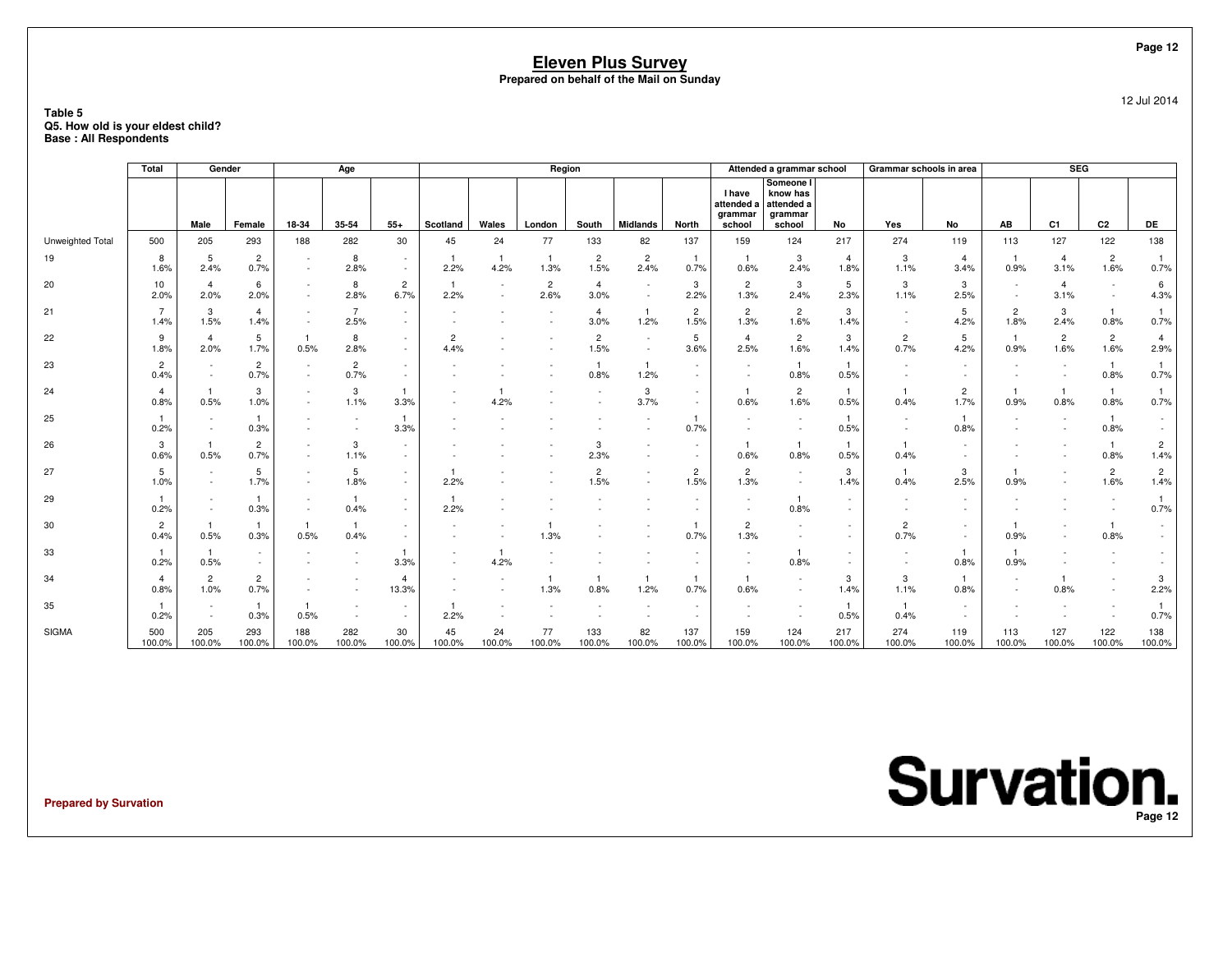### **Table 6 Q6. What age bracket do you fall into?Base : All Respondents**

|                  | <b>Total</b>  | Gender        |               |               | Age           |                          |              |              | Region      |               |                 |               |                                                  | Attended a grammar school                                |               | Grammar schools in area |               |               | <b>SEG</b>     |                |               |
|------------------|---------------|---------------|---------------|---------------|---------------|--------------------------|--------------|--------------|-------------|---------------|-----------------|---------------|--------------------------------------------------|----------------------------------------------------------|---------------|-------------------------|---------------|---------------|----------------|----------------|---------------|
|                  |               | Male          | Female        | 18-34         | 35-54         | $55+$                    | Scotland     | Wales        | London      | South         | <b>Midlands</b> | North         | <b>I</b> have<br>attended a<br>arammar<br>school | Someone I<br>know has<br>attended a<br>grammar<br>school | No            | Yes                     | No            | AB            | C <sub>1</sub> | C <sub>2</sub> | DE            |
| Unweighted Total | 500           | 205           | 293           | 188           | 282           | 30                       | 45           | 24           | 77          | 133           | 82              | 137           | 159                                              | 124                                                      | 217           | 274                     | 119           | 113           | 127            | 122            | 138           |
| 18-24            | 28<br>5.6%    | 3.4%          | 21<br>7.2%    | 28<br>14.9%   |               |                          |              | 4.2%         | 3<br>3.9%   | 5.3%          | 11<br>13.4%     | 6<br>4.4%     | 5.7%                                             | 4.8%                                                     | 13<br>6.0%    | 15<br>5.5%              | 3<br>2.5%     | 3<br>2.7%     | 3.1%           | 8<br>6.6%      | 13<br>9.4%    |
| 25-34            | 160<br>32.0%  | 50<br>24.4%   | 110<br>37.5%  | 160<br>85.1%  |               |                          | 14<br>31.1%  | 5<br>20.8%   | 31<br>40.3% | 36<br>27.1%   | 25<br>30.5%     | 49<br>35.8%   | 61<br>38.4%                                      | 38<br>30.6%                                              | 61<br>28.1%   | 102<br>37.2%            | 27<br>22.7%   | 41<br>36.3%   | 45<br>35.4%    | 36<br>29.5%    | 38<br>27.5%   |
| 35-44            | 162<br>32.4%  | 77<br>37.6%   | 84<br>28.7%   | $\sim$        | 162<br>57.4%  | $\overline{\phantom{a}}$ | 18<br>40.0%  | 8<br>33.3%   | 30<br>39.0% | 39<br>29.3%   | 23<br>28.0%     | 44<br>32.1%   | 45<br>28.3%                                      | 47<br>37.9%                                              | 70<br>32.3%   | 87<br>31.8%             | 39<br>32.8%   | 40<br>35.4%   | 44<br>34.6%    | 44<br>36.1%    | 34<br>24.6%   |
| 45-54            | 120<br>24.0%  | 55<br>26.8%   | 64<br>21.8%   |               | 120<br>42.6%  | $\overline{\phantom{a}}$ | 12<br>26.7%  | 29.2%        | 6<br>7.8%   | 44<br>33.1%   | 19<br>23.2%     | 31<br>22.6%   | 33<br>20.8%                                      | 28<br>22.6%                                              | 59<br>27.2%   | 59<br>21.5%             | 39<br>32.8%   | 25<br>22.1%   | 27<br>21.3%    | 26<br>21.3%    | 42<br>30.4%   |
| 55-59            | 30<br>6.0%    | 16<br>7.8%    | 14<br>4.8%    |               |               | 30<br>100.0%             | 2.2%         | 3<br>12.5%   | 9.1%        | 5.3%          | 4.9%            | 5.1%          | 11<br>6.9%                                       | 4.0%                                                     | 14<br>6.5%    | 11<br>4.0%              | 11<br>9.2%    | 3.5%          | 5.5%           | 8<br>6.6%      | 11<br>8.0%    |
| <b>SIGMA</b>     | 500<br>100.0% | 205<br>100.0% | 293<br>100.0% | 188<br>100.0% | 282<br>100.0% | 30<br>100.0%             | 45<br>100.0% | 24<br>100.0% | 77<br>00.0% | 133<br>100.0% | 82<br>100.0%    | 137<br>100.0% | 159<br>100.0%                                    | 124<br>100.0%                                            | 217<br>100.0% | 274<br>100.0%           | 119<br>100.0% | 113<br>100.0% | 127<br>100.0%  | 122<br>100.0%  | 138<br>100.0% |

**Prepared by Survation**

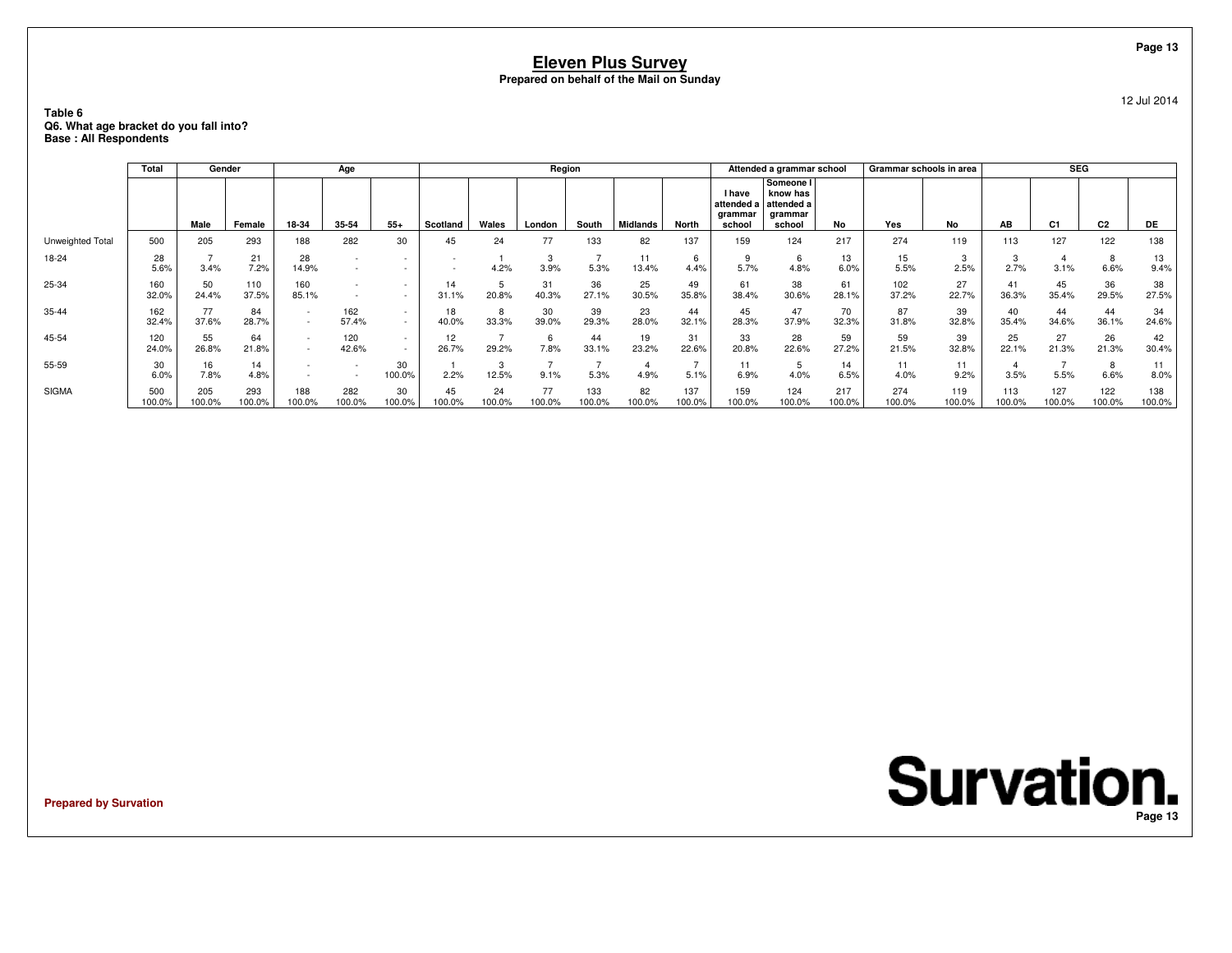**Table 7**

12 Jul 2014

 **Q7. What best describes your household income, including all benefits, but before tax is deducted?Base : All Respondents**

|                                  | Total                  | Gender                 |                        |                        | Age                    |                        |                        |                        | Region                 |                         |                                    |                        |                                           | Attended a grammar school                                |                        | Grammar schools in area |                        |                                    | <b>SEG</b>               |                          |               |
|----------------------------------|------------------------|------------------------|------------------------|------------------------|------------------------|------------------------|------------------------|------------------------|------------------------|-------------------------|------------------------------------|------------------------|-------------------------------------------|----------------------------------------------------------|------------------------|-------------------------|------------------------|------------------------------------|--------------------------|--------------------------|---------------|
|                                  |                        | Male                   | Female                 | 18-34                  | 35-54                  | $55+$                  | <b>Scotland</b>        | Wales                  | London                 | South                   | <b>Midlands</b>                    | <b>North</b>           | I have<br>attended a<br>grammar<br>school | Someone I<br>know has<br>attended a<br>grammar<br>school | No                     | Yes                     | No                     | AB                                 | C1                       | C2                       | DE            |
| Unweighted Total                 | 500                    | 205                    | 293                    | 188                    | 282                    | 30                     | 45                     | 24                     | 77                     | 133                     | 82                                 | 137                    | 159                                       | 124                                                      | 217                    | 274                     | 119                    | 113                                | 127                      | 122                      | 138           |
| Less than £10,000                | 29<br>5.8%             | $\overline{4}$<br>2.0% | 25<br>8.5%             | 15<br>8.0%             | 12<br>4.3%             | $\overline{c}$<br>6.7% | 2.2%                   | 4.2%                   | $\overline{c}$<br>2.6% | 9<br>6.8%               | $\overline{4}$<br>4.9%             | 12<br>8.8%             | 6<br>3.8%                                 | 14<br>11.3%                                              | 9<br>4.1%              | 10<br>3.6%              | 6<br>5.0%              |                                    |                          | $\overline{\phantom{a}}$ | 29<br>21.0%   |
| £10,000 - £14,999                | 48<br>9.6%             | 19<br>9.3%             | 29<br>9.9%             | 24<br>12.8%            | 23<br>8.2%             | 3.3%                   | 6<br>13.3%             | 8<br>33.3%             | 3<br>3.9%              | 10 <sup>1</sup><br>7.5% | 8<br>9.8%                          | 13<br>9.5%             | 12<br>7.5%                                | 16<br>12.9%                                              | 20<br>9.2%             | 26<br>9.5%              | 11<br>9.2%             |                                    | $\overline{\phantom{a}}$ | 15<br>12.3%              | 33<br>23.9%   |
| £15,000 - £19,999                | 38<br>7.6%             | 18<br>8.8%             | 20<br>6.8%             | 12<br>6.4%             | 24<br>8.5%             | $\overline{2}$<br>6.7% | 3<br>6.7%              |                        | $\overline{2}$<br>2.6% | 14<br>10.5%             | 8<br>9.8%                          | 11<br>8.0%             | 13<br>8.2%                                | $\overline{4}$<br>3.2%                                   | 21<br>9.7%             | 24<br>8.8%              | 9<br>7.6%              |                                    |                          | 11<br>9.0%               | 27<br>19.6%   |
| £20,000 - £29,999                | 95<br>19.0%            | 33<br>16.1%            | 62<br>21.2%            | 34<br>18.1%            | 53<br>18.8%            | 8<br>26.7%             | 5<br>11.1%             | 5<br>20.8%             | 16<br>20.8%            | 25<br>18.8%             | 13<br>15.9%                        | 30<br>21.9%            | 26<br>16.4%                               | 27<br>21.8%                                              | 42<br>19.4%            | 46<br>16.8%             | 21<br>17.6%            | $\overline{\phantom{a}}$<br>$\sim$ | 41<br>32.3%              | 14<br>11.5%              | 40<br>29.0%   |
| £30,000 - £39,999                | 96<br>19.2%            | 41<br>20.0%            | 54<br>18.4%            | 39<br>20.7%            | 49<br>17.4%            | 8<br>26.7%             | 12<br>26.7%            | 4.2%                   | 12<br>15.6%            | 20<br>15.0%             | 25<br>30.5%                        | 25<br>18.2%            | 32<br>20.1%                               | 24<br>19.4%                                              | 40<br>18.4%            | 59<br>21.5%             | 17<br>14.3%            | $\sim$                             | 46<br>36.2%              | 49<br>40.2%              | 0.7%          |
| £40,000 - £49,999                | 59<br>11.8%            | 24<br>11.7%            | 35<br>11.9%            | 16<br>8.5%             | 40<br>14.2%            | 3<br>10.0%             | 15.6%                  | 3<br>12.5%             | 7<br>9.1%              | 18<br>13.5%             | 9<br>11.0%                         | 15<br>10.9%            | 19<br>11.9%                               | 16<br>12.9%                                              | 24<br>11.1%            | 30<br>10.9%             | 14<br>11.8%            | 26<br>23.0%                        | 8<br>6.3%                | 24<br>19.7%              | 0.7%          |
| £50,000 - £59,999                | 40<br>8.0%             | 20<br>9.8%             | 20<br>6.8%             | 13<br>6.9%             | 26<br>9.2%             | 3.3%                   | 3<br>6.7%              |                        | 6<br>7.8%              | 11<br>8.3%              | 6<br>7.3%                          | 14<br>10.2%            | 14<br>8.8%                                | 8<br>6.5%                                                | 18<br>8.3%             | 24<br>8.8%              | 12<br>10.1%            | 28<br>24.8%                        | 6<br>4.7%                | 6<br>4.9%                |               |
| £60,000 - £69,999                | 24<br>4.8%             | 13<br>6.3%             | 11<br>3.8%             | 9<br>4.8%              | 14<br>5.0%             | 3.3%                   | $\overline{2}$<br>4.4% |                        | 9<br>11.7%             | 5<br>3.8%               | $\overline{c}$<br>2.4%             | 6<br>4.4%              | 8<br>5.0%                                 | 3<br>2.4%                                                | 13<br>6.0%             | 14<br>5.1%              | 5<br>4.2%              | 14<br>12.4%                        | 10 <sup>1</sup><br>7.9%  |                          |               |
| £70,000 - £79,999                | 16<br>3.2%             | 8<br>3.9%              | $\overline{7}$<br>2.4% | 6<br>3.2%              | 9<br>3.2%              | 3.3%                   | 3<br>6.7%              | 4.2%                   | 5<br>6.5%              | 3<br>2.3%               | $\sim$<br>$\sim$                   | $\overline{a}$<br>2.9% | 4.4%                                      | 3<br>2.4%                                                | 6<br>2.8%              | 8<br>2.9%               | 5.9%                   | 12<br>10.6%                        | $\overline{4}$<br>3.1%   |                          |               |
| £80,000 - £89,999                | 12<br>2.4%             | 5<br>2.4%              | $\overline{7}$<br>2.4% | 5<br>2.7%              | $\overline{7}$<br>2.5% | $\sim$                 | 2.2%                   |                        | $\overline{4}$<br>5.2% | $\overline{4}$<br>3.0%  | $\overline{\phantom{a}}$<br>$\sim$ | 3<br>2.2%              | 5<br>3.1%                                 | 2<br>1.6%                                                | 5<br>2.3%              | 9<br>3.3%               | $\overline{2}$<br>1.7% | 9<br>8.0%                          | 3<br>2.4%                |                          |               |
| £90,000 - £99,000                | $\overline{7}$<br>1.4% | $\overline{c}$<br>1.0% | 5<br>1.7%              | $\overline{4}$<br>2.1% | 3<br>1.1%              |                        |                        |                        | $\mathbf{1}$<br>1.3%   | 3<br>2.3%               | 3<br>3.7%                          |                        | $\overline{4}$<br>2.5%                    | $\sim$<br>$\overline{\phantom{a}}$                       | 3<br>1.4%              | 5<br>1.8%               | $\overline{2}$<br>1.7% | 5<br>4.4%                          | $\overline{2}$<br>1.6%   |                          |               |
| £100,000 - £149,999              | 14<br>2.8%             | 9<br>4.4%              | 5<br>1.7%              | 6<br>3.2%              | 8<br>2.8%              | $\sim$                 | 2.2%                   | $\overline{c}$<br>8.3% | 6<br>7.8%              | $\overline{4}$<br>3.0%  | $\overline{1}$<br>1.2%             |                        | $\overline{4}$<br>2.5%                    | 3<br>2.4%                                                | 7<br>3.2%              | 10<br>3.6%              | 3<br>2.5%              | 14<br>12.4%                        |                          |                          |               |
| £200,000 or more                 | 5<br>1.0%              | $\overline{2}$<br>1.0% | 3<br>1.0%              | $\overline{2}$<br>1.1% | $\overline{2}$<br>0.7% | 3.3%                   |                        |                        | $\overline{1}$<br>1.3% | $\overline{2}$<br>1.5%  | $\mathbf{1}$<br>1.2%               | 0.7%                   | 3<br>1.9%                                 | $\sim$                                                   | $\overline{2}$<br>0.9% | 3<br>1.1%               | 0.8%                   | 5<br>4.4%                          |                          |                          |               |
| Dont know / prefer<br>not to say | 17<br>3.4%             | $\overline{7}$<br>3.4% | 10<br>3.4%             | 3<br>1.6%              | 12<br>4.3%             | $\overline{2}$<br>6.7% | 2.2%                   | 3<br>12.5%             | 3<br>3.9%              | 5<br>3.8%               | $\overline{2}$<br>2.4%             | 3<br>2.2%              | 6<br>3.8%                                 | 4<br>3.2%                                                | 7<br>3.2%              | 6<br>2.2%               | 9<br>7.6%              | $\overline{\phantom{a}}$           | 5.5%                     | 3<br>2.5%                | -7<br>5.1%    |
| <b>SIGMA</b>                     | 500<br>100.0%          | 205<br>100.0%          | 293<br>100.0%          | 188<br>100.0%          | 282<br>100.0%          | 30<br>100.0%           | 45<br>100.0%           | 24<br>100.0%           | 77<br>100.0%           | 133<br>100.0%           | 82<br>100.0%                       | 137<br>100.0%          | 159<br>100.0%                             | 124<br>100.0%                                            | 217<br>100.0%          | 274<br>100.0%           | 119<br>100.0%          | 113<br>100.0%                      | 127<br>100.0%            | 122<br>100.0%            | 138<br>100.0% |

**Prepared by Survation**

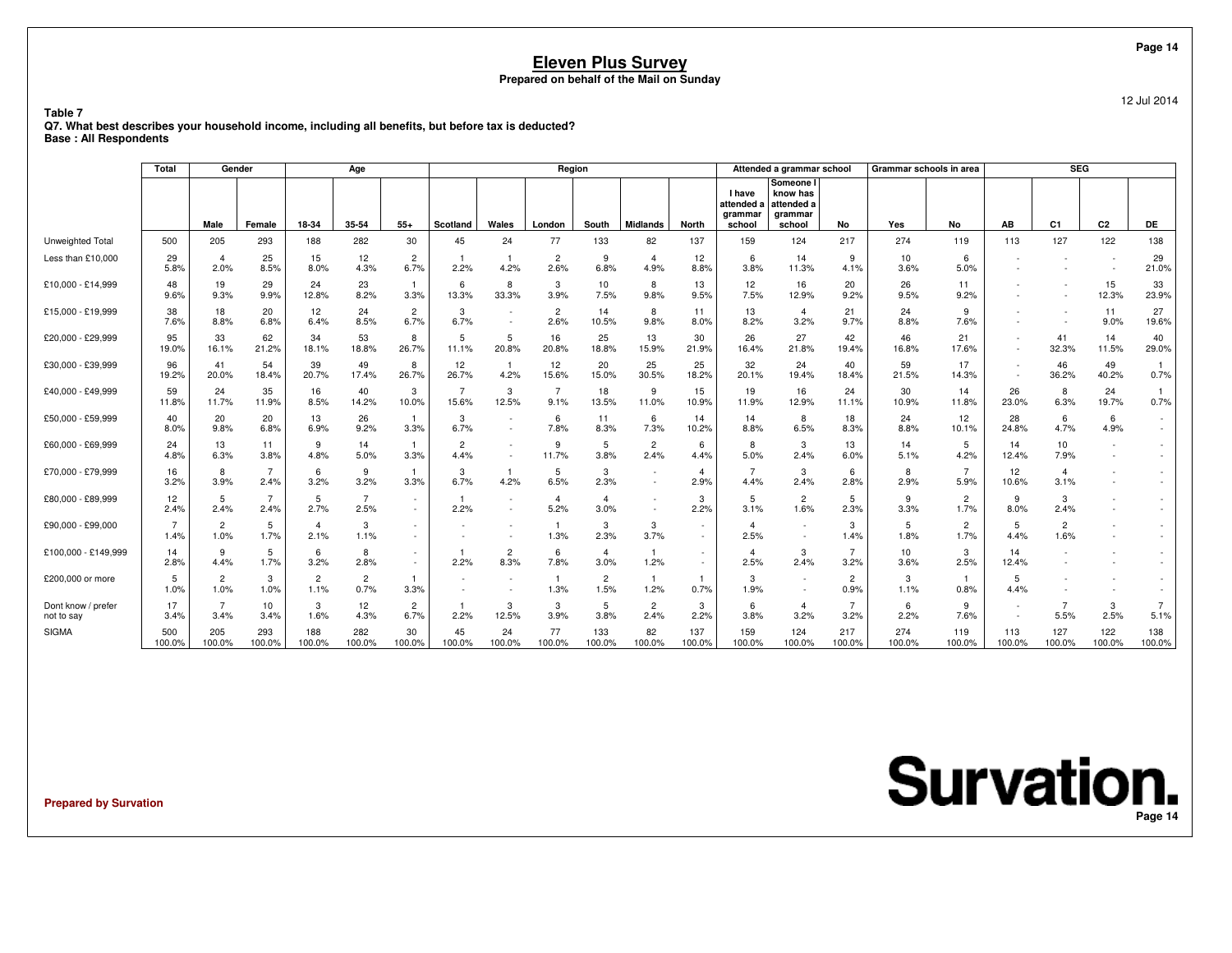### **Table 8 Q8. Which of these qualifications do you have?Base : All Respondents**

|                                                                            | <b>Total</b>  | Gender                 |                        |                        | Age           |                         |                        |                        | Region                 |                        |                        |               |                                           | Attended a grammar school                                |                        | Grammar schools in area |                        |                        | <b>SEG</b>     |                                                      |                                    |
|----------------------------------------------------------------------------|---------------|------------------------|------------------------|------------------------|---------------|-------------------------|------------------------|------------------------|------------------------|------------------------|------------------------|---------------|-------------------------------------------|----------------------------------------------------------|------------------------|-------------------------|------------------------|------------------------|----------------|------------------------------------------------------|------------------------------------|
|                                                                            |               | Male                   | Female                 | 18-34                  | 35-54         | $55+$                   | Scotland               | Wales                  | London                 | South                  | <b>Midlands</b>        | <b>North</b>  | I have<br>attended a<br>qrammar<br>school | Someone I<br>know has<br>attended a<br>arammar<br>school | No                     | Yes                     | No                     | AB                     | C <sub>1</sub> | C2                                                   | DE                                 |
| Unweighted Total                                                           | 500           | 205                    | 293                    | 188                    | 282           | 30                      | 45                     | 24                     | 77                     | 133                    | 82                     | 137           | 159                                       | 124                                                      | 217                    | 274                     | 119                    | 113                    | 127            | 122                                                  | 138                                |
| No Qualifications                                                          | 11<br>2.2%    | 6<br>2.9%              | 5<br>1.7%              | $\overline{2}$<br>1.1% | 2.5%          | 2<br>6.7%               | 3<br>6.7%              | $\overline{2}$<br>8.3% | $\sim$                 | $\overline{2}$<br>1.5% | $\overline{2}$<br>2.4% | 2<br>1.5%     | 3<br>1.9%                                 | 3<br>2.4%                                                | 5<br>2.3%              | 5<br>1.8%               | 3<br>2.5%              |                        |                | $\overline{\phantom{a}}$<br>$\overline{\phantom{a}}$ | 11<br>8.0%                         |
| A formal<br>apprenticeship                                                 | 12<br>2.4%    | 8<br>3.9%              | $\overline{4}$<br>1.4% | 5<br>2.7%              | 6<br>2.1%     | 3.3%                    | $\overline{2}$<br>4.4% | $\overline{2}$<br>8.3% | ٠                      | $\overline{2}$<br>1.5% | $\mathbf{1}$<br>1.2%   | 5<br>3.6%     | 6<br>3.8%                                 | $\overline{2}$<br>1.6%                                   | $\overline{4}$<br>1.8% | 10<br>3.6%              | ٠                      |                        |                | $\overline{A}$<br>3.3%                               | 8<br>5.8%                          |
| NVQs/GNVQs/RSA<br>Diploma                                                  | 61<br>12.2%   | 19<br>9.3%             | 42<br>14.3%            | 21<br>11.2%            | 35<br>12.4%   | 5<br>16.7%              | 5<br>11.1%             | 3<br>12.5%             | $\overline{c}$<br>2.6% | 19<br>14.3%            | 12<br>14.6%            | 20<br>14.6%   | 19<br>11.9%                               | 11<br>8.9%                                               | 31<br>14.3%            | 35<br>12.8%             | 11<br>9.2%             | $\overline{4}$<br>3.5% | 11<br>8.7%     | 25<br>20.5%                                          | 21<br>15.2%                        |
| GCSEs/O-Levels                                                             | 166<br>33.2%  | 66<br>32.2%            | 100<br>34.1%           | 45<br>23.9%            | 107<br>37.9%  | 14<br>46.7%             | 13<br>28.9%            | 9<br>37.5%             | 14<br>18.2%            | 51<br>38.3%            | 29<br>35.4%            | 50<br>36.5%   | 36<br>22.6%                               | 43<br>34.7%                                              | 87<br>40.1%            | 80<br>29.2%             | 37<br>31.1%            | 17<br>15.0%            | 20<br>15.7%    | 53<br>43.4%                                          | 76<br>55.1%                        |
| Diploma (General)                                                          | 40<br>8.0%    | 16<br>7.8%             | 24<br>8.2%             | 21<br>11.2%            | 17<br>6.0%    | $\overline{2}$<br>6.7%  | $\overline{4}$<br>8.9% |                        | 8<br>10.4%             | 11<br>8.3%             | 3<br>3.7%              | 14<br>10.2%   | 13<br>8.2%                                | 8<br>6.5%                                                | 19<br>8.8%             | 22<br>8.0%              | $\overline{7}$<br>5.9% | $\overline{4}$<br>3.5% | 8<br>6.3%      | 14<br>11.5%                                          | 14<br>10.1%                        |
| AS-Levels                                                                  | 26<br>5.2%    | $\overline{7}$<br>3.4% | 19<br>6.5%             | 12<br>6.4%             | 12<br>4.3%    | $\overline{2}$<br>6.7%  | 2.2%                   | 4.2%                   | $\overline{4}$<br>5.2% | 10<br>7.5%             | 3<br>3.7%              | 7<br>5.1%     | 8<br>5.0%                                 | $\overline{2}$<br>1.6%                                   | 16<br>7.4%             | 15<br>5.5%              | $\overline{7}$<br>5.9% | $\overline{7}$<br>6.2% | 5<br>3.9%      | 10<br>8.2%                                           | $\overline{4}$<br>2.9%             |
| A-Levels                                                                   | 110<br>22.0%  | 32<br>15.6%            | 77<br>26.3%            | 45<br>23.9%            | 56<br>19.9%   | 9<br>30.0%              | 5<br>11.1%             | 29.2%                  | 11<br>14.3%            | 33<br>24.8%            | 16<br>19.5%            | 37<br>27.0%   | 33<br>20.8%                               | 29<br>23.4%                                              | 48<br>22.1%            | 55<br>20.1%             | 27<br>22.7%            | 20<br>17.7%            | 31<br>24.4%    | 37<br>30.3%                                          | 22<br>15.9%                        |
| Professional<br>Qualifications (i e<br>Teaching, Nursing,<br>Accountancy)  | 58<br>11.6%   | 25<br>12.2%            | 32<br>10.9%            | 18<br>9.6%             | 36<br>12.8%   | $\overline{4}$<br>13.3% | 6<br>13.3%             | $\overline{2}$<br>8.3% | 10<br>13.0%            | 16<br>12.0%            | 10<br>12.2%            | 13<br>9.5%    | 23<br>14.5%                               | 12<br>9.7%                                               | 23<br>10.6%            | 31<br>11.3%             | 16<br>13.4%            | 28<br>24.8%            | 27<br>21.3%    | 3<br>2.5%                                            | $\overline{\phantom{a}}$<br>$\sim$ |
| Degree/Postgraduate<br>Degree (i e BA<br>BSc, MA, MSc, MRes,<br>MBA, PGCE) | 195<br>39.0%  | 83<br>40.5%            | 111<br>37.9%           | 77<br>41.0%            | 110<br>39.0%  | 8<br>26.7%              | 16<br>35.6%            | 8<br>33.3%             | 45<br>58.4%            | 44<br>33.1%            | 31<br>37.8%            | 51<br>37.2%   | 64<br>40.3%                               | 41<br>33.1%                                              | 90<br>41.5%            | 111<br>40.5%            | 58<br>48.7%            | 98<br>86.7%            | 73<br>57.5%    | 23<br>18.9%                                          | 0.7%                               |
| Other                                                                      | 19<br>3.8%    | 6<br>2.9%              | 13<br>4.4%             | 9<br>4.8%              | 9<br>3.2%     | 3.3%                    | 2.2%                   | 4.2%                   | 3<br>3.9%              | 3<br>2.3%              | 3<br>3.7%              | 8<br>5.8%     | 4.4%                                      | $\overline{2}$<br>1.6%                                   | 10<br>4.6%             | 11<br>4.0%              | 3<br>2.5%              | $\overline{c}$<br>1.8% | 4<br>3.1%      | 5<br>4.1%                                            | 8<br>5.8%                          |
| <b>SIGMA</b>                                                               | 698<br>139.6% | 268<br>130.7%          | 427<br>145.7%          | 255<br>135.6%          | 395<br>140.1% | 48<br>160.0%            | 56<br>124.4%           | 35<br>145.8%           | 97<br>126.0%           | 191<br>143.6%          | 110<br>134.1%          | 207<br>151.1% | 212<br>133.3%                             | 153<br>123.4%                                            | 333<br>153.5%          | 375<br>136.9%           | 169<br>142.0%          | 180<br>159.3%          | 179<br>140.9%  | 174<br>142.6%                                        | 165<br>119.6%                      |

**Prepared by Survation**

**Survation. Page 15**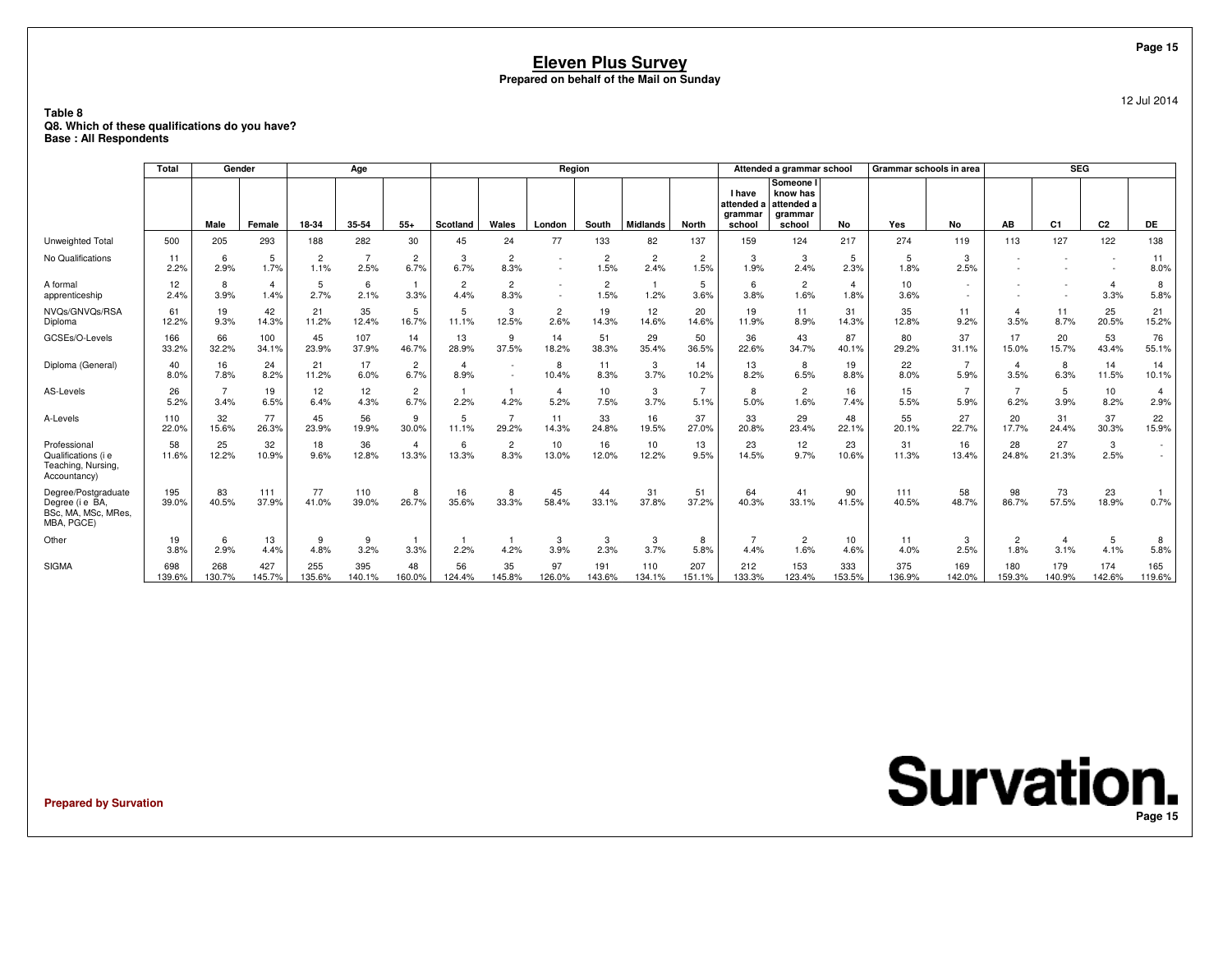12 Jul 2014

**Table 9 Q8K. You selected NVQs/GNVQs/RSA Diploma. At which level is your highest qualification? Please select from the drop-down list belowBase : All Answering**

|                                                                  | Total                  | Gender       |             |        | Age          |                         |                         |        | Region         |        |                         |             |                                           | Attended a grammar school                                |              | Grammar schools in area |            |                          | <b>SEG</b>     |                |        |
|------------------------------------------------------------------|------------------------|--------------|-------------|--------|--------------|-------------------------|-------------------------|--------|----------------|--------|-------------------------|-------------|-------------------------------------------|----------------------------------------------------------|--------------|-------------------------|------------|--------------------------|----------------|----------------|--------|
|                                                                  |                        | Male         | Female      | 18-34  | 35-54        | $55+$                   | Scotland                | Wales  | London         | South  | <b>Midlands</b>         | North       | I have<br>attended a<br>grammar<br>school | Someone I<br>know has<br>attended a<br>grammar<br>school | No           | Yes                     | No         | AB                       | C <sub>1</sub> | C <sub>2</sub> | DE     |
| Unweighted Total                                                 | 25                     | 10           | 15          |        | 14           |                         | 3                       |        |                |        |                         | ĥ           | 10                                        |                                                          | 11           | 18                      |            |                          |                | 10             | 10     |
| NVQ Level 1 or a<br>Foundation GNVQ                              | 4.0%                   | $\sim$       | 6.7%        |        | 7.1%         |                         |                         |        |                |        |                         | 16.7%       | 10.0%                                     | $\overline{\phantom{a}}$<br>$\overline{\phantom{a}}$     |              | 5.6%                    |            | $\overline{\phantom{a}}$ |                | 10.0%          |        |
| NVQ Level 2 or an<br>Intermediate GNVQ or<br>an RSA Diploma      | 11<br>44.0%            | 6<br>60.0%   | 33.3%       | 57.1%  | 35.7%        | $\overline{2}$<br>50.0% | $\overline{2}$<br>66.7% | $\sim$ |                | 57.1%  | $\overline{2}$<br>28.6% | 3<br>50.0%  | 70.0%                                     | 25.0%                                                    | 3<br>27.3%   | ਲ਼<br>44.4%             | 3<br>60.0% | $\sim$<br>$\sim$         | 20.0%          | 5<br>50.0%     | 50.0%  |
| NVQ Level 3 or an<br>Advanced GNVQ or an<br>RSA Advanced Diploma | 11<br>44.0%            | 3<br>30.0%   | 8<br>53.3%  | 42.9%  | 50.0%        | 25.0%                   | 33.3%                   | 100.0% | $\overline{a}$ | 42.9%  | 57.1%                   | 33.3%       | 20.0%                                     | 3<br>75.0%                                               | 54.5%        | 38.9%                   | 2<br>40.0% |                          | 40.0%          | 40.0%          | 50.0%  |
| NVQ Level(s)4-5 or<br>an RSA Higher<br>Diploma                   | $\overline{2}$<br>8.0% | 10.0%        | 6.7%        |        | 7.1%         | 25.0%                   |                         |        | 100.0%         |        | 14.3%                   |             |                                           |                                                          | 18.2%        | 11.1%                   |            | $\sim$                   | 40.0%          |                |        |
| <b>SIGMA</b>                                                     | 25<br>00.0%            | 10<br>100.0% | 15<br>00.0% | 100.0% | 14<br>100.0% | 100.0%                  | 100.0%                  | 100.0% | 100.0%         | 100.0% | 100.0%                  | 6<br>100.0% | 10<br>100.0%                              | 100.0%                                                   | 11<br>100.0% | 18<br>100.0%            | 100.0%     |                          | 100.0%         | 10<br>100.0%   | 100.0% |

**Prepared by Survation**

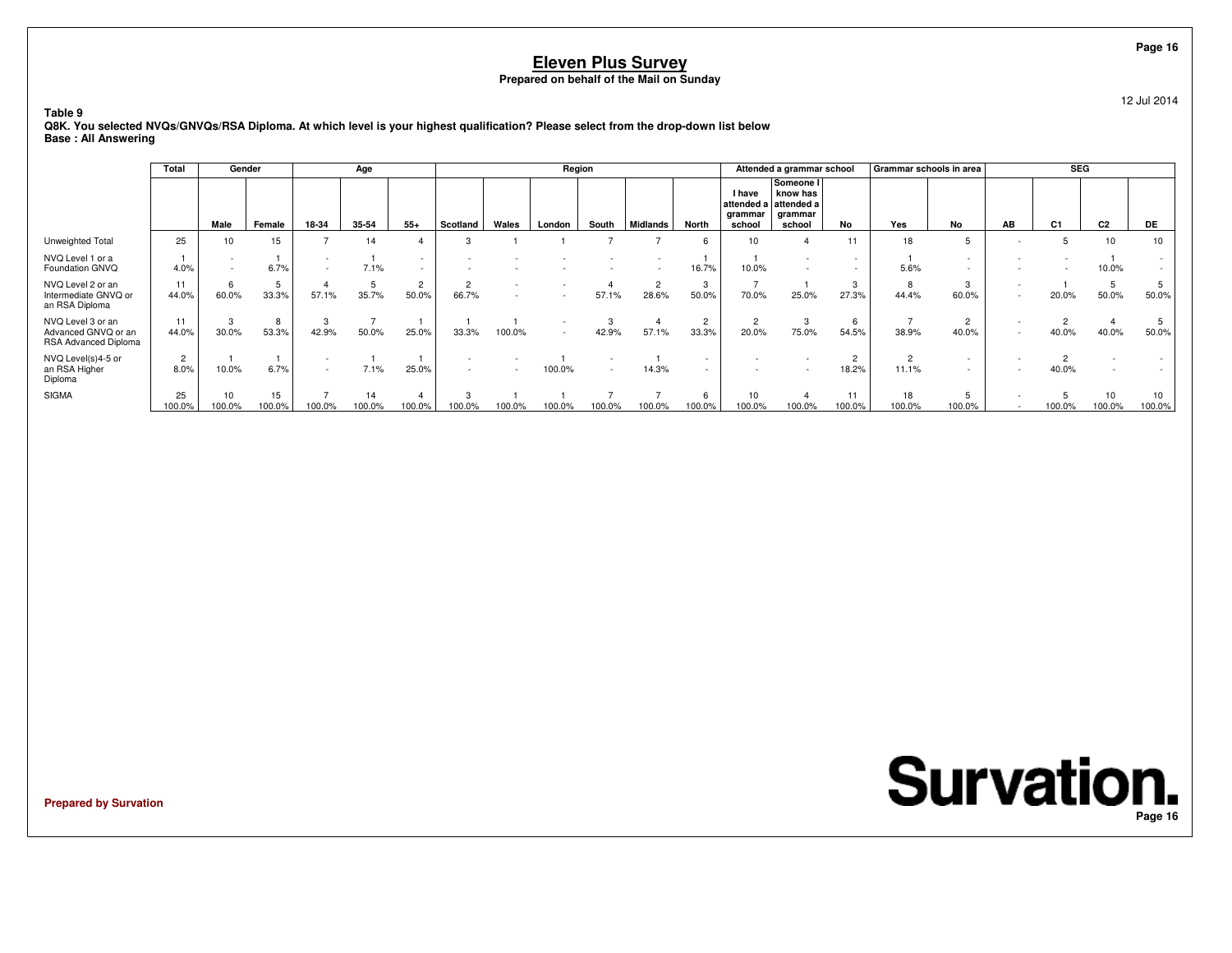**Table 10**

 **Q8L. You selected GCSEs/O-Levels. What is your highest level of attainment for your particular qualification? Please select from the drop-down list belowBase : All Answering**

|                                                          | Total         | Gender       |              |              | Age          |        |          |        | Region       |              |              |              |                             | Attended a grammar school                                           |              | Grammar schools in area |              |                                    | <b>SEG</b> |                |              |
|----------------------------------------------------------|---------------|--------------|--------------|--------------|--------------|--------|----------|--------|--------------|--------------|--------------|--------------|-----------------------------|---------------------------------------------------------------------|--------------|-------------------------|--------------|------------------------------------|------------|----------------|--------------|
|                                                          |               | Male         | Female       | 18-34        | 35-54        | $55+$  | Scotland | Wales  | London       | South        | Midlands     | North        | I have<br>arammar<br>school | Someone I<br>know has<br>attended a attended a<br>grammar<br>school | No           | Yes                     | No           | AB                                 | C1         | C <sub>2</sub> | DE           |
| Unweighted Total                                         | 113           | 52           | 61           | 27           | 78           |        |          |        | 11           | 34           | 20           | 32           | 24                          | 34                                                                  | 55           | 56                      | 21           |                                    |            | 38             | 69           |
| 1 or more GCSEs (any<br>grade) / 1-4 O-<br>Levels (pass) | 48<br>42.5%   | 26<br>50.0%  | 22<br>36.1%  | 11<br>40.7%  | 32<br>41.0%  | 62.5%  | 63.6%    | 60.0%  | 36.4%        | 13<br>38.2%  | 8<br>40.0%   | 13<br>40.6%  | 37.5%                       | 15<br>44.1%                                                         | 24<br>43.6%  | 22<br>39.3%             | 13<br>61.9%  | $\overline{\phantom{a}}$<br>$\sim$ | 16.7%      | 12<br>31.6%    | 35<br>50.7%  |
| 5+ GCSEs (grades A*-<br>$C)/5+O$ -Level<br>(pass)        | 65<br>57.5%   | 26<br>50.0%  | 39<br>63.9%  | 16<br>59.3%  | 46<br>59.0%  | 37.5%  | 36.4%    | 40.0%  | 63.6%        | 21<br>61.8%  | 12<br>60.0%  | 19<br>59.4%  | 15<br>62.5%                 | 19<br>55.9%                                                         | 31<br>56.4%  | 34<br>60.7%             | 8<br>38.1%   | $\overline{\phantom{a}}$           | 83.3%      | 26<br>68.4%    | 34<br>49.3%  |
| <b>SIGMA</b>                                             | 113<br>100.0% | 52<br>100.0% | 61<br>100.0% | 27<br>100.0% | 78<br>100.0% | 100.0% | 100.0%   | 100.0% | 11<br>100.0% | 34<br>100.0% | 20<br>100.0% | 32<br>100.0% | 24<br>100.0%                | 34<br>100.0%                                                        | 55<br>100.0% | 56<br>100.0%            | 21<br>100.0% | $\overline{\phantom{a}}$           | 100.0%     | 38<br>100.0%   | 69<br>100.0% |

**Prepared by Survation**

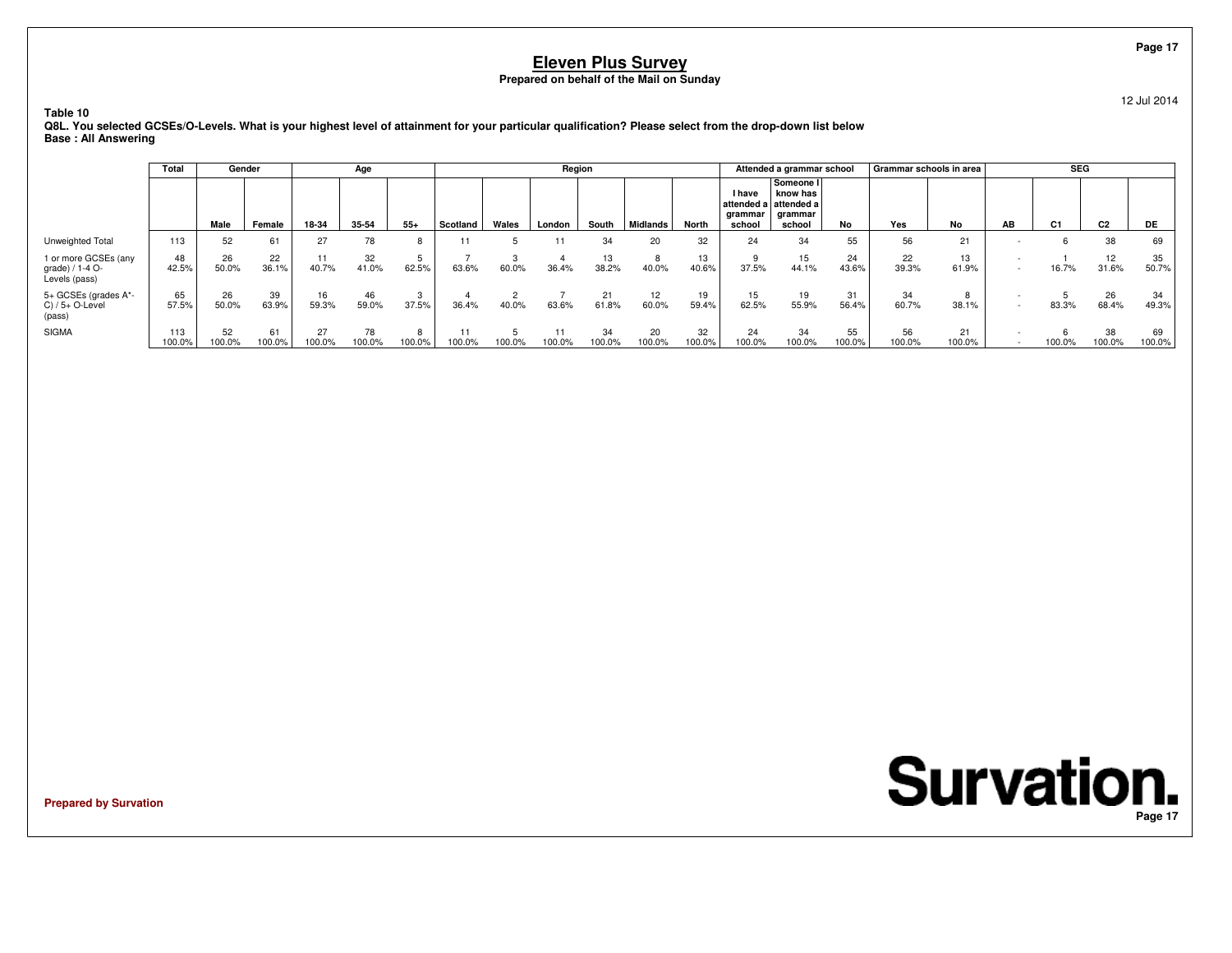**Table 11**

 **Q8M. You selected AS-Levels. How many do you have? Please select from the drop-down list belowBase : All Answering**

|                  | Total  |       | Gender             |        | Age    |        |          |                          | Region |                    |          |        |                             | Attended a grammar school                                           |                    | Grammar schools in area |                  |    | <b>SEG</b>     |                |        |
|------------------|--------|-------|--------------------|--------|--------|--------|----------|--------------------------|--------|--------------------|----------|--------|-----------------------------|---------------------------------------------------------------------|--------------------|-------------------------|------------------|----|----------------|----------------|--------|
|                  |        | Male  | Female             | 18-34  | 35-54  | $55+$  | Scotland | Wales                    | London | South              | Midlands | North  | I have<br>grammar<br>school | Someone I<br>know has<br>attended a attended a<br>grammar<br>school | No                 | Yes                     | No               | AB | C <sub>1</sub> | C <sub>2</sub> | DE.    |
| Unweighted Total |        |       | 2                  |        |        |        |          |                          |        |                    |          |        | 3                           |                                                                     | $\Omega$           |                         |                  |    |                |                |        |
|                  | 14.3%  |       | 50.0%              | 25.0%  |        |        |          |                          |        | 50.0%              |          |        |                             |                                                                     | 33.3%              |                         | 50.0%            |    |                |                | 33.3%  |
| $\overline{2}$   | 42.9%  | 40.0% | 50.0%              | 25.0%  | 66.7%  |        |          | $\overline{\phantom{a}}$ | 50.0%  | 50.0%              |          | 100.0% | 33.3%                       |                                                                     | $\sim$<br>66.7%    | 60.0%                   |                  |    |                | 75.0%          |        |
| 3                | 42.9%  | 60.0% | $\sim$<br>$\sim$   | 50.0%  | 33.3%  | $\sim$ | 100.0%   | 100.0%                   | 50.0%  |                    |          |        | $\Omega$<br>66.7%           | 100.0%                                                              |                    | 40.0%                   | 50.0%            |    |                | 25.0%          | 66.7%  |
| <b>SIGMA</b>     | 100.0% | 00.0% | $\Omega$<br>100.0% | 100.0% | 100.0% |        | 100.0%   | 100.0%                   | 100.0% | $\Omega$<br>100.0% |          | 100.0% | $\sqrt{2}$<br>100.0%        | 100.0%                                                              | $\Omega$<br>100.0% | 100.0%                  | $\sim$<br>100.0% |    |                | 100.0%         | 100.0% |

**Prepared by Survation**

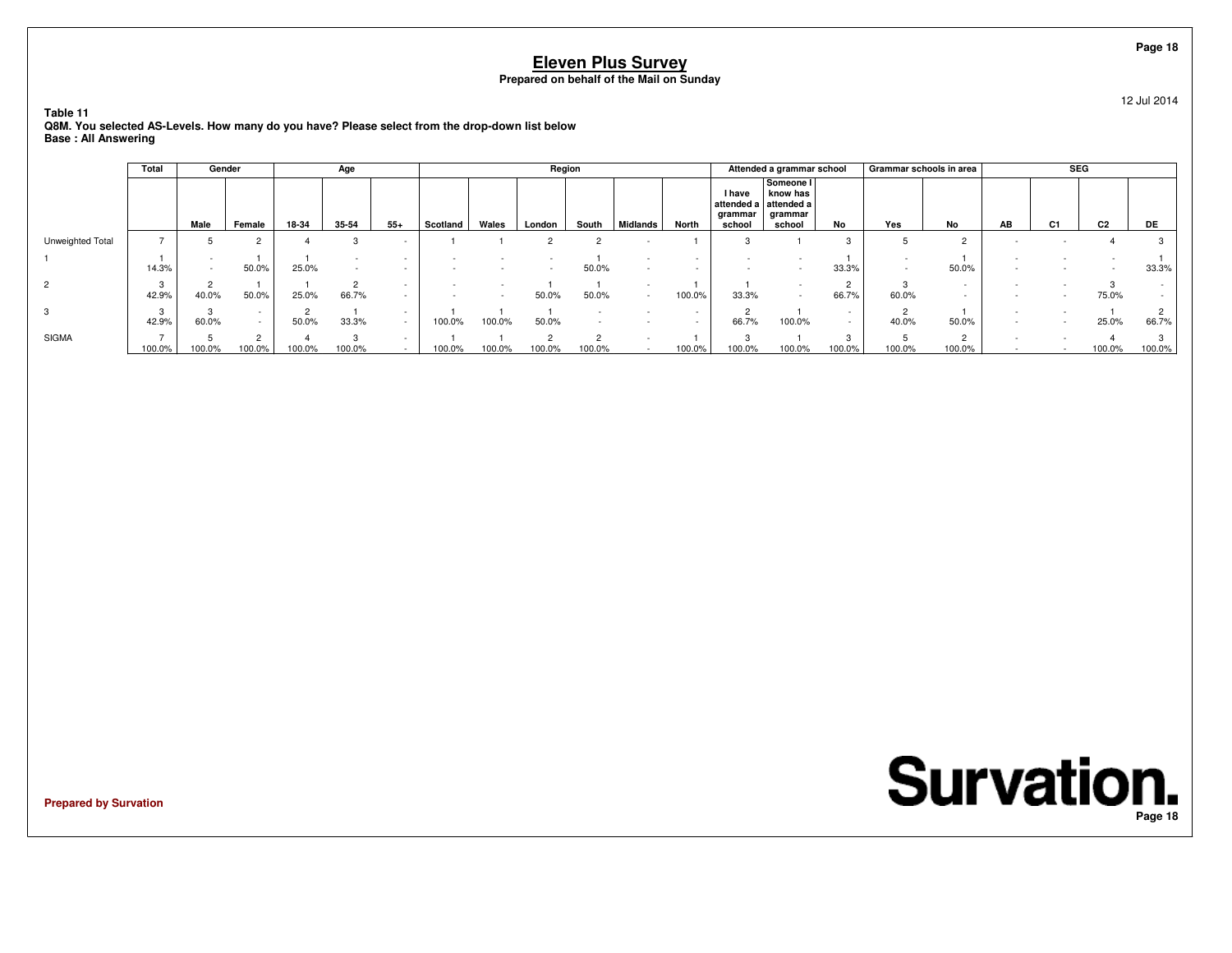**Table 12**

 **Q8N. You selected A-Levels. How many do you have? Please select from the drop-down list belowBase : All Answering**

|                  | Total        |              | Gender                   |              | Age          |                                                      |                          |            | Region |              |          |              |                             | Attended a grammar school                                           |              | Grammar schools in area |              |                          | <b>SEG</b>     |                |              |
|------------------|--------------|--------------|--------------------------|--------------|--------------|------------------------------------------------------|--------------------------|------------|--------|--------------|----------|--------------|-----------------------------|---------------------------------------------------------------------|--------------|-------------------------|--------------|--------------------------|----------------|----------------|--------------|
|                  |              | Male         | Female                   | 18-34        | 35-54        | $55+$                                                | Scotland                 | Wales      | London | South        | Midlands | <b>North</b> | I have<br>grammar<br>school | Someone I<br>know has<br>attended a attended a<br>grammar<br>school | No           | Yes                     | No           | AB                       | C <sub>1</sub> | C <sub>2</sub> | DE.          |
| Unweighted Total | 75           | 18           | 56                       | 33           | 36           |                                                      |                          |            |        | 25           |          | 23           | 25                          | 23                                                                  | 27           | 37                      | 19           |                          | 20             | 33             | 22           |
|                  | 14.7%        | 16.7%        | 8<br>14.3%               | 9.1%         | 16.7%        | $\circ$<br>33.3%                                     | $\overline{\phantom{a}}$ | 20.0%      |        | 20.0%        | 18.2%    | 13.0%        | 8.0%                        | 13.0%                                                               | 6<br>22.2%   | 10.8%                   | 21.1%        |                          |                | 9.1%           | 36.4%        |
| $\overline{2}$   | 15<br>20.0%  | 22.2%        | 11<br>19.6%              | 15.2%        | 22.2%        | 33.3%                                                |                          |            |        | 16.0%        | 45.5%    | 21.7%        | 16.0%                       | 17.4%                                                               | 25.9%        | 24.3%                   | 5.3%         |                          | 5.0%           | 24.2%          | 27.3%        |
| 3                | 36<br>48.0%  | 50.0%        | 27<br>48.2%              | 17<br>51.5%  | 17<br>47.2%  | 33.3%                                                | 00.0%                    | 3<br>60.0% | 85.7%  | 13<br>52.0%  | 36.4%    | 30.4%        | 15<br>60.0%                 | 47.8%                                                               | 10<br>37.0%  | 18<br>48.6%             | 47.4%        | $\overline{\phantom{a}}$ | 55.0%          | 18<br>54.5%    | 31.8%        |
| $4+$             | 13<br>17.3%  | 11.1%        | 10 <sup>1</sup><br>17.9% | 24.2%        | 13.9%        | $\overline{\phantom{a}}$<br>$\overline{\phantom{a}}$ |                          | 20.0%      | 14.3%  | 12.0%        |          | 34.8%        | 16.0%                       | 21.7%                                                               | 14.8%        | 16.2%                   | 26.3%        |                          | 40.0%          | 12.1%          | 4.5%         |
| <b>SIGMA</b>     | 75<br>100.0% | 18<br>100.0% | 56<br>100.0%             | 33<br>100.0% | 36<br>100.0% | 100.0%                                               | 100.0%                   | 100.0%     | 100.0% | 25<br>100.0% | 100.0%   | 23<br>100.0% | 25<br>100.0%                | 23<br>100.0%                                                        | 27<br>100.0% | 37<br>100.0%            | 19<br>100.0% |                          | 100.0%         | 33<br>100.0%   | 22<br>100.0% |

**Prepared by Survation**

**Survation. Page 19**

**Page 19**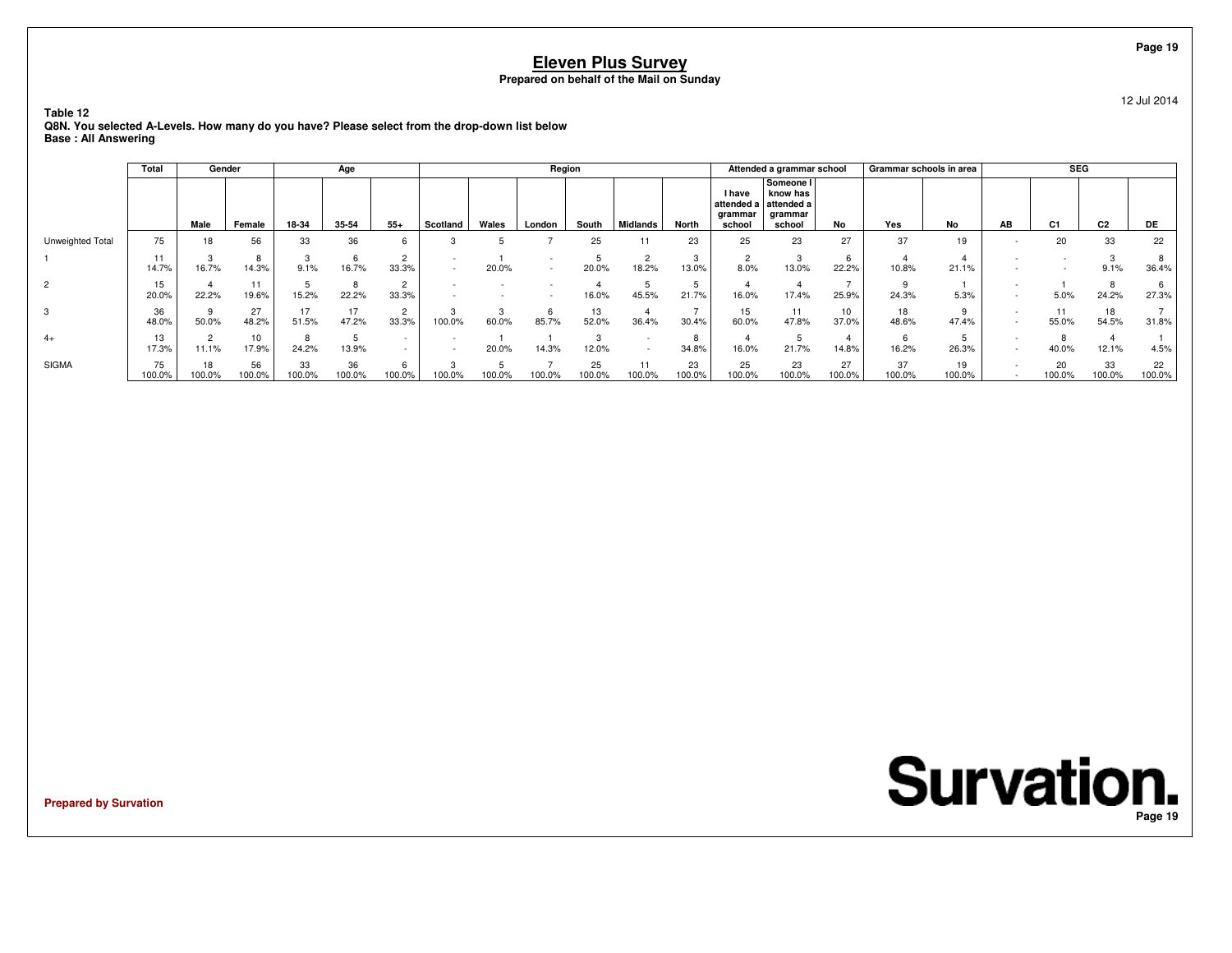**Table 13**

 **Q9. Do you support or oppose the existence of grammar schools in the UK?Base : All Respondents**

|                  | Total         |               | Gender        |               | Age           |              |              |              | Region       |               |              |               |                                    | Attended a grammar school                                           |               |               | Grammar schools in area |               | <b>SEG</b>     |                |               |
|------------------|---------------|---------------|---------------|---------------|---------------|--------------|--------------|--------------|--------------|---------------|--------------|---------------|------------------------------------|---------------------------------------------------------------------|---------------|---------------|-------------------------|---------------|----------------|----------------|---------------|
|                  |               | Male          | Female        | 18-34         | 35-54         | $55+$        | Scotland     | Wales        | London       | South         | Midlands     | North         | <b>I</b> have<br>grammar<br>school | Someone I<br>know has<br>attended a attended a<br>grammar<br>school | No            | Yes           | No                      | AB            | C <sub>1</sub> | C <sub>2</sub> | DE            |
| Unweighted Total | 500           | 205           | 293           | 188           | 282           | 30           | 45           | 24           |              | 133           | 82           | 137           | 159                                | 124                                                                 | 217           | 274           | 119                     | 113           | 127            | 122            | 138           |
| Support          | 359<br>71.8%  | 157<br>76.6%  | 201<br>68.6%  | 147<br>78.2%  | 189<br>67.0%  | 23<br>76.7%  | 19<br>42.2%  | 16<br>66.7%  | 63<br>81.8%  | 100<br>75.2%  | 54<br>65.9%  | 106<br>77.4%  | 144<br>90.6%                       | 59<br>47.6%                                                         | 156<br>71.9%  | 222<br>81.0%  | 89<br>74.8%             | 88<br>77.9%   | 96<br>75.6%    | 84<br>68.9%    | 91<br>65.9%   |
| Oppose           | 47<br>9.4%    | 7.3%          | 31<br>10.6%   | 5.9%          | 32<br>11.3%   | 13.3%        | 20.0%        | 8.3%         | 6.5%         | 13<br>9.8%    | 10<br>12.2%  | 5.8%          | 3.8%                               | 13<br>10.5%                                                         | 28<br>12.9%   | 25<br>9.1%    | 14<br>11.8%             | 11<br>9.7%    | 13<br>10.2%    | 12<br>9.8%     | 8.0%          |
| Don't know       | 94<br>18.8%   | 33<br>16.1%   | 61<br>20.8%   | 30<br>16.0%   | 61<br>21.6%   | 3<br>10.0%   | 37.8%        | 25.0%        | 11.7%        | 20<br>15.0%   | 18<br>22.0%  | 23<br>16.8%   | 5.7%                               | 52<br>41.9%                                                         | 33<br>15.2%   | 27<br>9.9%    | 16<br>13.4%             | 14<br>12.4%   | 18<br>14.2%    | 26<br>21.3%    | 36<br>26.1%   |
| <b>SIGMA</b>     | 500<br>100.0% | 205<br>100.0% | 293<br>100.0% | 188<br>100.0% | 282<br>100.0% | 30<br>100.0% | 45<br>100.0% | 24<br>100.0% | 77<br>100.0% | 133<br>100.0% | 82<br>100.0% | 137<br>100.0% | 159<br>100.0%                      | 124<br>100.0%                                                       | 217<br>100.0% | 274<br>100.0% | 119<br>100.0%           | 113<br>100.0% | 127<br>100.0%  | 122<br>100.0%  | 138<br>100.0% |

**Prepared by Survation**

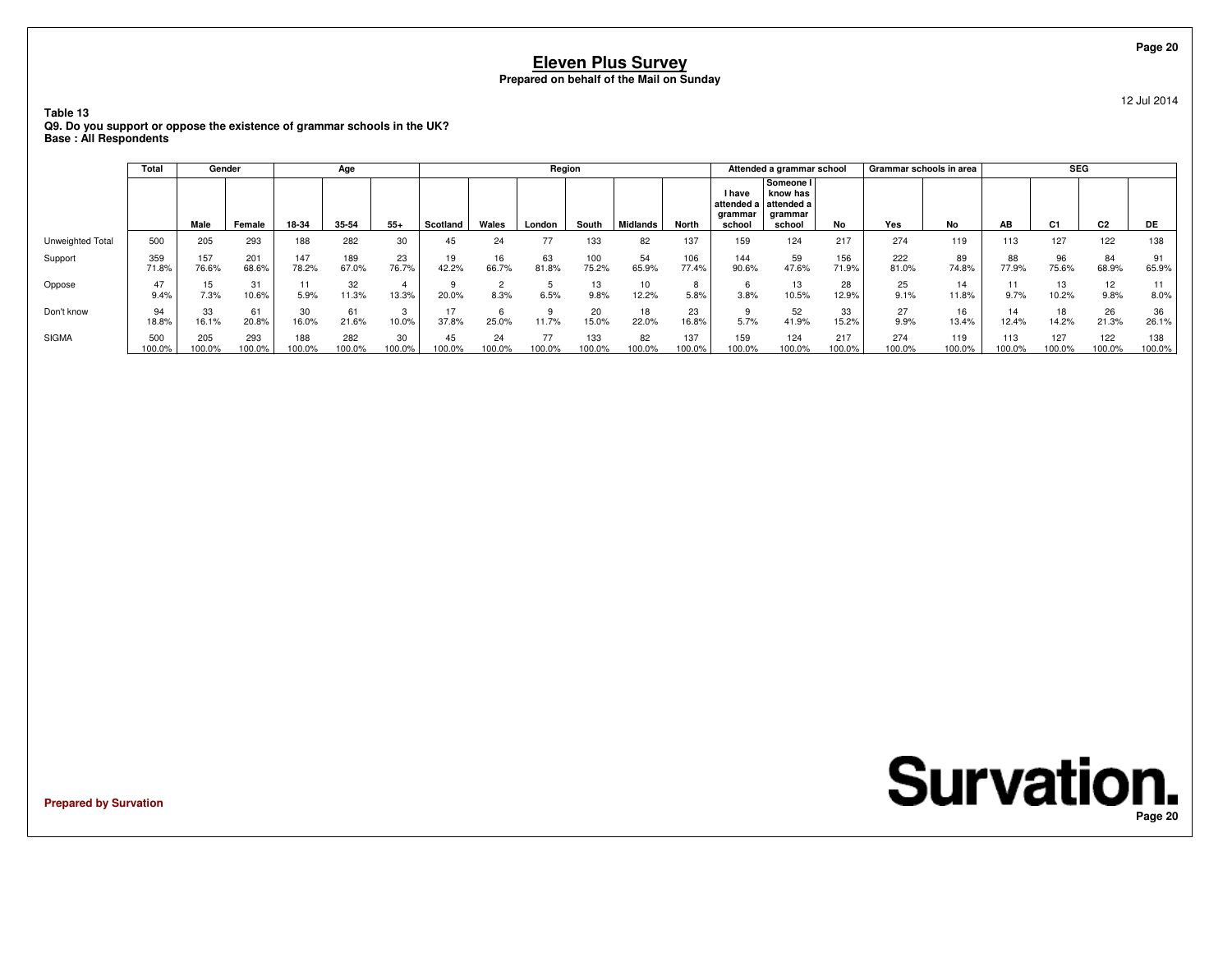**Table 14 Q10. Have you, or has anyone you know, attended a grammar school?Base : All Respondents**

|                                                                      | Total         | Gender        |               |               | Age           |              |              |              | Region       |               |              |               |                             | Attended a grammar school                                           |                                                      | Grammar schools in area |               |               | <b>SEG</b>     |                |               |
|----------------------------------------------------------------------|---------------|---------------|---------------|---------------|---------------|--------------|--------------|--------------|--------------|---------------|--------------|---------------|-----------------------------|---------------------------------------------------------------------|------------------------------------------------------|-------------------------|---------------|---------------|----------------|----------------|---------------|
|                                                                      |               | Male          | Female        | 18-34         | 35-54         | $55+$        | Scotland     | Wales        | London       | South         | Midlands     | North         | I have<br>grammar<br>school | Someone I<br>know has<br>attended a attended a<br>arammar<br>school | No                                                   | Yes                     | No            | AB            | C <sub>1</sub> | C <sub>2</sub> | DE            |
| Unweighted Total                                                     | 500           | 205           | 293           | 188           | 282           | 30           | 45           | 24           | 77           | 133           | 82           | 137           | 159                         | 124                                                                 | 217                                                  | 274                     | 119           | 113           | 127            | 122            | 138           |
| I have attended a<br>grammar school                                  | 159<br>31.8%  | 82<br>40.0%   | 77<br>26.3%   | 70<br>37.2%   | 78<br>27.7%   | 11<br>36.7%  | 24.4%        | 25.0%        | 30<br>39.0%  | 47<br>35.3%   | 21<br>25.6%  | 43<br>31.4%   | 159<br>100.0%               | $\overline{\phantom{0}}$<br>$\overline{\phantom{a}}$                | $\overline{\phantom{0}}$                             | 116<br>42.3%            | 34<br>28.6%   | 38<br>33.6%   | 49<br>38.6%    | 38<br>31.1%    | 34<br>24.6%   |
| No                                                                   | 124<br>24.8%  | 44<br>21.5%   | 79<br>27.0%   | 44<br>23.4%   | 75<br>26.6%   | 16.7%        | 16<br>35.6%  | 11<br>45.8%  | 16<br>20.8%  | 23<br>17.3%   | 27<br>32.9%  | 30<br>21.9%   | $\overline{\phantom{a}}$    | 124<br>100.0%                                                       | $\overline{\phantom{0}}$<br>$\overline{\phantom{0}}$ | 25<br>9.1%              | 38<br>31.9%   | 25<br>22.1%   | 23<br>18.1%    | 29<br>23.8%    | 47<br>34.1%   |
| Someone I know has<br>attended a grammar<br>school but I have<br>not | 217<br>43.4%  | 79<br>38.5%   | 137<br>46.8%  | 74<br>39.4%   | 129<br>45.7%  | 14<br>46.7%  | 18<br>40.0%  | 29.2%        | 31<br>40.3%  | 63<br>47.4%   | 34<br>41.5%  | 64<br>46.7%   |                             |                                                                     | 217<br>100.0%                                        | 133<br>48.5%            | 47<br>39.5%   | 50<br>44.2%   | 55<br>43.3%    | 55<br>45.1%    | 57<br>41.3%   |
| <b>SIGMA</b>                                                         | 500<br>100.0% | 205<br>100.0% | 293<br>100.0% | 188<br>100.0% | 282<br>100.0% | 30<br>100.0% | 45<br>100.0% | 24<br>100.0% | 77<br>100.0% | 133<br>100.0% | 82<br>100.0% | 137<br>100.0% | 159<br>100.0%               | 124<br>100.0%                                                       | 217<br>100.0%                                        | 274<br>100.0%           | 119<br>100.0% | 113<br>100.0% | 127<br>100.0%  | 122<br>100.0%  | 138<br>100.0% |

**Prepared by Survation**

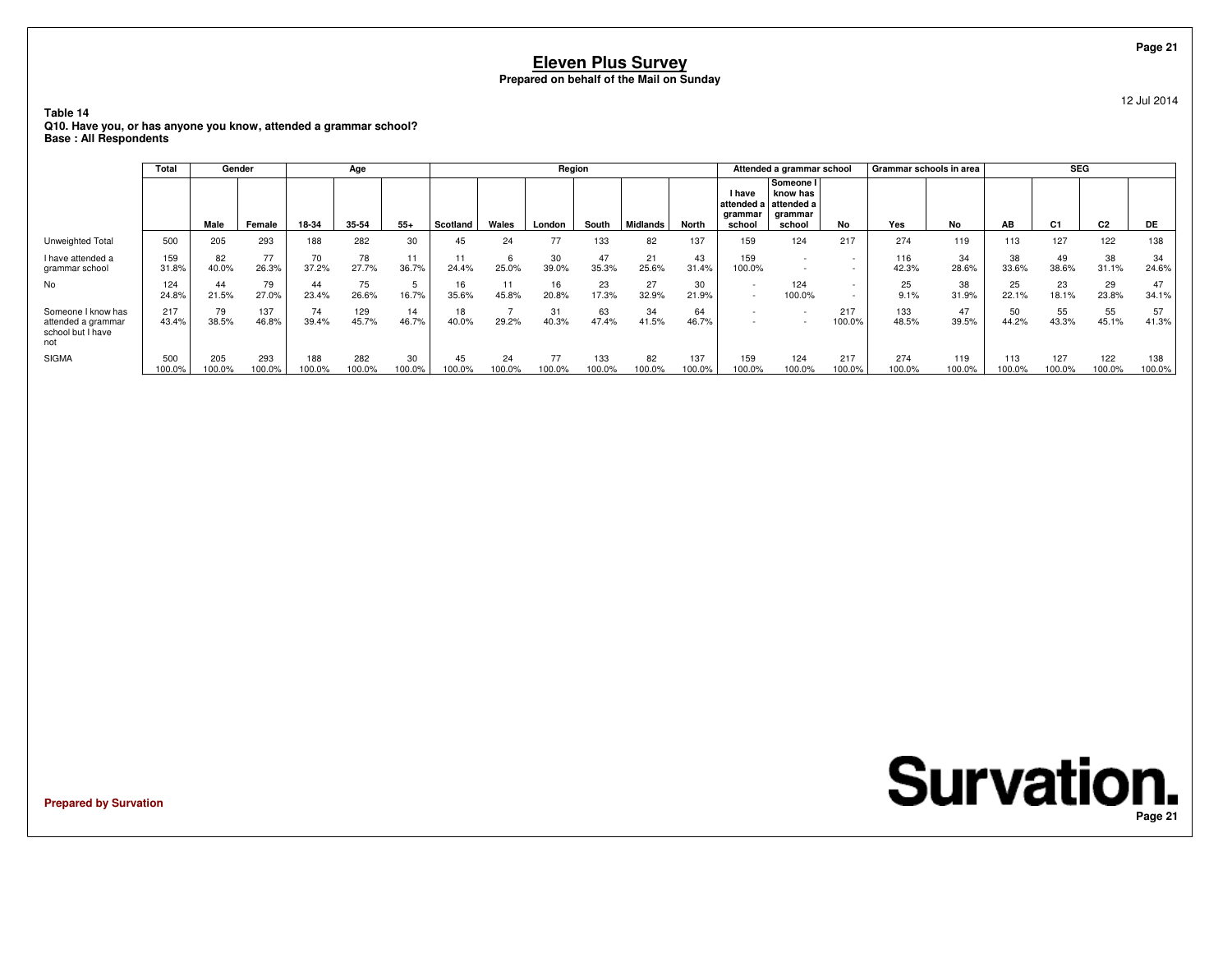**Table 15 Q11. Are there grammar schools in your area?Base : All Respondents**

|                  | Total         |               | Gender        |               | Age           |              |              |              | Region       |               |              |               |                                                  | Attended a grammar school                                |               | Grammar schools in area |                          |               | <b>SEG</b>    |                |               |
|------------------|---------------|---------------|---------------|---------------|---------------|--------------|--------------|--------------|--------------|---------------|--------------|---------------|--------------------------------------------------|----------------------------------------------------------|---------------|-------------------------|--------------------------|---------------|---------------|----------------|---------------|
|                  |               | Male          | Female        | 18-34         | 35-54         | $55+$        | Scotland     | Wales        | London       | South         | Midlands     | <b>North</b>  | <b>I</b> have<br>attended a<br>grammar<br>school | Someone I<br>know has<br>attended a<br>grammar<br>school | No            | Yes                     | No                       | AB            | C1            | C <sub>2</sub> | DE            |
| Unweighted Total | 500           | 205           | 293           | 188           | 282           | 30           | 45           | 24           | 77           | 133           | 82           | 137           | 159                                              | 124                                                      | 217           | 274                     | 119                      | 113           | 127           | 122            | 138           |
| Yes              | 274<br>54.8%  | 136<br>66.3%  | 138<br>47.1%  | 117<br>62.2%  | 146<br>51.8%  | 36.7%        | IO.<br>35.6% | 29.2%        | 45<br>58.4%  | 85<br>63.9%   | 48<br>58.5%  | 72<br>52.6%   | 116<br>73.0%                                     | 25<br>20.2%                                              | 133<br>61.3%  | 274<br>100.0%           | $\overline{\phantom{a}}$ | 66<br>58.4%   | 75<br>59.1%   | 68<br>55.7%    | 65<br>47.1%   |
| No               | 119<br>23.8%  | 42<br>20.5%   | 75<br>25.6%   | 30<br>16.0%   | 78<br>27.7%   | 36.7%        | 20<br>44.4%  | 10<br>41.7%  | 16<br>20.8%  | 24<br>18.0%   | 14<br>17.1%  | 34<br>24.8%   | 34<br>21.4%                                      | 38<br>30.6%                                              | 47<br>21.7%   |                         | 119<br>100.0%            | 28<br>24.8%   | 38<br>29.9%   | 25<br>20.5%    | 28<br>20.3%   |
| Don't know       | 107<br>21.4%  | 13.2%         | 80<br>27.3%   | 41<br>21.8%   | 58<br>20.6%   | 26.7%        | 20.0%        | 29.2%        | 16<br>20.8%  | 24<br>18.0%   | 20<br>24.4%  | 31<br>22.6%   | 5.7%                                             | 61<br>49.2%                                              | 37<br>17.1%   |                         |                          | 19<br>16.8%   | 11.0%         | 29<br>23.8%    | 45<br>32.6%   |
| <b>SIGMA</b>     | 500<br>100.0% | 205<br>100.0% | 293<br>100.0% | 188<br>100.0% | 282<br>100.0% | 30<br>100.0% | 45<br>100.0% | 24<br>100.0% | 77<br>100.0% | 133<br>100.0% | 82<br>100.0% | 137<br>100.0% | 159<br>100.0%                                    | 124<br>100.0%                                            | 217<br>100.0% | 274<br>100.0%           | 119<br>100.0%            | 113<br>100.0% | 127<br>100.0% | 122<br>100.0%  | 138<br>100.0% |

**Prepared by Survation**



**Page 22**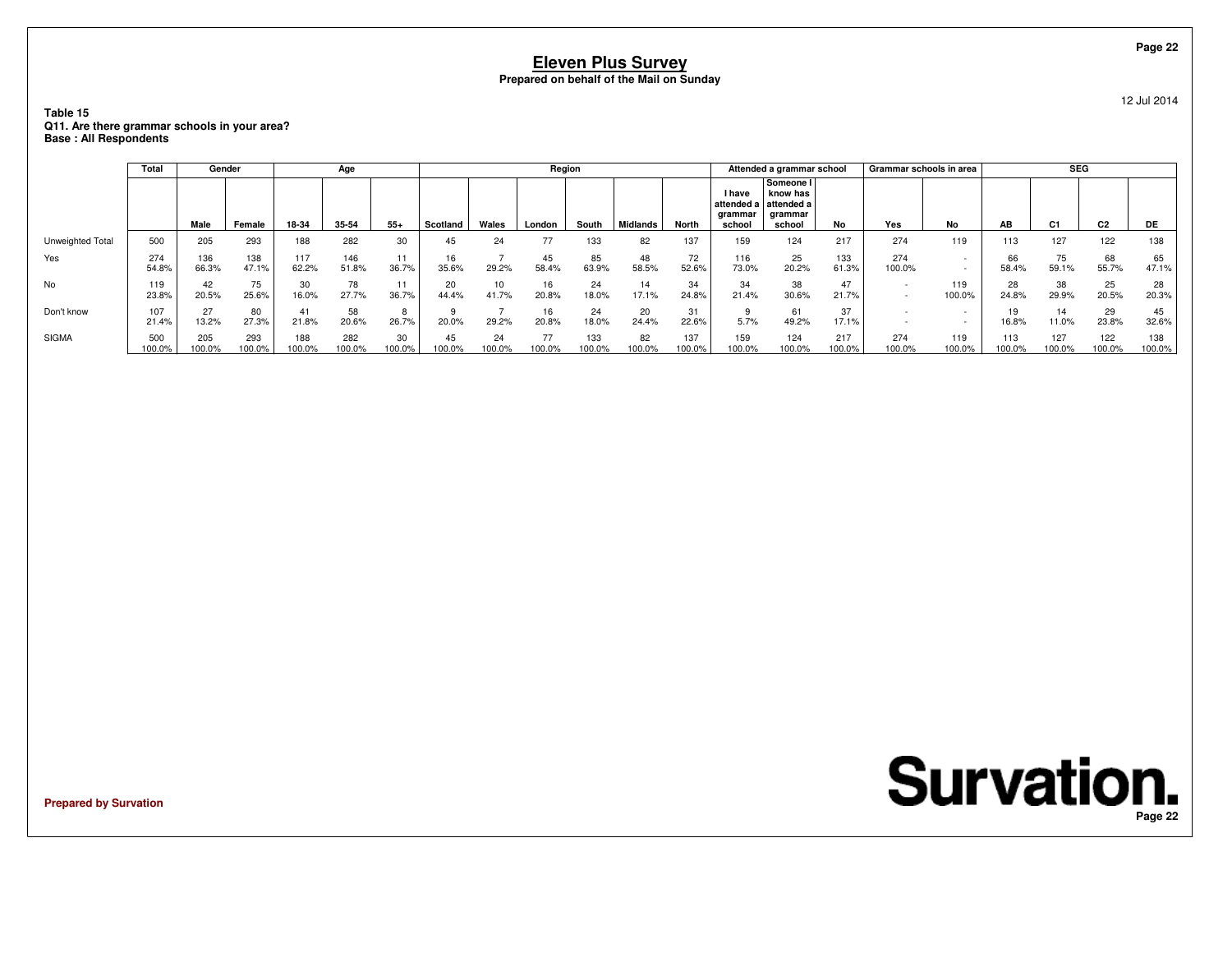12 Jul 2014

**Table 16 Q12. Would you consider/would you have considered sending your child to grammar school if they were available in your area?Base : Respondents do not have grammar schools in area**

|                                                                | <b>Total</b>  | Gender       |               |                           | Age           |                  |              |              | Region       |              |              |              |                                    | Attended a grammar school                                           |              | Grammar schools in area |               |                        | <b>SEG</b>   |                        |              |
|----------------------------------------------------------------|---------------|--------------|---------------|---------------------------|---------------|------------------|--------------|--------------|--------------|--------------|--------------|--------------|------------------------------------|---------------------------------------------------------------------|--------------|-------------------------|---------------|------------------------|--------------|------------------------|--------------|
|                                                                |               | Male         | Female        | 18-34                     | 35-54         | $55+$            | Scotland     | Wales        | London       | South        | Midlands     | North        | <b>I</b> have<br>qrammar<br>school | Someone I<br>know has<br>attended a attended a<br>qrammar<br>school | <b>No</b>    | Yes                     | <b>No</b>     | AB                     | C1           | C <sub>2</sub>         | DE           |
| Unweighted Total                                               | 226           | 69           | 155           | 71                        | 136           | 19               | 29           | 17           | 32           | 48           | 34           | 65           | 43                                 | 99                                                                  | 84           |                         | 119           | 47                     | 52           | 54                     | 73           |
| Yes - I would<br>consider having my<br>child apply             | 156<br>69.0%  | 51<br>73.9%  | 104<br>67.1%  | 49<br>69.0%               | 92<br>67.6%   | 15<br>78.9%      | 14<br>48.3%  | 13<br>76.5%  | 26<br>81.3%  | 34<br>70.8%  | 24<br>70.6%  | 44<br>67.7%  | 38<br>88.4%                        | 55<br>55.6%                                                         | 63<br>75.0%  |                         | 93<br>78.2%   | 36<br>76.6%            | 36<br>69.2%  | 41<br>75.9%            | 43<br>58.9%  |
| No - I would worry<br>my child would not<br>get in             | 14<br>6.2%    | 5.8%         | 10<br>6.5%    | 9.9%                      | 5.1%          | $\sim$<br>$\sim$ | 3.4%         |              | 3.1%         | 10.4%        | 2.9%         | 6<br>9.2%    | 9.3%                               | 7.1%                                                                | 3<br>3.6%    |                         | 6.7%          | $\overline{2}$<br>4.3% | 5.8%         | $\overline{2}$<br>3.7% | 9.6%         |
| No - I would not<br>want my child to go<br>to a grammar school | 24<br>10.6%   | 6<br>8.7%    | 17<br>11.0%   | 7.0%                      | 18<br>13.2%   | 5.3%             | 31.0%        | 5.9%         | 6.3%         | 6.3%         | 5.9%         | 10.8%        | $\overline{\phantom{a}}$<br>$\sim$ | 15<br>15.2%                                                         | 9<br>10.7%   |                         | 13<br>10.9%   | 10.6%                  | 11.5%        | 6<br>11.1%             | 9.6%         |
| Don't know                                                     | 32<br>14.2%   | 8<br>11.6%   | 24<br>15.5%   | 10 <sup>10</sup><br>14.1% | 19<br>14.0%   | 3<br>15.8%       | 17.2%        | -3<br>17.6%  | 3<br>9.4%    | 12.5%        | 20.6%        | 8<br>12.3%   | 2.3%                               | 22<br>22.2%                                                         | 9<br>10.7%   |                         | 4.2%          | 8.5%                   | 13.5%        | 5<br>9.3%              | 16<br>21.9%  |
| <b>SIGMA</b>                                                   | 226<br>100.0% | 69<br>100.0% | 155<br>100.0% | 71<br>100.0%              | 136<br>100.0% | 19<br>100.0%     | 29<br>100.0% | 17<br>100.0% | 32<br>100.0% | 48<br>100.0% | 34<br>100.0% | 65<br>100.0% | 43<br>100.0%                       | 99<br>100.0%                                                        | 84<br>100.0% |                         | 119<br>100.0% | 47<br>100.0%           | 52<br>100.0% | 54<br>100.0%           | 73<br>100.0% |

**Prepared by Survation**

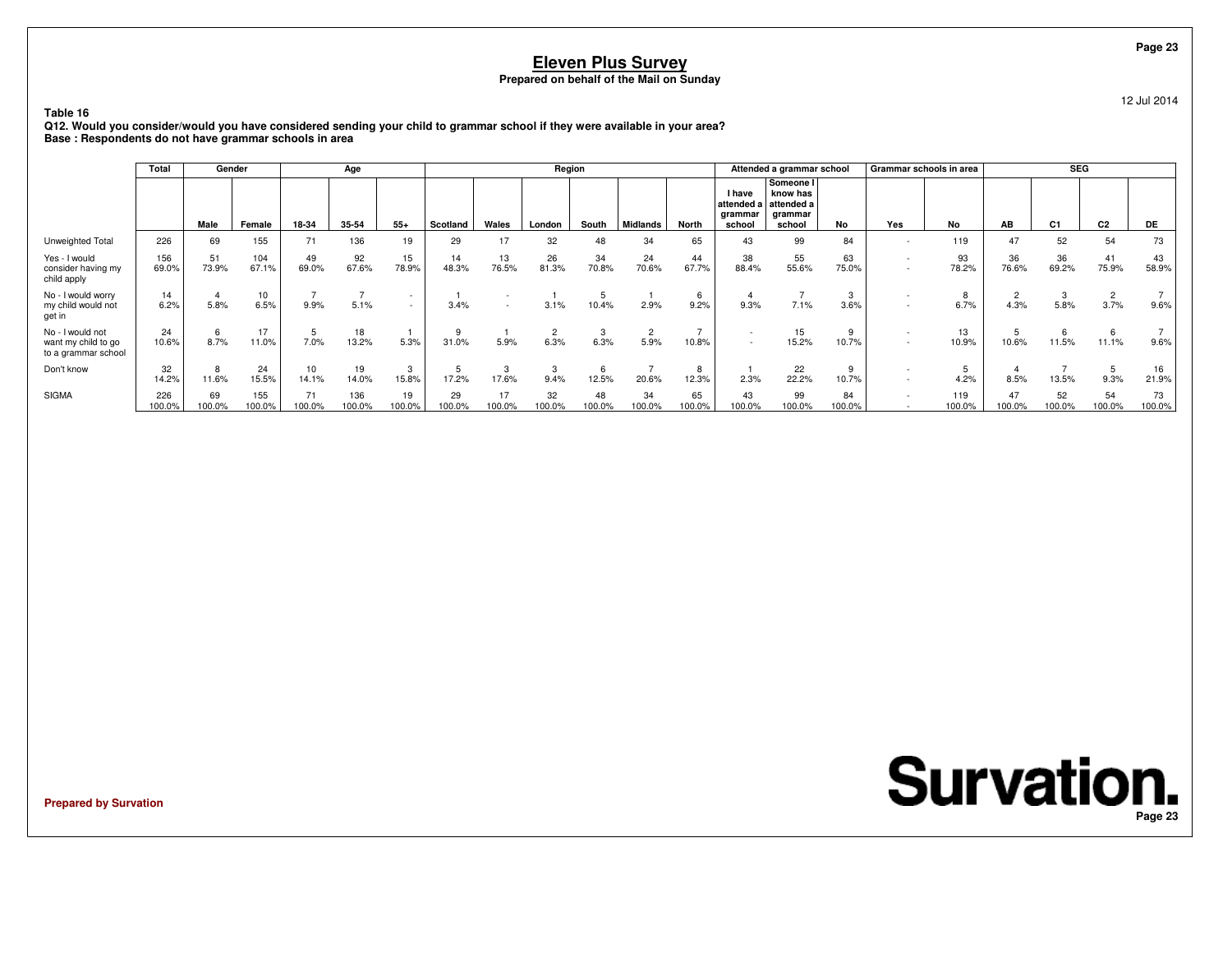**Table 17 Q13. Would you consider sending your child to a grammar school?Base : All Answering**

|                                                                       | Total         | Gender        |               |               | Age           |                         |                         |                         | Region       |              |                         |                        |                                                  | Attended a grammar school                                |               | Grammar schools in area |                          |                        | <b>SEG</b>     |                |                          |
|-----------------------------------------------------------------------|---------------|---------------|---------------|---------------|---------------|-------------------------|-------------------------|-------------------------|--------------|--------------|-------------------------|------------------------|--------------------------------------------------|----------------------------------------------------------|---------------|-------------------------|--------------------------|------------------------|----------------|----------------|--------------------------|
|                                                                       |               | Male          | Female        | 18-34         | 35-54         | $55+$                   | Scotland                | Wales                   | London       | South        | Midlands                | North                  | <b>I</b> have<br>attended a<br>grammar<br>school | Someone I<br>know has<br>attended a<br>grammar<br>school | No            | Yes                     | <b>No</b>                | AB                     | C <sub>1</sub> | C <sub>2</sub> | <b>DE</b>                |
| Unweighted Total                                                      | 275           | 135           | 139           | 115           | 147           | 13                      | 17                      | 8                       | 44           | 86           | 48                      | 71                     | 115                                              | 27                                                       | 133           | 271                     | $\mathcal{R}$            | 65                     | 76             | 69             | 65                       |
| Yes - I already have<br>a child at grammar<br>school                  | 63<br>22.9%   | 37<br>27.4%   | 26<br>18.7%   | 32<br>27.8%   | 27<br>18.4%   | $\overline{4}$<br>30.8% | 3<br>17.6%              | $\overline{2}$<br>25.0% | 18<br>40.9%  | 18<br>20.9%  | $\overline{7}$<br>14.6% | 14<br>19.7%            | 53<br>46.1%                                      | $\sim$<br>$\sim$                                         | 10<br>7.5%    | 63<br>23.2%             | $\sim$                   | 15<br>23.1%            | 17<br>22.4%    | 21<br>30.4%    | 10 <sup>1</sup><br>15.4% |
| Yes - I would<br>consider having my<br>child apply/my child<br>did ap | 164<br>59.6%  | 78<br>57.8%   | 85<br>61.2%   | 67<br>58.3%   | 91<br>61.9%   | 6<br>46.2%              | 52.9%                   | -4<br>50.0%             | 22<br>50.0%  | 54<br>62.8%  | 30<br>62.5%             | 45<br>63.4%            | 48<br>41.7%                                      | 19<br>70.4%                                              | 97<br>72.9%   | 161<br>59.4%            | $\overline{2}$<br>66.7%  | 42<br>64.6%            | 60.5%          | 36<br>52.2%    | 40<br>61.5%              |
| No - I would worry<br>my child would not<br>get in                    | 11<br>4.0%    | 3.0%          | 5.0%          | 3<br>2.6%     | 4.8%          | 7.7%                    | $\overline{2}$<br>11.8% |                         |              | 7.0%         | 2.1%                    | $\overline{2}$<br>2.8% | 8<br>7.0%                                        |                                                          | 3<br>2.3%     | 10<br>3.7%              | 33.3%                    | $\sim$<br>$\sim$       | 3<br>3.9%      | 3<br>4.3%      | 7.7%                     |
| No - I would not<br>want my child to go<br>to a grammar school        | 23<br>8.4%    | 6.7%          | 14<br>10.1%   | 6.1%          | 14<br>9.5%    | $\overline{2}$<br>15.4% | 5.9%                    | $\overline{2}$<br>25.0% | 3<br>6.8%    | 4.7%         | 14.6%                   | 6<br>8.5%              | 3.5%                                             | 6<br>22.2%                                               | 13<br>9.8%    | 23<br>8.5%              |                          | 6<br>9.2%              | 11.8%          | 5<br>7.2%      | 4.6%                     |
| Don't know                                                            | 14<br>5.1%    | 5.2%          | 5.0%          | 6<br>5.2%     | 8<br>5.4%     | $\sim$<br>$\sim$        | $\overline{2}$<br>11.8% |                         | 2.3%         | 4.7%         | 3<br>6.3%               | 5.6%                   | $\overline{2}$<br>1.7%                           | $\overline{c}$<br>7.4%                                   | 10<br>7.5%    | 14<br>5.2%              | $\overline{\phantom{a}}$ | $\overline{c}$<br>3.1% | 1.3%           | 5.8%           | 10.8%                    |
| <b>SIGMA</b>                                                          | 275<br>100.0% | 135<br>100.0% | 139<br>100.0% | 115<br>100.0% | 147<br>100.0% | 13<br>100.0%            | 17<br>100.0%            | 8<br>100.0%             | 44<br>100.0% | 86<br>100.0% | 48<br>100.0%            | 71<br>100.0%           | 115<br>100.0%                                    | 27<br>100.0%                                             | 133<br>100.0% | 271<br>100.0%           | 3<br>100.0%              | 65<br>100.0%           | 76<br>100.0%   | 69<br>100.0%   | 65<br>100.0%             |

**Prepared by Survation**

**Survation. Page 24**

**Page 24**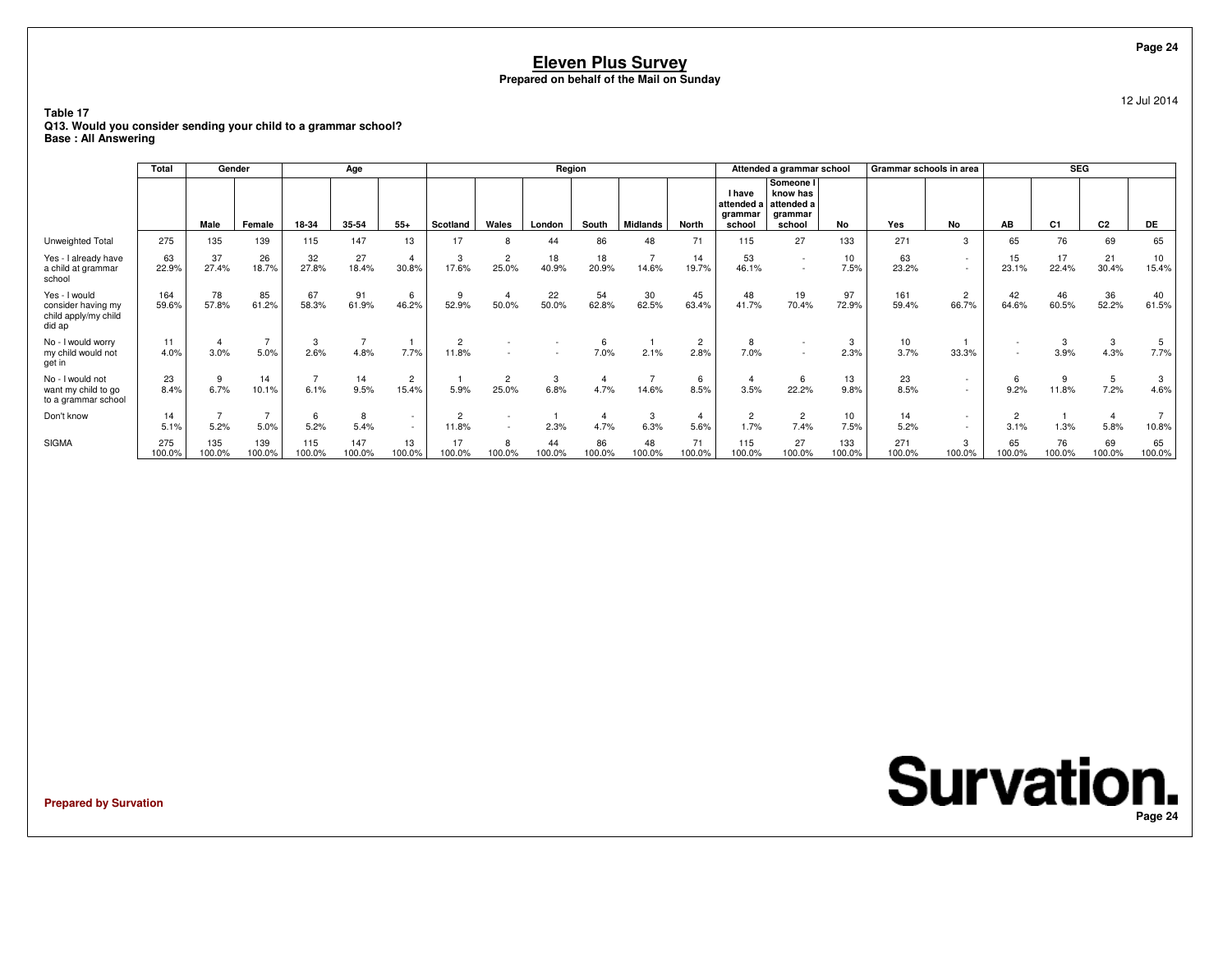12 Jul 2014

**Table 18 Q14. On a scale of 0-10 how good do you think the comprehensive school system is at releasing the potential of bright children?Base : All Answering**

|                 | Total                  | Gender                 |                        |               | Age                    |                         |                         |                                                      | Region                 |              |                        |                        |                                                  | Attended a grammar school                                |                        | Grammar schools in area |             |                        | SEG                    |                        |                        |
|-----------------|------------------------|------------------------|------------------------|---------------|------------------------|-------------------------|-------------------------|------------------------------------------------------|------------------------|--------------|------------------------|------------------------|--------------------------------------------------|----------------------------------------------------------|------------------------|-------------------------|-------------|------------------------|------------------------|------------------------|------------------------|
|                 |                        | Male                   | Female                 | 18-34         | 35-54                  | $55+$                   | Scotland                | Wales                                                | London                 | South        | <b>Midlands</b>        | <b>North</b>           | <b>I</b> have<br>attended a<br>grammar<br>school | Someone I<br>know has<br>attended a<br>grammar<br>school | No                     | Yes                     | No          | AB                     | C <sub>1</sub>         | C <sub>2</sub>         | DE                     |
| Unweighted Tota | 274                    | 135                    | 138                    | 115           | 146                    | 13                      | 17                      | 8                                                    | 44                     | 85           | 48                     | 71                     | 115                                              | 26                                                       | 133                    | 271                     | 3           | 65                     | 76                     | 68                     | 65                     |
| 10 - very good  | 31<br>11.3%            | 16<br>11.9%            | 15<br>10.9%            | 16<br>13.9%   | 15<br>10.3%            | $\sim$<br>$\sim$        |                         | $\overline{4}$<br>50.0%                              | 9<br>20.5%             | 6<br>7.1%    | 5<br>10.4%             | 9.9%                   | 16<br>13.9%                                      | 2<br>7.7%                                                | 13<br>9.8%             | 31<br>11.4%             |             | -5<br>7.7%             | 9<br>11.8%             | 11<br>16.2%            | 6<br>9.2%              |
| 9               | 22<br>8.0%             | 5.2%                   | 15<br>10.9%            | 11<br>9.6%    | 11<br>7.5%             | $\sim$<br>$\sim$        | 3<br>17.6%              | $\overline{\phantom{a}}$<br>$\overline{\phantom{a}}$ | 5<br>11.4%             | 5<br>5.9%    | $\overline{c}$<br>4.2% | 9.9%                   | 16<br>13.9%                                      | $\sim$<br>$\sim$                                         | 6<br>4.5%              | 22<br>8.1%              |             | 9<br>13.8%             | 6<br>7.9%              | 5<br>7.4%              | $\overline{2}$<br>3.1% |
| 8               | 48<br>17.5%            | 26<br>19.3%            | 22<br>15.9%            | 23<br>20.0%   | 24<br>16.4%            | 7.7%                    | 3<br>17.6%              | 12.5%                                                | 8<br>18.2%             | 18<br>21.2%  | 6<br>12.5%             | 12<br>16.9%            | 23<br>20.0%                                      | 3.8%                                                     | 24<br>18.0%            | 48<br>17.7%             |             | 14<br>21.5%            | 14<br>18.4%            | 9<br>13.2%             | 11<br>16.9%            |
| $\overline{7}$  | 65<br>23.7%            | 36<br>26.7%            | 29<br>21.0%            | 25<br>21.7%   | 38<br>26.0%            | $\overline{2}$<br>15.4% | $\overline{4}$<br>23.5% | $\overline{\phantom{a}}$<br>$\sim$                   | 10<br>22.7%            | 16<br>18.8%  | 12<br>25.0%            | 23<br>32.4%            | 25<br>21.7%                                      | 10<br>38.5%                                              | 30<br>22.6%            | 65<br>24.0%             |             | 16<br>24.6%            | 16<br>21.1%            | 15<br>22.1%            | 18<br>27.7%            |
| 6               | 33<br>12.0%            | 18<br>13.3%            | 15<br>10.9%            | 13<br>11.3%   | 17<br>11.6%            | 3<br>23.1%              | 5.9%                    | $\overline{\phantom{a}}$<br>$\overline{\phantom{a}}$ | 5<br>11.4%             | 13<br>15.3%  | 9<br>18.8%             | 5<br>7.0%              | 12<br>10.4%                                      | $\overline{4}$<br>15.4%                                  | 17<br>12.8%            | 33<br>12.2%             |             | 8<br>12.3%             | 9<br>11.8%             | 13<br>19.1%            | 3<br>4.6%              |
| 5               | 28<br>10.2%            | 15<br>11.1%            | 13<br>9.4%             | 11<br>9.6%    | 16<br>11.0%            | 7.7%                    | 2<br>11.8%              | 12.5%                                                | $\overline{4}$<br>9.1% | 11<br>12.9%  | 2.1%                   | 9<br>12.7%             | 6<br>5.2%                                        | $\overline{4}$<br>15.4%                                  | 18<br>13.5%            | 27<br>10.0%             | 33.3%       | 5<br>7.7%              | 9.2%                   | 6<br>8.8%              | 10<br>15.4%            |
|                 | 17<br>6.2%             | 6<br>4.4%              | 11<br>8.0%             | 6<br>5.2%     | 9<br>6.2%              | $\overline{2}$<br>15.4% | 5.9%                    | 12.5%                                                | 2.3%                   | 8.2%         | 5<br>10.4%             | $\overline{2}$<br>2.8% | 5<br>4.3%                                        | $\overline{2}$<br>7.7%                                   | 10<br>7.5%             | 16<br>5.9%              | 33.3%       | 3<br>4.6%              | 6<br>7.9%              | $\overline{2}$<br>2.9% | 6<br>9.2%              |
| 3               | 13<br>4.7%             | 5.2%                   | 6<br>4.3%              | 5<br>4.3%     | 6<br>4.1%              | $\overline{2}$<br>15.4% | 5.9%                    | 12.5%                                                | 2.3%                   | 5<br>5.9%    | $\overline{c}$<br>4.2% | 3<br>4.2%              | $\overline{\mathbf{A}}$<br>3.5%                  | $\overline{2}$<br>7.7%                                   | $\overline{7}$<br>5.3% | 13<br>4.8%              |             | $\overline{c}$<br>3.1% | 3<br>3.9%              | $\overline{2}$<br>2.9% | 6<br>9.2%              |
| $\overline{2}$  | $\overline{7}$<br>2.6% | $\overline{2}$<br>1.5% | 5<br>3.6%              | 0.9%          | 6<br>4.1%              | $\sim$                  |                         | $\overline{\phantom{a}}$                             | 2.3%                   | 3<br>3.5%    | 2.1%                   | $\overline{2}$<br>2.8% | $\overline{4}$<br>3.5%                           | $\sim$<br>$\sim$                                         | 3<br>2.3%              | $\overline{ }$<br>2.6%  |             | $\overline{c}$<br>3.1% | $\overline{2}$<br>2.6% | -1<br>1.5%             | $\overline{2}$<br>3.1% |
|                 | $\overline{4}$<br>1.5% | 0.7%                   | $\overline{2}$<br>1.4% |               | $\overline{2}$<br>1.4% | $\overline{2}$<br>15.4% | 5.9%                    |                                                      |                        | 1.2%         | 2.1%                   | $\sim$                 | $\overline{2}$<br>1.7%                           | $\sim$<br>$\sim$                                         | $\overline{2}$<br>1.5% | 3<br>1.1%               | 33.3%       | $\sim$<br>$\sim$       | $\overline{c}$<br>2.6% | $\overline{2}$<br>2.9% |                        |
| 0 - very bad    | 6<br>2.2%              | 0.7%                   | 5<br>3.6%              | -4<br>3.5%    | $\overline{2}$<br>1.4% | $\sim$<br>$\sim$        | 5.9%                    | $\overline{\phantom{a}}$                             |                        |              | $\overline{4}$<br>8.3% | 1.4%                   | $\overline{2}$<br>1.7%                           | 3.8%                                                     | 3<br>2.3%              | 6<br>2.2%               |             | 1.5%                   | $\overline{c}$<br>2.6% | $\overline{2}$<br>2.9% | 1.5%                   |
| <b>SIGMA</b>    | 274<br>100.0%          | 135<br>100.0%          | 138<br>100.0%          | 115<br>100.0% | 146<br>100.0%          | 13<br>100.0%            | 17<br>100.0%            | 8<br>100.0%                                          | 44<br>100.0%           | 85<br>100.0% | 48<br>100.0%           | 71<br>100.0%           | 115<br>100.0%                                    | 26<br>100.0%                                             | 133<br>100.0%          | 271<br>100.0%           | 3<br>100.0% | 65<br>100.0%           | 76<br>100.0%           | 68<br>100.0%           | 65<br>100.0%           |

**Prepared by Survation**

**Survation. Page 25**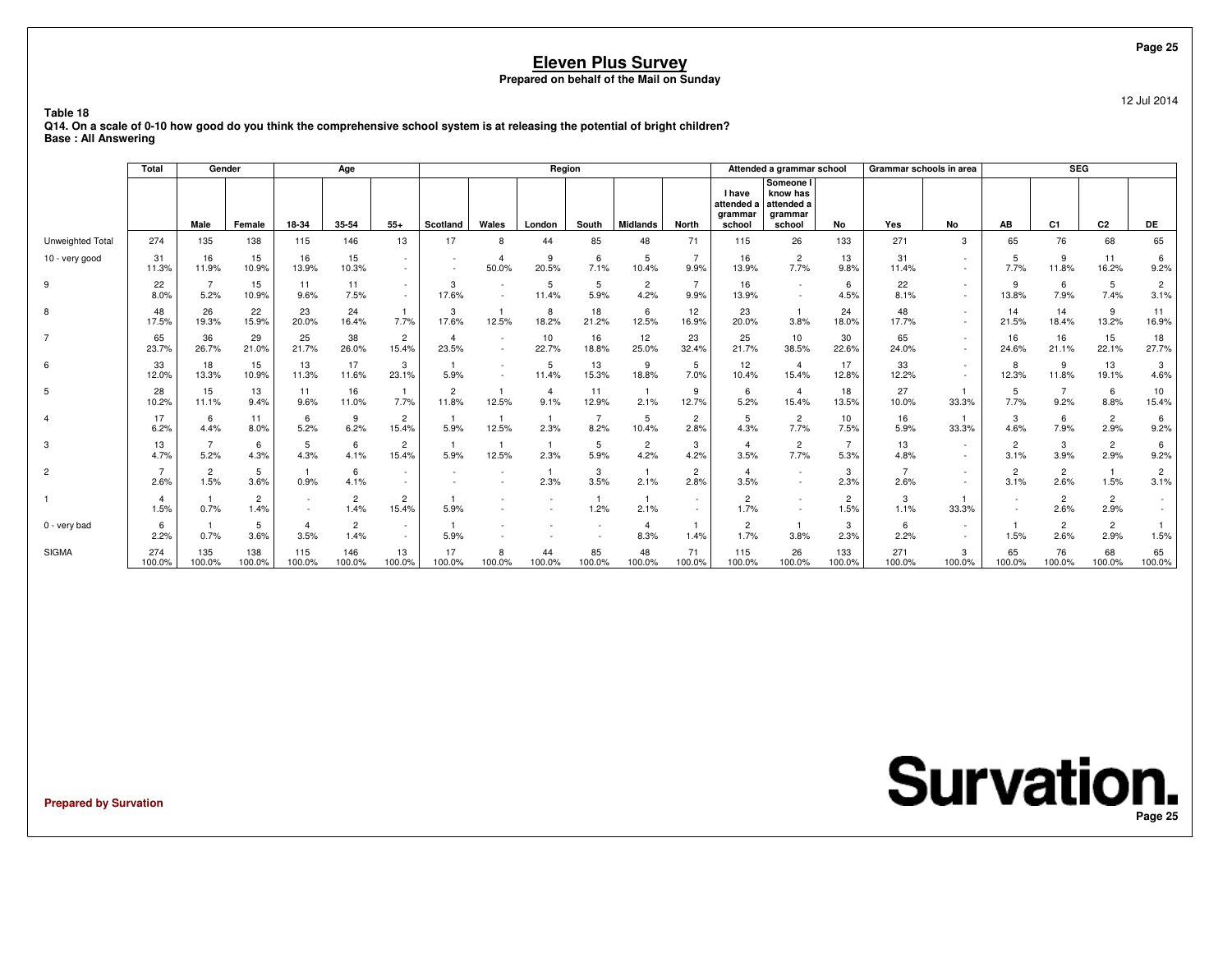12 Jul 2014

**Table 19 Q15. On a scale of 0-10 how good do you think the grammar school system is at releasing the potential of bright children?Base : All Answering**

|                  | Total                  | Gender                 |                        |                        | Age                    |                                    |                          |                                    | Region                   |              |                         |              |                                                  | Attended a grammar school                                |                        | Grammar schools in area |                  |                                  | SEG                      |                |                        |
|------------------|------------------------|------------------------|------------------------|------------------------|------------------------|------------------------------------|--------------------------|------------------------------------|--------------------------|--------------|-------------------------|--------------|--------------------------------------------------|----------------------------------------------------------|------------------------|-------------------------|------------------|----------------------------------|--------------------------|----------------|------------------------|
|                  |                        | Male                   | Female                 | 18-34                  | 35-54                  | $55+$                              | Scotland                 | Wales                              | London                   | South        | <b>Midlands</b>         | <b>North</b> | <b>I</b> have<br>attended a<br>grammar<br>school | Someone I<br>know has<br>attended a<br>grammar<br>school | No                     | Yes                     | <b>No</b>        | AB                               | C <sub>1</sub>           | C <sub>2</sub> | DE                     |
| Unweighted Total | 274                    | 135                    | 138                    | 115                    | 146                    | 13                                 | 17                       | 8                                  | 44                       | 85           | 48                      | 71           | 115                                              | 26                                                       | 133                    | 271                     | 3                | 65                               | 76                       | 68             | 65                     |
| 10 - very good   | 52<br>19.0%            | 18<br>13.3%            | 34<br>24.6%            | 24<br>20.9%            | 24<br>16.4%            | $\overline{4}$<br>30.8%            | $\overline{\phantom{a}}$ | 5<br>62.5%                         | 12<br>27.3%              | 11<br>12.9%  | 9<br>18.8%              | 15<br>21.1%  | 24<br>20.9%                                      | 3<br>11.5%                                               | 25<br>18.8%            | 52<br>19.2%             | $\sim$           | 11<br>16.9%                      | 18<br>23.7%              | 13<br>19.1%    | 10<br>15.4%            |
| 9                | 50<br>18.2%            | 21<br>15.6%            | 29<br>21.0%            | 15<br>13.0%            | 32<br>21.9%            | 3<br>23.1%                         | 3<br>17.6%               | $\sim$                             | 15.9%                    | 17<br>20.0%  | $\overline{7}$<br>14.6% | 16<br>22.5%  | 21<br>18.3%                                      | 9<br>34.6%                                               | 20<br>15.0%            | 49<br>18.1%             | 33.3%            | 11<br>16.9%                      | 14<br>18.4%              | 11<br>16.2%    | 14<br>21.5%            |
| 8                | 64<br>23.4%            | 35<br>25.9%            | 29<br>21.0%            | 28<br>24.3%            | 33<br>22.6%            | 3<br>23.1%                         | 3<br>17.6%               | 12.5%                              | 11<br>25.0%              | 25<br>29.4%  | 8<br>16.7%              | 15<br>21.1%  | 25<br>21.7%                                      | 3<br>11.5%                                               | 36<br>27.1%            | 64<br>23.6%             | $\sim$           | 21<br>32.3%                      | 15<br>19.7%              | 15<br>22.1%    | 13<br>20.0%            |
| $\overline{7}$   | 44<br>16.1%            | 28<br>20.7%            | 16<br>11.6%            | 14<br>12.2%            | 28<br>19.2%            | $\overline{2}$<br>15.4%            | 5<br>29.4%               | $\overline{\phantom{a}}$<br>$\sim$ | 6<br>13.6%               | 13<br>15.3%  | 9<br>18.8%              | 11<br>15.5%  | 18<br>15.7%                                      | 3<br>11.5%                                               | 23<br>17.3%            | 44<br>16.2%             | $\sim$<br>$\sim$ | 9<br>13.8%                       | 14<br>18.4%              | 10<br>14.7%    | 11<br>16.9%            |
| 6                | 28<br>10.2%            | 17<br>12.6%            | 11<br>8.0%             | 16<br>13.9%            | 11<br>7.5%             | 7.7%                               |                          | 12.5%                              | 9.1%                     | 12<br>14.1%  | 5<br>10.4%              | 6<br>8.5%    | 13<br>11.3%                                      | $\overline{2}$<br>7.7%                                   | 13<br>9.8%             | 27<br>10.0%             | 33.3%            | 5<br>7.7%                        | 7.9%                     | 13<br>19.1%    | 6.2%                   |
| 5                | 26<br>9.5%             | 12<br>8.9%             | 13<br>9.4%             | 13<br>11.3%            | 13<br>8.9%             | $\sim$<br>$\sim$                   | 23.5%                    |                                    | 9.1%                     | 4.7%         | 8<br>16.7%              | 6<br>8.5%    | 9<br>7.8%                                        | $\overline{4}$<br>15.4%                                  | 13<br>9.8%             | 25<br>9.2%              | 33.3%            | $\overline{7}$<br>10.8%          | 5<br>6.6%                | 5<br>7.4%      | 9<br>13.8%             |
|                  | $\overline{4}$<br>1.5% | $\overline{2}$<br>1.5% | $\overline{2}$<br>1.4% | $\overline{2}$<br>1.7% | $\overline{c}$<br>1.4% | $\sim$<br>$\sim$                   | 5.9%                     |                                    |                          | 1.2%         | 2.1%                    | 1.4%         | $\overline{2}$<br>1.7%                           |                                                          | $\overline{c}$<br>1.5% | 1.5%                    |                  | $\overline{a}$<br>$\overline{a}$ | $\overline{2}$<br>2.6%   |                | $\overline{c}$<br>3.1% |
| 3                | 3<br>1.1%              | 0.7%                   | $\overline{2}$<br>1.4% | 2<br>1.7%              | 0.7%                   | $\sim$                             | $\sim$                   | 12.5%                              | $\overline{\phantom{a}}$ | 1.2%         | $\sim$                  | 1.4%         | $\overline{2}$<br>1.7%                           | 3.8%                                                     | $\sim$                 | 3<br>1.1%               |                  | $\sim$<br>$\overline{a}$         | $\overline{2}$<br>2.6%   |                | 1.5%                   |
| $\overline{2}$   | $\overline{c}$<br>0.7% | 0.7%                   | 0.7%                   | 0.9%                   | 0.7%                   | $\overline{\phantom{a}}$<br>$\sim$ |                          |                                    |                          | 1.2%         | 2.1%                    | $\sim$       | $\sim$<br>$\overline{\phantom{a}}$               | 3.8%                                                     | 0.8%                   | 2<br>0.7%               |                  | $\overline{a}$                   | $\overline{\phantom{a}}$ | 1.5%           | 1.5%                   |
|                  | 0.4%                   |                        | 0.7%                   |                        | 0.7%                   | $\sim$<br>$\overline{\phantom{a}}$ | 5.9%                     |                                    |                          |              |                         |              | 0.9%                                             |                                                          | $\sim$                 | 0.4%                    |                  | 1.5%                             |                          |                |                        |
| <b>SIGMA</b>     | 274<br>100.0%          | 135<br>100.0%          | 138<br>100.0%          | 115<br>100.0%          | 146<br>100.0%          | 13<br>100.0%                       | 17<br>100.0%             | 8<br>100.0%                        | 44<br>100.0%             | 85<br>100.0% | 48<br>100.0%            | 71<br>100.0% | 115<br>100.0%                                    | 26<br>100.0%                                             | 133<br>100.0%          | 271<br>100.0%           | 3<br>100.0%      | 65<br>100.0%                     | 76<br>100.0%             | 68<br>100.0%   | 65<br>100.0%           |

**Prepared by Survation**

**Survation. Page 26**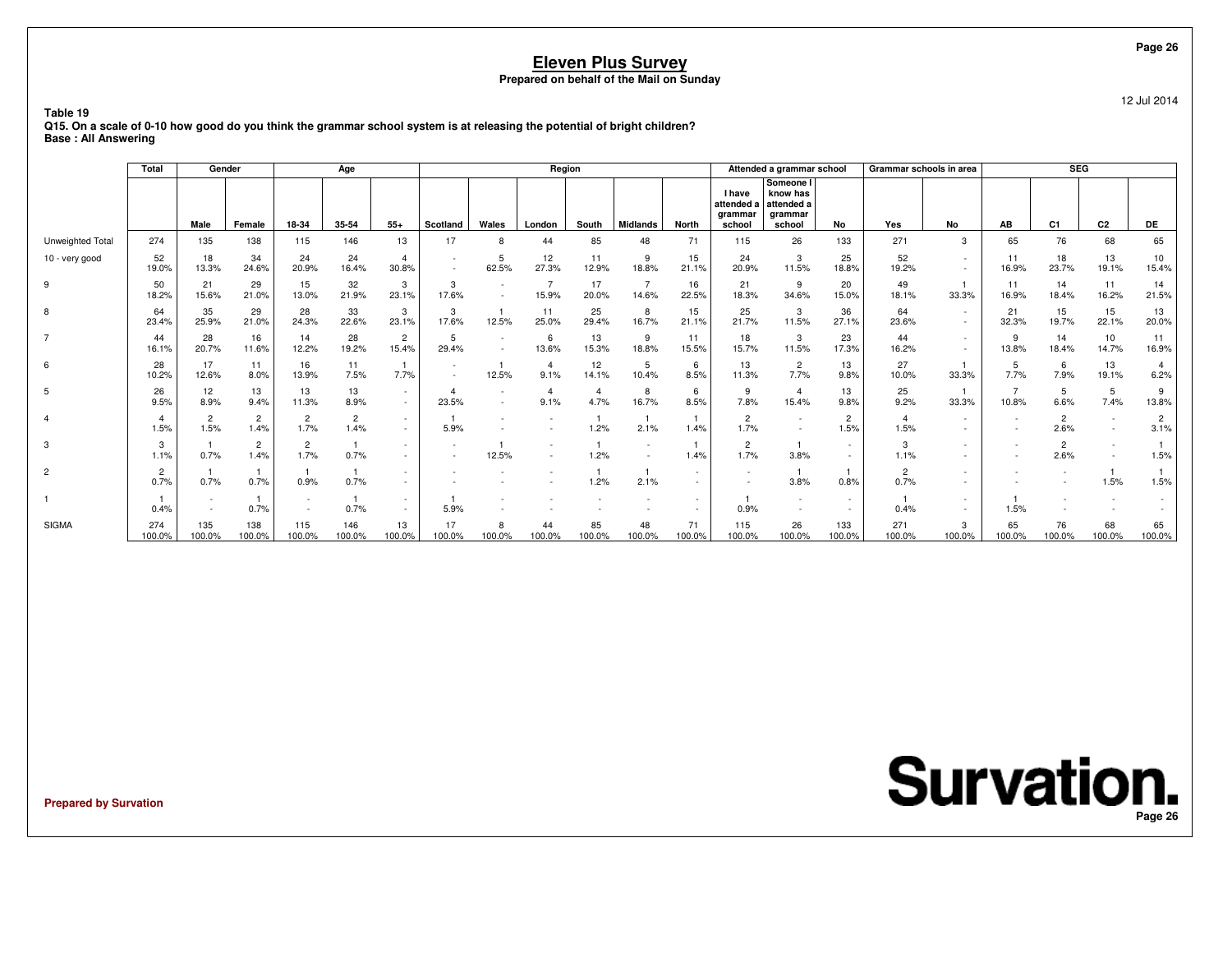12 Jul 2014

**Table 20 Q16. Which of the following statements is closest to your opinion?Base : All Answering**

|                                                                                                                                       | Total         | Gender        |               |               | Age           |                         |              |                         | Region       |              |                 |              |                                                  | Attended a grammar school                                |               | Grammar schools in area |                         |              | <b>SEG</b>     |                |              |
|---------------------------------------------------------------------------------------------------------------------------------------|---------------|---------------|---------------|---------------|---------------|-------------------------|--------------|-------------------------|--------------|--------------|-----------------|--------------|--------------------------------------------------|----------------------------------------------------------|---------------|-------------------------|-------------------------|--------------|----------------|----------------|--------------|
|                                                                                                                                       |               | Male          | Female        | 18-34         | 35-54         | $55+$                   | Scotland     | Wales                   | London       | South        | <b>Midlands</b> | <b>North</b> | <b>I</b> have<br>attended a<br>arammar<br>school | Someone I<br>know has<br>attended a<br>arammar<br>school | No            | Yes                     | No                      | AB           | C <sub>1</sub> | C <sub>2</sub> | <b>DE</b>    |
| Unweighted Total                                                                                                                      | 274           | 135           | 138           | 115           | 146           | 13                      | 17           | 8                       | 44           | 85           | 48              | 71           | 115                                              | 26                                                       | 133           | 271                     |                         | 65           | 76             | 68             | 65           |
| The abolition of<br>grammar schools in<br>most areas has made<br>it harder for<br>working class<br>children to achieve<br>success     | 169<br>61.7%  | 80<br>59.3%   | 88<br>63.8%   | 72<br>62.6%   | 88<br>60.3%   | 9<br>69.2%              | 10<br>58.8%  | $\overline{4}$<br>50.0% | 30<br>68.2%  | 53<br>62.4%  | 25<br>52.1%     | 46<br>64.8%  | 74<br>64.3%                                      | 11<br>42.3%                                              | 84<br>63.2%   | 168<br>62.0%            | 33.3%                   | 38<br>58.5%  | 52<br>68.4%    | 44<br>64.7%    | 35<br>53.8%  |
| The abolition of<br>grammar schools in<br>most areas has not<br>made it harder for<br>working class<br>children to achieve<br>success | 105<br>38.3%  | 55<br>40.7%   | 50<br>36.2%   | 43<br>37.4%   | 58<br>39.7%   | $\overline{4}$<br>30.8% | 41.2%        | $\overline{4}$<br>50.0% | 14<br>31.8%  | 32<br>37.6%  | 23<br>47.9%     | 25<br>35.2%  | 41<br>35.7%                                      | 15<br>57.7%                                              | 49<br>36.8%   | 103<br>38.0%            | $\overline{2}$<br>66.7% | 27<br>41.5%  | 24<br>31.6%    | 24<br>35.3%    | 30<br>46.2%  |
| <b>SIGMA</b>                                                                                                                          | 274<br>100.0% | 135<br>100.0% | 138<br>100.0% | 115<br>100.0% | 146<br>100.0% | 13<br>100.0%            | 17<br>100.0% | 8<br>100.0%             | 44<br>100.0% | 85<br>100.0% | 48<br>100.0%    | 71<br>100.0% | 115<br>100.0%                                    | 26<br>100.0%                                             | 133<br>100.0% | 271<br>100.0%           | 100.0%                  | 65<br>100.0% | 76<br>100.0%   | 68<br>100.0%   | 65<br>100.0% |

**Prepared by Survation**

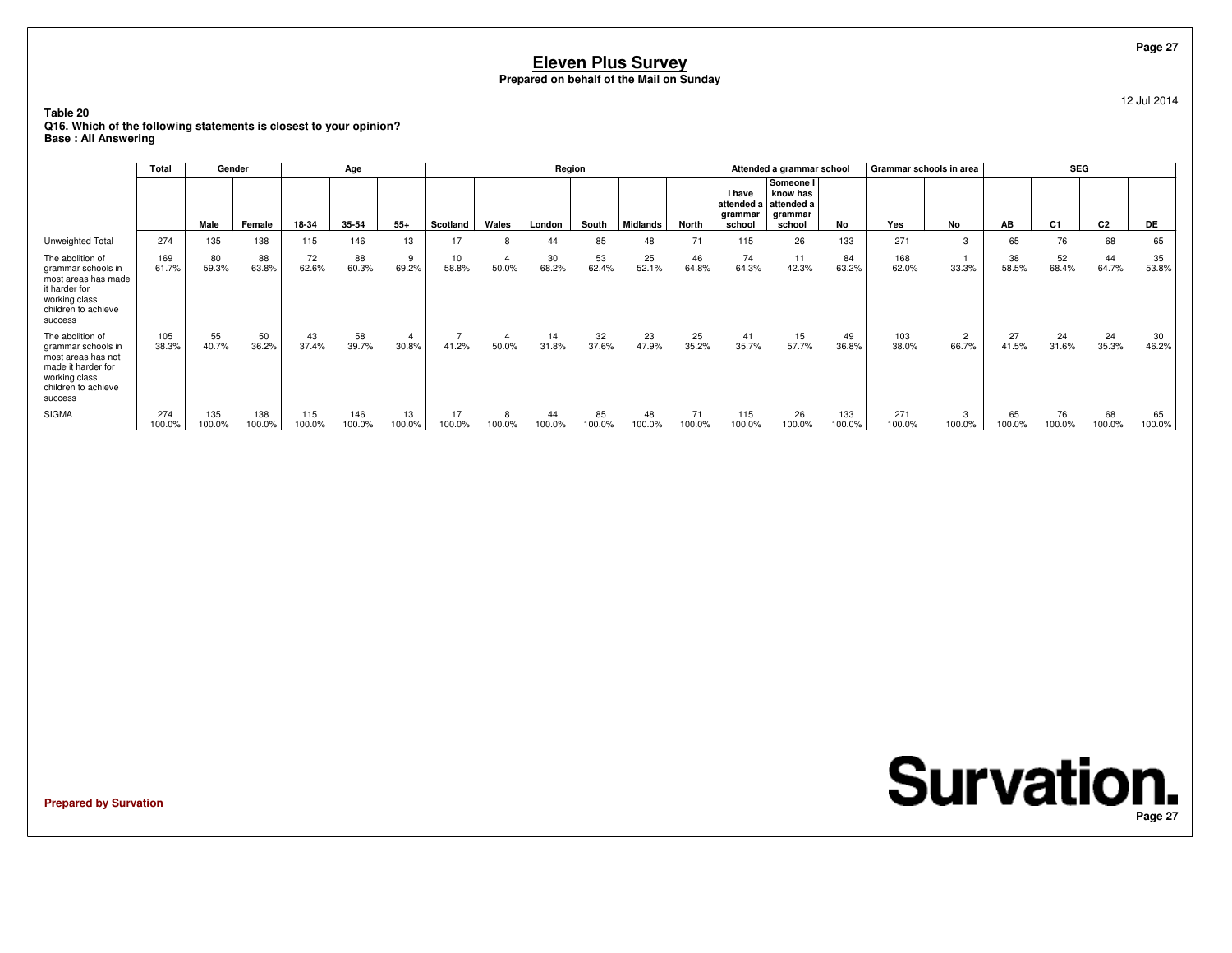**Table 21 Q17. Which of the following statements is closest to your opinion?Base : All Answering**

|                                                                          | Total         | Gender        |               |               | Age             |              |             |        | Region       |              |                 |                |                                           | Attended a grammar school                                |                  | Grammar schools in area |        |              | <b>SEG</b>     |                |              |
|--------------------------------------------------------------------------|---------------|---------------|---------------|---------------|-----------------|--------------|-------------|--------|--------------|--------------|-----------------|----------------|-------------------------------------------|----------------------------------------------------------|------------------|-------------------------|--------|--------------|----------------|----------------|--------------|
|                                                                          |               | Male          | Female        | 18-34         | 35-54           | $55+$        | Scotland    | Wales  | London       | South        | <b>Midlands</b> | North          | I have<br>attended a<br>grammar<br>school | Someone I<br>know has<br>attended a<br>grammar<br>school | No               | Yes                     | No     | AB           | C <sub>1</sub> | C <sub>2</sub> | DE.          |
| Unweighted Total                                                         | 274           | 135           | 138           | 115           | 146             | 13           | 17          |        | 44           | 85           | 48              | 7 <sup>1</sup> | 115                                       | 26                                                       | 133              | 271                     |        | 65           | 76             | 68             | 65           |
| The middle classes<br>are over-represented<br>in grammar schools         | 136<br>49.6%  | 61<br>45.2%   | 74<br>53.6%   | 52<br>45.2%   | 75<br>51.4%     | 9<br>69.2%   | 10<br>58.8% | 62.5%  | 17<br>38.6%  | 44<br>51.8%  | 24<br>50.0%     | 35<br>49.3%    | 55<br>47.8%                               | 17<br>65.4%                                              | 64<br>48.1%      | 134<br>49.4%            | 66.7%  | 34<br>52.3%  | 30<br>39.5%    | 34<br>50.0%    | 38<br>58.5%  |
| The middle classes<br>are not over-<br>represented in<br>grammar schools | 138<br>50.4%  | 74<br>54.8%   | 64<br>46.4%   | 63<br>54.8%   | 71<br>48.6%     | 4<br>30.8%   | 41.2%       | 37.5%  | 27<br>61.4%  | 41<br>48.2%  | 24<br>50.0%     | 36<br>50.7%    | 60<br>52.2%                               | 34.6%                                                    | 69<br>51.9%      | 137<br>50.6%            | 33.3%  | 31<br>47.7%  | 46<br>60.5%    | 34<br>50.0%    | 27<br>41.5%  |
| <b>SIGMA</b>                                                             | 274<br>100.0% | 135<br>100.0% | 138<br>100.0% | 115<br>100.0% | 146<br>$00.0\%$ | 13<br>100.0% | 100.0%      | 100.0% | 44<br>100.0% | 85<br>100.0% | 48<br>00.0%     | 71<br>00.0%    | 115<br>100.0%                             | 26<br>100.0%                                             | 133<br>$100.0\%$ | 271<br>100.0%           | 100.0% | 65<br>100.0% | 76<br>100.0%   | 68<br>100.0%   | 65<br>100.0% |

**Prepared by Survation**



**Page 28**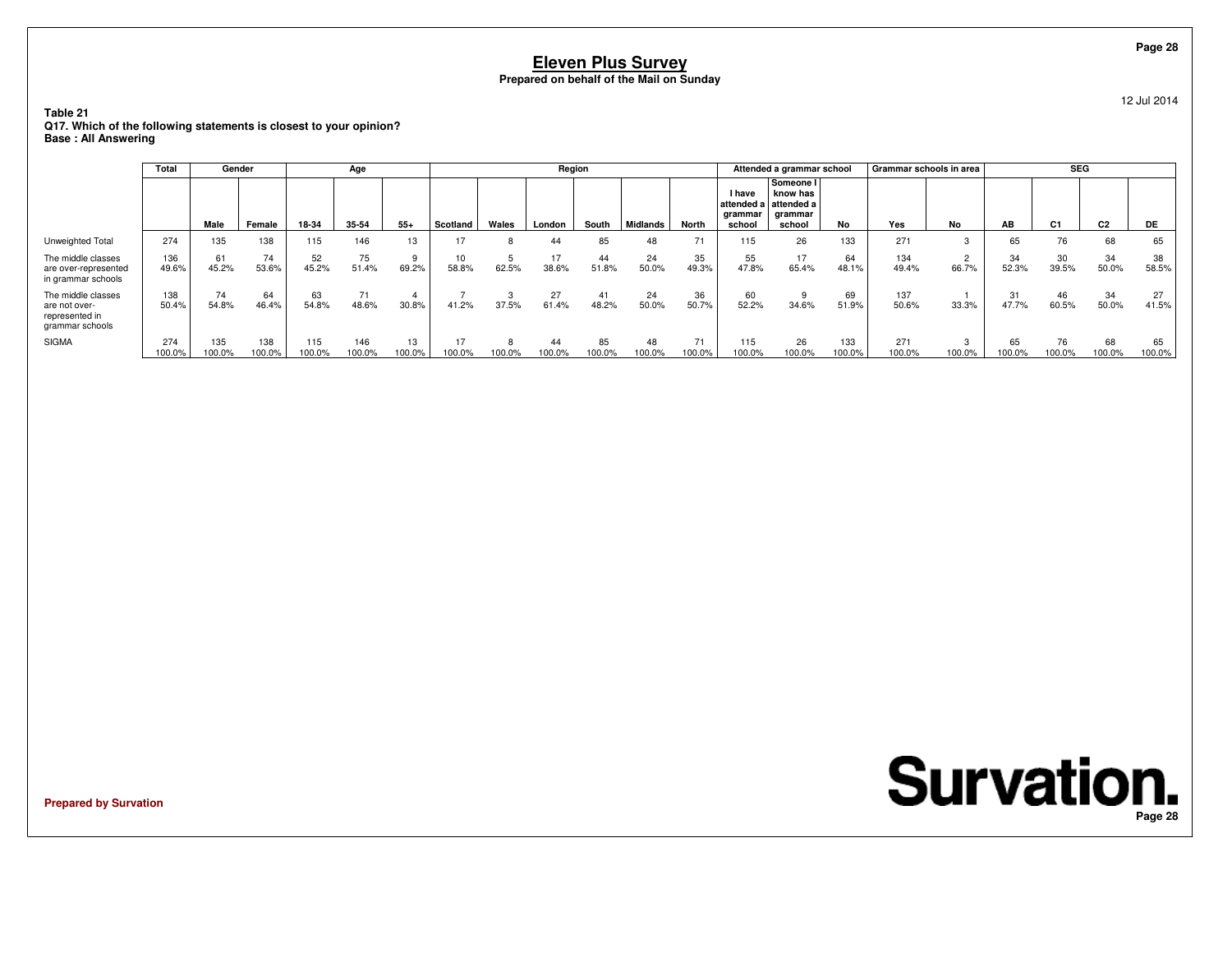12 Jul 2014

**Table 22**

 **Q18. Have you ever purchased additional tuition materials such as books or online study schemes for your child for additional home study - separate to their normal school requirements?Base : All Answering**

|                                 | <b>Total</b>  | Gender        |               |               | Age           |                         |                 |                                                      | Region       |              |                                                      |                        |                                                | Attended a grammar school                                |               | Grammar schools in area |                          |              | <b>SEG</b>     |                        |              |
|---------------------------------|---------------|---------------|---------------|---------------|---------------|-------------------------|-----------------|------------------------------------------------------|--------------|--------------|------------------------------------------------------|------------------------|------------------------------------------------|----------------------------------------------------------|---------------|-------------------------|--------------------------|--------------|----------------|------------------------|--------------|
|                                 |               | Male          | Female        | 18-34         | 35-54         | $55+$                   | Scotland        | Wales                                                | London       | South        | <b>Midlands</b>                                      | North                  | <b>I</b> have<br>attended<br>arammar<br>school | Someone I<br>know has<br>attended a<br>arammar<br>school | No            | Yes                     | No                       | AB           | C <sub>1</sub> | C <sub>2</sub>         | DE.          |
| Unweighted Total                | 274           | 135           | 138           | 115           | 146           | 13                      | 17              | R                                                    | 44           | 85           | 48                                                   | 71                     | 115                                            | 26                                                       | 133           | 271                     | 3                        | 65           | 76             | 68                     | 65           |
| Yes                             | 136<br>49.6%  | 68<br>50.4%   | 67<br>48.6%   | 59<br>51.3%   | 70<br>47.9%   | $\rightarrow$<br>53.8%  | 41.2%           | 50.0%                                                | 29<br>65.9%  | 38<br>44.7%  | 23<br>47.9%                                          | 34<br>47.9%            | 69<br>60.0%                                    | 26.9%                                                    | 60<br>45.1%   | 134<br>49.4%            | $\overline{2}$<br>66.7%  | 36<br>55.4%  | 41<br>53.9%    | 33<br>48.5%            | 26<br>40.0%  |
| No - havent needed<br>to        | 77<br>28.1%   | 43<br>31.9%   | 34<br>24.6%   | 23<br>20.0%   | 50<br>34.2%   | 30.8%                   | 29.4%           | 37.5%                                                | 10<br>22.7%  | 24<br>28.2%  | 14<br>29.2%                                          | 21<br>29.6%            | 24<br>20.9%                                    | 14<br>53.8%                                              | 39<br>29.3%   | 76<br>28.0%             | 33.3%                    | 23<br>35.4%  | 24<br>31.6%    | 18<br>26.5%            | 12<br>18.5%  |
| No - theyre too<br>expensive    | 36<br>13.1%   | 15<br>11.1%   | 21<br>15.2%   | 19<br>16.5%   | 15<br>10.3%   | $\overline{2}$<br>15.4% | 17.6%           | 12.5%                                                | 6.8%         | 13<br>15.3%  | 8<br>16.7%                                           | 8<br>11.3%             | 11<br>9.6%                                     | 3<br>11.5%                                               | 22<br>16.5%   | 36<br>13.3%             |                          | 6.2%         | 6.6%           | 11<br>16.2%            | 16<br>24.6%  |
| No - didnt know they<br>existed | 10<br>3.6%    | 3.7%          | 3.6%          | 6<br>5.2%     | 2.7%          | $\sim$<br>$\sim$        | $\sim$<br>11.8% | $\overline{\phantom{a}}$<br>$\overline{\phantom{a}}$ | 2.3%         | 5.9%         | $\overline{\phantom{a}}$<br>$\overline{\phantom{a}}$ | $\overline{2}$<br>2.8% | 3.5%                                           | $\sim$<br>$\sim$                                         | 6<br>4.5%     | 10<br>3.7%              | $\overline{\phantom{a}}$ | 1.5%         | 1.3%           | $\overline{2}$<br>2.9% | 9.2%         |
| Not applicable                  | 15<br>5.5%    | 3.0%          | 11<br>8.0%    | 8<br>7.0%     | 4.8%          | $\sim$<br>$\sim$        |                 |                                                      | 2.3%         | 5.9%         | 3<br>6.3%                                            | 6<br>8.5%              | 6.1%                                           | 2<br>7.7%                                                | 6<br>4.5%     | 15<br>5.5%              |                          | 1.5%         | 6.6%           | 5.9%                   | 7.7%         |
| <b>SIGMA</b>                    | 274<br>100.0% | 135<br>100.0% | 138<br>100.0% | 115<br>100.0% | 146<br>100.0% | 13<br>100.0%            | 17<br>00.0%     | 8<br>100.0%                                          | 44<br>100.0% | 85<br>100.0% | 48<br>100.0%                                         | 71<br>00.0%            | 115<br>100.0%                                  | 26<br>100.0%                                             | 133<br>100.0% | 271<br>100.0%           | 3<br>100.0%              | 65<br>100.0% | 76<br>100.0%   | 68<br>100.0%           | 65<br>100.0% |

**Prepared by Survation**

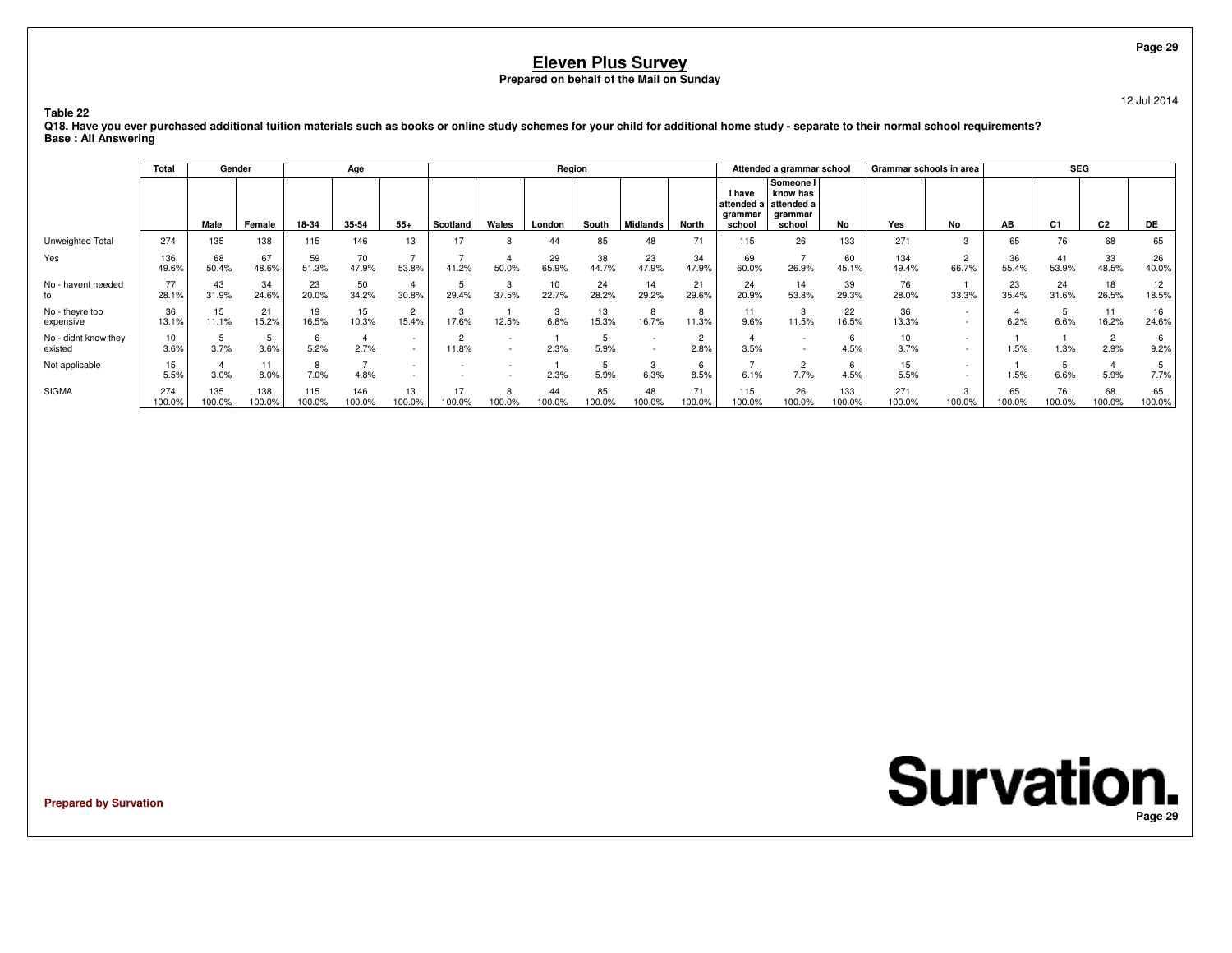12 Jul 2014

**Table 23 Q19. Have you ever used a paid tutor to assist your child in additional study separate to their schooling?Base : All Answering**

|                                 | Total         | Gender        |               |                         | Age                    |                                    |             |                   | Region       |              |                 |              |                                    | Attended a grammar school                                           |               |               | Grammar schools in area |                          | <b>SEG</b>     |                        |              |
|---------------------------------|---------------|---------------|---------------|-------------------------|------------------------|------------------------------------|-------------|-------------------|--------------|--------------|-----------------|--------------|------------------------------------|---------------------------------------------------------------------|---------------|---------------|-------------------------|--------------------------|----------------|------------------------|--------------|
|                                 |               | Male          | Female        | 18-34                   | 35-54                  | $55+$                              | Scotland    | Wales             | London       | South        | <b>Midlands</b> | North        | <b>I</b> have<br>arammar<br>school | Someone I<br>know has<br>attended a attended a<br>grammar<br>school | No            | Yes           | No                      | AB                       | C <sub>1</sub> | C <sub>2</sub>         | <b>DE</b>    |
| Unweighted Total                | 274           | 135           | 138           | 115                     | 146                    | 13                                 | 17          | 8                 | 44           | 85           | 48              | 71           | 115                                | 26                                                                  | 133           | 271           | 3                       | 65                       | 76             | 68                     | 65           |
| Yes                             | 68<br>24.8%   | 39<br>28.9%   | 29<br>21.0%   | 37<br>32.2%             | 28<br>19.2%            | 3<br>23.1%                         | 5.9%        | 25.0%             | 21<br>47.7%  | 18<br>21.2%  | 9<br>18.8%      | 17<br>23.9%  | 46<br>40.0%                        | 3.8%                                                                | 21<br>15.8%   | 67<br>24.7%   | 33.3%                   | 22<br>33.8%              | 22<br>28.9%    | 17<br>25.0%            | 10.8%        |
| No - havent needed<br>one       | 110<br>40.1%  | 56<br>41.5%   | 54<br>39.1%   | 40<br>34.8%             | 65<br>44.5%            | 38.5%                              | 52.9%       | 12.5%             | 14<br>31.8%  | 35<br>41.2%  | 20<br>41.7%     | 31<br>43.7%  | 36<br>31.3%                        | 15<br>57.7%                                                         | 59<br>44.4%   | 110<br>40.6%  |                         | 34<br>52.3%              | 24<br>31.6%    | 28<br>41.2%            | 24<br>36.9%  |
| No - theyre too<br>expensive    | 71<br>25.9%   | 34<br>25.2%   | 37<br>26.8%   | 24<br>20.9%             | 42<br>28.8%            | 5<br>38.5%                         | 29.4%       | 3<br>37.5%        | 13.6%        | 24<br>28.2%  | 13<br>27.1%     | 19<br>26.8%  | 26<br>22.6%                        | 26.9%                                                               | 38<br>28.6%   | 70<br>25.8%   | 33.3%                   | b<br>9.2%                | 20<br>26.3%    | 18<br>26.5%            | 27<br>41.5%  |
| No - didnt know they<br>existed | 2.2%          | 0.7%          | 3.6%          | 3.5%                    | $\overline{2}$<br>1.4% | $\overline{\phantom{a}}$           |             |                   |              | 2.4%         | 3<br>6.3%       | 1.4%         | 0.9%                               | $\overline{\phantom{0}}$                                            | 3.8%          | 2.2%          |                         | $\overline{\phantom{a}}$ | 1.3%           | $\overline{2}$<br>2.9% | 3<br>4.6%    |
| Not applicable                  | 19<br>6.9%    | 3.7%          | 13<br>9.4%    | 10 <sup>1</sup><br>8.7% | 9<br>6.2%              | $\sim$<br>$\overline{\phantom{a}}$ | 11.8%       | $\Omega$<br>25.0% | 3<br>6.8%    | 6<br>7.1%    | 3<br>6.3%       | 3<br>4.2%    | 5.2%                               | 3<br>11.5%                                                          | 10<br>7.5%    | 18<br>6.6%    | 33.3%                   | 3<br>4.6%                | 11.8%          | 3<br>4.4%              | 6.2%         |
| <b>SIGMA</b>                    | 274<br>100.0% | 135<br>100.0% | 138<br>100.0% | 115<br>100.0%           | 146<br>100.0%          | 13<br>100.0%                       | 17<br>00.0% | 8<br>100.0%       | 44<br>100.0% | 85<br>100.0% | 48<br>100.0%    | 71<br>100.0% | 115<br>100.0%                      | 26<br>100.0%                                                        | 133<br>100.0% | 271<br>100.0% | 3<br>100.0%             | 65<br>100.0%             | 76<br>100.0%   | 68<br>100.0%           | 65<br>100.0% |

**Prepared by Survation**

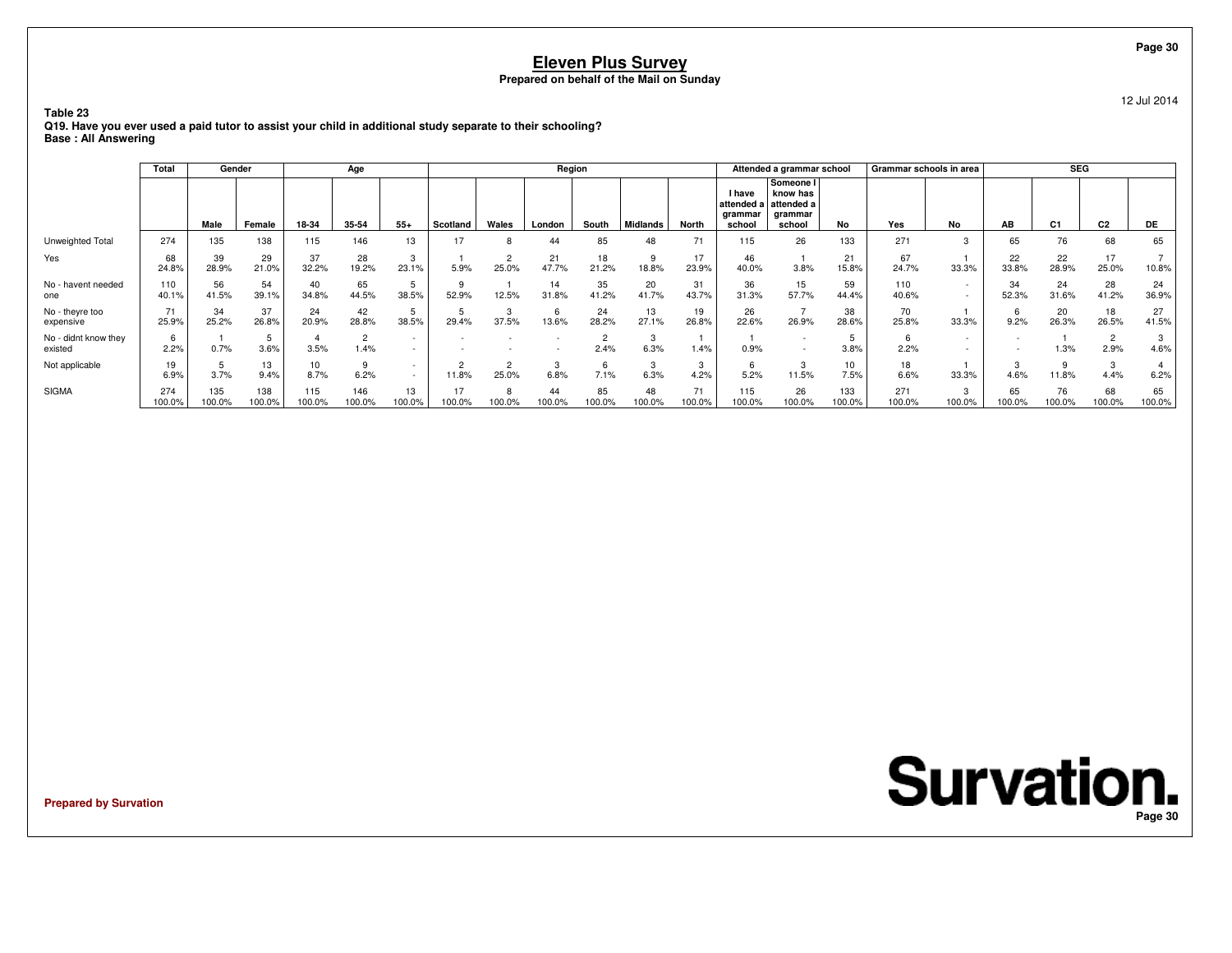### **Table 24 Q20. Non-verbal reasoning scoreBase : All Answering**

|                  | Total                  |                        | Gender                 |                        | Age                       |                         |                          |                                                      | Region                  |                                 |                          |                          |                                         | Attended a grammar school                                |                        | Grammar schools in area |                         |                         | <b>SEG</b>                   |                         |                         |
|------------------|------------------------|------------------------|------------------------|------------------------|---------------------------|-------------------------|--------------------------|------------------------------------------------------|-------------------------|---------------------------------|--------------------------|--------------------------|-----------------------------------------|----------------------------------------------------------|------------------------|-------------------------|-------------------------|-------------------------|------------------------------|-------------------------|-------------------------|
|                  |                        | Male                   | Female                 | 18-34                  | 35-54                     | $55+$                   | Scotland                 | Wales                                                | London                  | South                           | <b>Midlands</b>          | North                    | I have<br>attended<br>grammar<br>school | Someone I<br>know has<br>attended a<br>grammar<br>school | No                     | Yes                     | No                      | AB                      | C <sub>1</sub>               | C2                      | DE                      |
| Unweighted Total | 122                    | 41                     | 80                     | 49                     | 67                        | 6                       | 12                       |                                                      | 18                      | 33                              | 20                       | 32                       | 39                                      | 35                                                       | 48                     | 62                      | 30                      | 23                      | 30                           | 32                      | 37                      |
| 12 out of 12     | $\overline{a}$         |                        | 3                      | 3                      | -1                        |                         |                          |                                                      |                         | $\overline{2}$                  | $\overline{2}$           |                          |                                         | $\overline{2}$                                           |                        |                         |                         |                         | $\overline{2}$               |                         |                         |
|                  | 3.3%                   | 2.4%                   | 3.8%                   | 6.1%                   | 1.5%                      |                         |                          |                                                      |                         | 6.1%                            | 10.0%                    |                          | 2.6%                                    | 5.7%                                                     | 2.1%                   | 1.6%                    | 3.3%                    |                         | 6.7%                         | 3.1%                    | 2.7%                    |
| 11 out of 12     | 2<br>1.6%              | 2.4%                   | -1<br>1.3%             |                        | $\overline{2}$<br>3.0%    |                         |                          |                                                      |                         | $\overline{2}$<br>6.1%          |                          | $\overline{\phantom{a}}$ | $\mathbf{1}$<br>2.6%                    | $\overline{\phantom{a}}$<br>$\sim$                       | -1<br>2.1%             | - 1<br>1.6%             | $\sim$                  |                         | 3.3%                         | -1<br>3.1%              |                         |
| 10 out of 12     | $\overline{7}$<br>5.7% | 3<br>7.3%              | 3<br>3.8%              | $\overline{c}$<br>4.1% | 5<br>7.5%                 |                         | 8.3%                     | $\overline{\phantom{a}}$<br>$\overline{\phantom{a}}$ | 5.6%                    | 3<br>9.1%                       |                          | 2<br>6.3%                | $\overline{\mathbf{1}}$<br>2.6%         | -4<br>11.4%                                              | $\overline{2}$<br>4.2% | $\overline{4}$<br>6.5%  | 3<br>10.0%              | $\overline{c}$<br>8.7%  | $\overline{2}$<br>6.7%       | $\overline{1}$<br>3.1%  | $\overline{2}$<br>5.4%  |
| 9 out of 12      | 6<br>4.9%              | $\overline{4}$<br>9.8% | $\overline{2}$<br>2.5% |                        | 6<br>9.0%                 | $\sim$<br>$\sim$        | 8.3%                     | $\overline{\phantom{a}}$<br>$\sim$                   | -1<br>5.6%              | $\overline{\mathbf{1}}$<br>3.0% | 3<br>15.0%               |                          | 3<br>7.7%                               | $\overline{2}$<br>5.7%                                   | -1<br>2.1%             | 3<br>4.8%               | $\mathbf{1}$<br>3.3%    | $\overline{c}$<br>8.7%  | -1<br>3.3%                   | $\sim$<br>$\sim$        | 3<br>8.1%               |
| 8 out of 12      | 14<br>11.5%            | 3<br>7.3%              | 11<br>13.8%            | $\overline{4}$<br>8.2% | 8<br>11.9%                | $\overline{c}$<br>33.3% |                          | $\overline{\phantom{a}}$                             | $\overline{2}$<br>11.1% | $\overline{4}$<br>12.1%         | 3<br>15.0%               | 5<br>15.6%               | $\overline{1}$<br>2.6%                  | 5<br>14.3%                                               | 8<br>16.7%             | $\overline{c}$<br>3.2%  | 3<br>10.0%              | $\overline{1}$<br>4.3%  | $\overline{4}$<br>13.3%      | 5<br>15.6%              | $\overline{4}$<br>10.8% |
| 7 out of 12      | 15<br>12.3%            | 3<br>7.3%              | 12<br>15.0%            | $\overline{4}$<br>8.2% | 10<br>14.9%               | 16.7%                   | 8.3%                     | $\overline{c}$<br>28.6%                              | -1<br>5.6%              | $\overline{c}$<br>6.1%          | 4<br>20.0%               | 5<br>15.6%               | $\overline{4}$<br>10.3%                 | 3<br>8.6%                                                | 8<br>16.7%             | 10<br>16.1%             | $\overline{c}$<br>6.7%  | $\overline{c}$<br>8.7%  | $\overline{4}$<br>13.3%      | 5<br>15.6%              | 4<br>10.8%              |
| 6 out of 12      | 5<br>4.1%              | 2.4%                   | $\overline{4}$<br>5.0% | 2.0%                   | 3<br>4.5%                 | 16.7%                   |                          |                                                      | 2<br>11.1%              | $\overline{2}$<br>6.1%          |                          | -1<br>3.1%               | $\overline{1}$<br>2.6%                  | 2.9%                                                     | 3<br>6.3%              | - 1<br>1.6%             | -1<br>3.3%              | 3<br>13.0%              | $\mathbf{1}$<br>3.3%         | $\sim$<br>$\sim$        | 2.7%                    |
| 5 out of 12      | 9<br>7.4%              | $\overline{2}$<br>4.9% | $\overline{7}$<br>8.8% | 5<br>10.2%             | $\overline{4}$<br>6.0%    |                         |                          | 14.3%                                                | 5.6%                    | 3<br>9.1%                       | 5.0%                     | 3<br>9.4%                | $\overline{1}$<br>2.6%                  | 3<br>8.6%                                                | 5<br>10.4%             | $\overline{2}$<br>3.2%  | 5<br>16.7%              | $\overline{c}$<br>8.7%  | 3<br>10.0%                   | $\overline{2}$<br>6.3%  | $\overline{2}$<br>5.4%  |
| 4 out of 12      | 14<br>11.5%            | $\overline{4}$<br>9.8% | 10<br>12.5%            | $\overline{4}$<br>8.2% | 10 <sup>10</sup><br>14.9% | $\sim$                  | 3<br>25.0%               | $\overline{\phantom{a}}$<br>$\overline{\phantom{a}}$ | $\overline{2}$<br>11.1% | $\overline{2}$<br>6.1%          | 5.0%                     | 6<br>18.8%               | 5<br>12.8%                              | $\overline{4}$<br>11.4%                                  | 5<br>10.4%             | 9<br>14.5%              | $\overline{c}$<br>6.7%  | 3<br>13.0%              | $\overline{c}$<br>6.7%       | $\overline{2}$<br>6.3%  | 7<br>18.9%              |
| 3 out of 12      | 19<br>15.6%            | 8<br>19.5%             | 11<br>13.8%            | 9<br>18.4%             | 9<br>13.4%                | 16.7%                   | $\overline{2}$<br>16.7%  | $\mathbf{1}$<br>14.3%                                | 3<br>16.7%              | 6<br>18.2%                      | 3<br>15.0%               | $\overline{4}$<br>12.5%  | $\overline{7}$<br>17.9%                 | $\overline{4}$<br>11.4%                                  | 8<br>16.7%             | 9<br>14.5%              | $\overline{7}$<br>23.3% | $\overline{4}$<br>17.4% | $\overline{\bf{4}}$<br>13.3% | $\overline{7}$<br>21.9% | 4<br>10.8%              |
| 2 out of 12      | 13<br>10.7%            | 6<br>14.6%             | $\overline{7}$<br>8.8% | 8<br>16.3%             | $\overline{4}$<br>6.0%    | 16.7%                   | $\overline{c}$<br>16.7%  | $\overline{2}$<br>28.6%                              | 2<br>11.1%              | 3<br>9.1%                       | $\overline{c}$<br>10.0%  | 2<br>6.3%                | 6<br>15.4%                              | 3<br>8.6%                                                | $\overline{4}$<br>8.3% | 11<br>17.7%             | $\mathbf{1}$<br>3.3%    | $\overline{c}$<br>8.7%  | $\mathbf{1}$<br>3.3%         | $\overline{4}$<br>12.5% | 6<br>16.2%              |
| 1 out of 12      | 8<br>6.6%              | 3<br>7.3%              | 5<br>6.3%              | $\overline{4}$<br>8.2% | $\overline{4}$<br>6.0%    | $\sim$                  | $\overline{c}$<br>16.7%  | $\overline{a}$<br>$\overline{\phantom{a}}$           | $\overline{1}$<br>5.6%  |                                 | 5.0%                     | $\overline{4}$<br>12.5%  | 5<br>12.8%                              | $\overline{2}$<br>5.7%                                   | 2.1%                   | 5<br>8.1%               | $\overline{2}$<br>6.7%  | $\mathbf{1}$<br>4.3%    | 3<br>10.0%                   | $\overline{c}$<br>6.3%  | $\overline{2}$<br>5.4%  |
| 0 out of 12      | 6<br>4.9%              | $\overline{2}$<br>4.9% | $\overline{4}$<br>5.0% | -5<br>10.2%            | -1<br>1.5%                |                         | $\overline{\phantom{a}}$ | $\mathbf{1}$<br>14.3%                                | 2<br>11.1%              | 3<br>9.1%                       | $\overline{\phantom{a}}$ | $\sim$                   | 3<br>7.7%                               | $\overline{2}$<br>5.7%                                   | 2.1%                   | $\overline{4}$<br>6.5%  | $\overline{c}$<br>6.7%  | -1<br>4.3%              | $\overline{2}$<br>6.7%       | $\overline{2}$<br>6.3%  | 2.7%                    |
| <b>SIGMA</b>     | 122<br>100.0%          | 41<br>100.0%           | 80<br>100.0%           | 49<br>100.0%           | 67<br>100.0%              | 6<br>100.0%             | 12<br>100.0%             | $\overline{7}$<br>100.0%                             | 18<br>100.0%            | 33<br>100.0%                    | 20<br>100.0%             | 32<br>100.0%             | 39<br>100.0%                            | 35<br>100.0%                                             | 48<br>100.0%           | 62<br>100.0%            | 30<br>100.0%            | 23<br>100.0%            | 30<br>100.0%                 | 32<br>100.0%            | 37<br>100.0%            |

**Prepared by Survation**

**Survation. Page 31**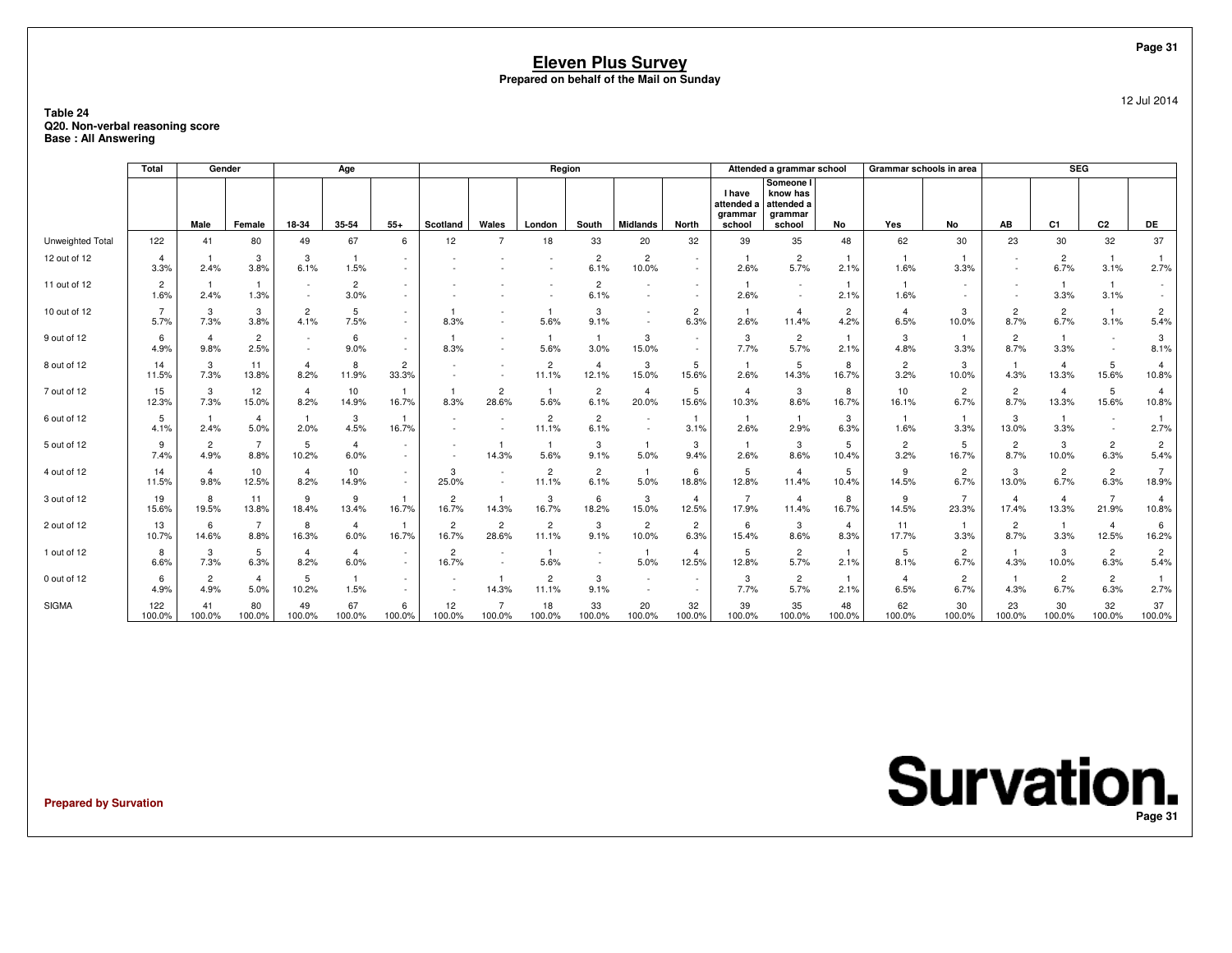### **Table 25 Q21. Maths scoreBase : All Answering**

|                  | <b>Total</b>  | Gender                 |                        |                        | Age                    |                         |                                    |                          | Region                  |                         |                        |                         |                                                  | Attended a grammar school                                |                         | Grammar schools in area |                         |                        | SEG            |                         |                         |
|------------------|---------------|------------------------|------------------------|------------------------|------------------------|-------------------------|------------------------------------|--------------------------|-------------------------|-------------------------|------------------------|-------------------------|--------------------------------------------------|----------------------------------------------------------|-------------------------|-------------------------|-------------------------|------------------------|----------------|-------------------------|-------------------------|
|                  |               | Male                   | Female                 | 18-34                  | 35-54                  | $55+$                   | Scotland                           | Wales                    | London                  | South                   | <b>Midlands</b>        | <b>North</b>            | <b>I</b> have<br>attended a<br>grammar<br>school | Someone I<br>know has<br>attended a<br>grammar<br>school | No                      | Yes                     | No                      | AB                     | C <sub>1</sub> | C <sub>2</sub>          | <b>DE</b>               |
| Unweighted Total | 132           | 60                     | 72                     | 42                     | 81                     | 9                       | 16                                 | $\overline{c}$           | 22                      | 34                      | 22                     | 36                      | 38                                               | 37                                                       | 57                      | 74                      | 32                      | 28                     | 29             | 38                      | 37                      |
| 10 out of 10     | 5<br>3.8%     | 3<br>5.0%              | $\overline{2}$<br>2.8% | $\overline{c}$<br>4.8% | 3<br>3.7%              |                         |                                    | 50.0%                    |                         | $\overline{2}$<br>5.9%  |                        | $\overline{2}$<br>5.6%  | 2.6%                                             | 2.7%                                                     | 3<br>5.3%               | 5.4%                    | 3.1%                    | $\sim$                 | 3<br>10.3%     | $\overline{2}$<br>5.3%  |                         |
| 9 out of 10      | 10<br>7.6%    | $\overline{a}$<br>6.7% | 6<br>8.3%              | $\overline{2}$<br>4.8% | 6<br>7.4%              | $\overline{c}$<br>22.2% |                                    |                          | $\overline{2}$<br>9.1%  | $\overline{4}$<br>11.8% | 4.5%                   | 3<br>8.3%               | $\overline{2}$<br>5.3%                           | 3<br>8.1%                                                | 5<br>8.8%               | 5.4%                    | 3<br>9.4%               | 3.6%                   | 3.4%           | $\overline{4}$<br>10.5% | 10.8%                   |
| 8 out of 10      | 17<br>12.9%   | -6<br>10.0%            | 11<br>15.3%            | $\overline{4}$<br>9.5% | 12<br>14.8%            | 11.1%                   | $\overline{2}$<br>12.5%            | $\sim$                   | $\overline{2}$<br>9.1%  | 5<br>14.7%              | 4.5%                   | 19.4%                   | $\overline{4}$<br>10.5%                          | 5<br>13.5%                                               | 8<br>14.0%              | 11<br>14.9%             | 3<br>9.4%               | 6<br>21.4%             | 3<br>10.3%     | 5<br>13.2%              | 3<br>8.1%               |
| 7 out of 10      | 21<br>15.9%   | 9<br>15.0%             | 12<br>16.7%            | 5<br>11.9%             | 15<br>18.5%            | 11.1%                   | 3<br>18.8%                         | $\sim$<br>$\sim$         | 3<br>13.6%              | $\overline{4}$<br>11.8% | 18.2%                  | $\overline{7}$<br>19.4% | 6<br>15.8%                                       | 8<br>21.6%                                               | $\overline{7}$<br>12.3% | 10<br>13.5%             | $\overline{7}$<br>21.9% | 5<br>17.9%             | 6<br>20.7%     | 6<br>15.8%              | 4<br>10.8%              |
| 6 out of 10      | 9<br>6.8%     | $\overline{2}$<br>3.3% | $\overline{7}$<br>9.7% | 3<br>7.1%              | 5<br>6.2%              | 11.1%                   | $\overline{2}$<br>12.5%            | $\sim$<br>$\sim$         | 4.5%                    | $\overline{2}$<br>5.9%  | 3<br>13.6%             | 2.8%                    | $\overline{2}$<br>5.3%                           | 3<br>8.1%                                                | $\overline{4}$<br>7.0%  | 3<br>4.1%               | $\overline{4}$<br>12.5% | $\overline{2}$<br>7.1% | 5<br>17.2%     | $\sim$                  | $\overline{2}$<br>5.4%  |
| 5 out of 10      | 9<br>6.8%     | $\overline{a}$<br>6.7% | 5<br>6.9%              | 5<br>11.9%             | $\overline{4}$<br>4.9% |                         | $\overline{2}$<br>12.5%            | $\sim$                   | 4.5%                    | 2.9%                    | 4.5%                   | 11.1%                   | $\overline{2}$<br>5.3%                           | $\overline{2}$<br>5.4%                                   | 5<br>8.8%               | 5.4%                    | $\overline{4}$<br>12.5% | 3<br>10.7%             |                | 3<br>7.9%               | 3<br>8.1%               |
| 4 out of 10      | 16<br>12.1%   | 8<br>13.3%             | 8<br>11.1%             | 5<br>11.9%             | 9<br>11.1%             | $\overline{2}$<br>22.2% | $\sim$<br>$\overline{\phantom{a}}$ | $\mathbf{1}$<br>50.0%    | $\overline{4}$<br>18.2% | 3<br>8.8%               | 3<br>13.6%             | 5<br>13.9%              | $\overline{4}$<br>10.5%                          | $\overline{4}$<br>10.8%                                  | 8<br>14.0%              | $\overline{ }$<br>9.5%  | $\overline{4}$<br>12.5% | 5<br>17.9%             | 3.4%           | 3<br>7.9%               | $\overline{7}$<br>18.9% |
| 3 out of 10      | 14<br>10.6%   | 8<br>13.3%             | 6<br>8.3%              | 5<br>11.9%             | 8<br>9.9%              | 11.1%                   | 6.3%                               | $\overline{\phantom{a}}$ | 3<br>13.6%              | 5<br>14.7%              | $\overline{c}$<br>9.1% | 3<br>8.3%               | $\overline{7}$<br>18.4%                          | 5<br>13.5%                                               | $\overline{c}$<br>3.5%  | 8<br>10.8%              | 3<br>9.4%               | $\overline{2}$<br>7.1% | 3<br>10.3%     | $\overline{4}$<br>10.5% | 5<br>13.5%              |
| 2 out of 10      | 11<br>8.3%    | $\overline{a}$<br>6.7% | 7<br>9.7%              | 2.4%                   | 9<br>11.1%             | 11.1%                   | $\overline{2}$<br>12.5%            | $\sim$<br>$\overline{a}$ | $\overline{2}$<br>9.1%  | 5<br>14.7%              | 4.5%                   | 2.8%                    | 2.6%                                             | $\overline{2}$<br>5.4%                                   | 8<br>14.0%              | -6<br>8.1%              | 3.1%                    | 3.6%                   | 3<br>10.3%     | 3<br>7.9%               | 4<br>10.8%              |
| 1 out of 10      | 13<br>9.8%    | 8<br>13.3%             | 5<br>6.9%              | 6<br>14.3%             | $\overline{7}$<br>8.6% | $\sim$<br>$\sim$        | 6.3%                               | $\sim$                   | $\overline{4}$<br>18.2% | 2.9%                    | 4<br>18.2%             | 3<br>8.3%               | 5<br>13.2%                                       | 3<br>8.1%                                                | 5<br>8.8%               | 11<br>14.9%             | 2<br>6.3%               | $\overline{2}$<br>7.1% | 3<br>10.3%     | $\overline{4}$<br>10.5% | $\overline{a}$<br>10.8% |
| 0 out of 10      | 5.3%          | -4<br>6.7%             | 3<br>4.2%              | 4<br>9.5%              | 3<br>3.7%              | $\sim$                  | 3<br>18.8%                         |                          |                         | $\overline{2}$<br>5.9%  | $\overline{2}$<br>9.1% | ٠                       | $\overline{4}$<br>10.5%                          | 2.7%                                                     | $\overline{2}$<br>3.5%  | 6<br>8.1%               |                         | 3.6%                   | -1<br>3.4%     | $\overline{4}$<br>10.5% | 2.7%                    |
| <b>SIGMA</b>     | 132<br>100.0% | 60<br>100.0%           | 72<br>100.0%           | 42<br>100.0%           | 81<br>100.0%           | 9<br>100.0%             | 16<br>100.0%                       | $\overline{c}$<br>100.0% | 22<br>100.0%            | 34<br>100.0%            | 22<br>100.0%           | 36<br>100.0%            | 38<br>100.0%                                     | 37<br>100.0%                                             | 57<br>100.0%            | 74<br>100.0%            | 32<br>100.0%            | 28<br>100.0%           | 29<br>100.0%   | 38<br>100.0%            | 37<br>100.0%            |

**Prepared by Survation**

**Survation. Page 32**

**Page 32**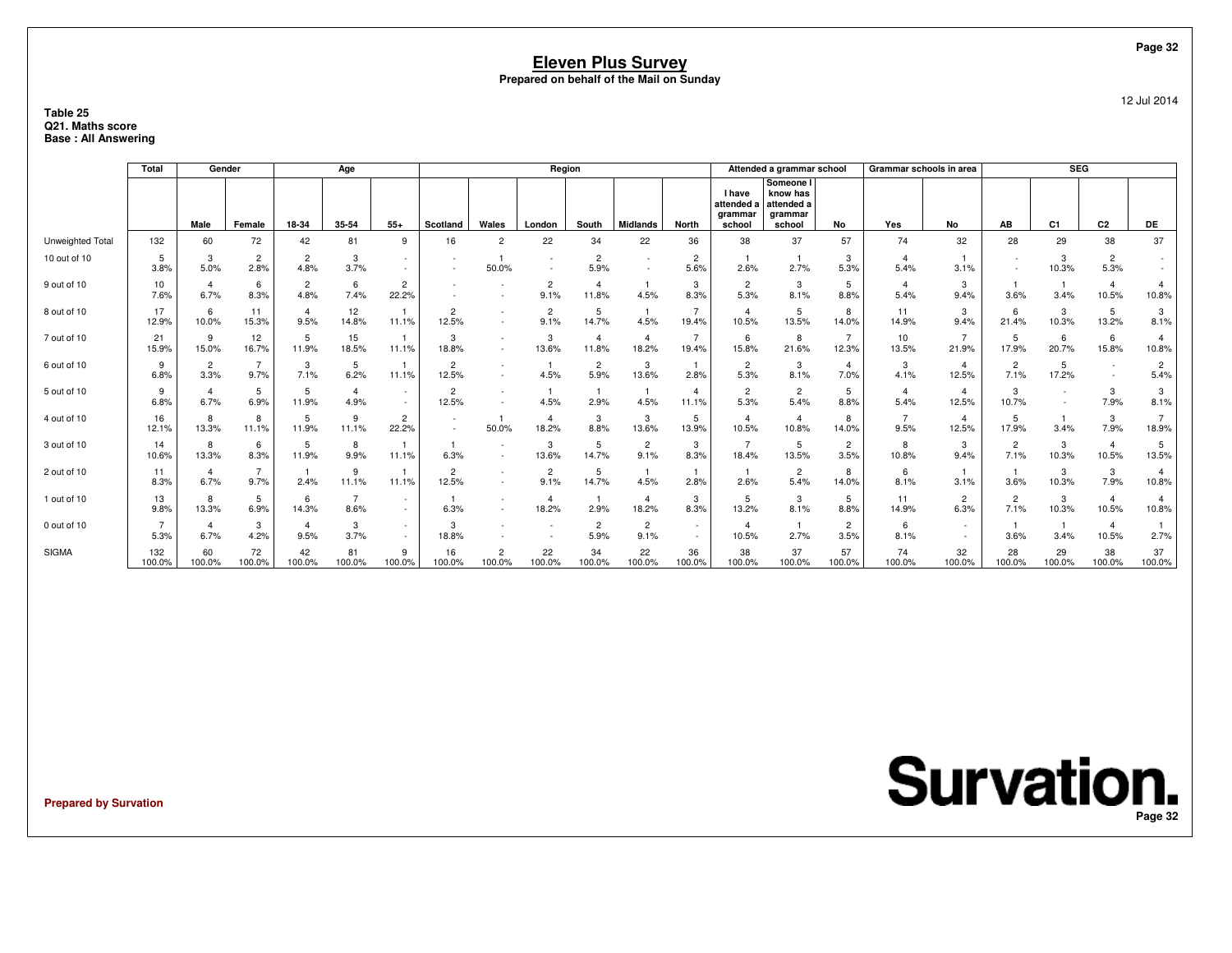### **Table 26 Q22. Verbal reasoning scoreBase : All Answering**

|                              | Total                  | Gender                 |                                                      |                         | Age                    |                                                      |                          |                         | Region                  |                        |                         |                        |                                 | Attended a grammar school                      |                        | Grammar schools in area  |                                 |                          | <b>SEG</b>             |                                                      |                                    |
|------------------------------|------------------------|------------------------|------------------------------------------------------|-------------------------|------------------------|------------------------------------------------------|--------------------------|-------------------------|-------------------------|------------------------|-------------------------|------------------------|---------------------------------|------------------------------------------------|------------------------|--------------------------|---------------------------------|--------------------------|------------------------|------------------------------------------------------|------------------------------------|
|                              |                        | Male                   | Female                                               | 18-34                   | 35-54                  | $55+$                                                | Scotland                 | Wales                   | London                  | South                  | <b>Midlands</b>         |                        | I have<br>attended a<br>grammar | Someone  <br>know has<br>attended a<br>grammar |                        |                          | No                              | AВ                       | C1                     | C2                                                   | DE                                 |
| Unweighted Total             | 109                    | 37                     | 72                                                   | 54                      | 48                     | 7                                                    | $\overline{7}$           | 11                      | 12                      | 31                     | 19                      | North<br>29            | school<br>32                    | school<br>24                                   | No<br>53               | Yes<br>57                | 25                              | 30                       | 28                     | 23                                                   | 28                                 |
| 25 out of 25                 | -1                     | $\mathbf{1}$           |                                                      |                         | $\mathbf{1}$           |                                                      |                          |                         |                         |                        |                         |                        |                                 |                                                | -1                     |                          | $\mathbf{1}$                    |                          |                        |                                                      |                                    |
|                              | 0.9%                   | 2.7%                   | $\overline{\phantom{a}}$                             |                         | 2.1%                   | $\sim$                                               |                          |                         |                         |                        |                         | 3.4%                   |                                 |                                                | 1.9%                   | $\overline{\phantom{a}}$ | 4.0%                            | 3.3%                     |                        |                                                      |                                    |
| 23 out of 25                 | $\overline{2}$<br>1.8% | -1<br>2.7%             | -1<br>1.4%                                           |                         | $\overline{c}$<br>4.2% | $\sim$                                               |                          |                         |                         | $\overline{c}$<br>6.5% |                         |                        |                                 |                                                | $\overline{c}$<br>3.8% | 1.8%                     | -1<br>4.0%                      | -1<br>3.3%               | -1<br>3.6%             |                                                      |                                    |
| 22 out of 25                 | 5<br>4.6%              | -1<br>2.7%             | $\overline{4}$<br>5.6%                               | -1<br>1.9%              | $\overline{c}$<br>4.2% | $\overline{2}$<br>28.6%                              | 14.3%                    | $\mathbf{1}$<br>9.1%    | -1<br>8.3%              | -1<br>3.2%             |                         | 3.4%                   |                                 | -1<br>4.2%                                     | $\overline{4}$<br>7.5% | -1<br>1.8%               | $\overline{4}$<br>16.0%         | $\overline{2}$<br>6.7%   | $\overline{c}$<br>7.1% | $\overline{\phantom{a}}$                             | $\overline{1}$<br>3.6%             |
| 21 out of 25                 | -1<br>0.9%             |                        | $\mathbf{1}$<br>1.4%                                 |                         | $\overline{1}$<br>2.1% | $\overline{\phantom{a}}$                             |                          |                         |                         |                        | $\mathbf{1}$<br>5.3%    |                        |                                 |                                                | $\mathbf{1}$<br>1.9%   |                          | $\overline{1}$<br>4.0%          | $\mathbf{1}$<br>3.3%     |                        |                                                      |                                    |
| 20 out of 25                 | 4<br>3.7%              | -1<br>2.7%             | 3<br>4.2%                                            | -1<br>1.9%              | 2<br>4.2%              | 14.3%                                                | $\overline{\phantom{a}}$ | $\mathbf{1}$<br>9.1%    |                         | -1<br>3.2%             | $\overline{1}$<br>5.3%  | 3.4%                   | $\overline{c}$<br>6.3%          | -1<br>4.2%                                     | -1<br>1.9%             | 3<br>5.3%                | $\mathbf{1}$<br>4.0%            | -1<br>3.3%               | -1<br>3.6%             | $\overline{1}$<br>4.3%                               | $\overline{1}$<br>3.6%             |
| 19 out of 25                 | 4<br>3.7%              | -1<br>2.7%             | 3<br>4.2%                                            | $\mathbf{1}$<br>1.9%    | 3<br>6.3%              | $\overline{\phantom{a}}$<br>$\sim$                   | 14.3%                    |                         | $\overline{2}$<br>16.7% |                        |                         | 3.4%                   | $\overline{2}$<br>6.3%          | $\overline{c}$<br>8.3%                         | $\sim$                 | -1<br>1.8%               | $\overline{c}$<br>8.0%          | $\overline{c}$<br>6.7%   |                        | $\mathbf{1}$<br>4.3%                                 | $\mathbf{1}$<br>3.6%               |
| 18 out of 25                 | 0.9%                   | $\sim$                 | $\overline{1}$<br>1.4%                               | $\mathbf{1}$<br>1.9%    |                        | $\overline{\phantom{a}}$<br>$\sim$                   |                          |                         |                         |                        |                         | 3.4%                   | $\sim$                          |                                                | 1.9%                   | $\overline{\phantom{a}}$ | -1<br>4.0%                      |                          |                        | -1<br>4.3%                                           | $\overline{\phantom{a}}$<br>$\sim$ |
| 17 out of 25                 | 6<br>5.5%              | 2<br>5.4%              | $\overline{4}$<br>5.6%                               | $\overline{2}$<br>3.7%  | 3<br>6.3%              | 14.3%                                                | 14.3%                    |                         |                         | $\overline{c}$<br>6.5% | $\overline{2}$<br>10.5% | 3.4%                   | $\overline{c}$<br>6.3%          | $\overline{c}$<br>8.3%                         | $\overline{c}$<br>3.8% | $\overline{4}$<br>7.0%   |                                 | $\overline{c}$<br>6.7%   | $\overline{c}$<br>7.1% | $\sim$<br>$\sim$                                     | $\overline{c}$<br>7.1%             |
| 16 out of 25                 | $\overline{2}$<br>1.8% | $\sim$                 | $\overline{c}$<br>2.8%                               | -1<br>1.9%              | $\mathbf{1}$<br>2.1%   | $\overline{\phantom{a}}$<br>$\overline{\phantom{a}}$ | 14.3%                    |                         | -1<br>8.3%              |                        |                         | $\sim$                 | $\sim$                          | $\mathbf{1}$<br>4.2%                           | 1<br>1.9%              | -1<br>1.8%               | $\sim$                          | 3.3%                     |                        | $\sim$                                               | $\overline{1}$<br>3.6%             |
| 15 out of 25                 | 3<br>2.8%              | $\overline{1}$<br>2.7% | $\overline{c}$<br>2.8%                               | $\overline{2}$<br>3.7%  | $\overline{1}$<br>2.1% | $\sim$                                               |                          |                         |                         | -1<br>3.2%             |                         | $\overline{c}$<br>6.9% |                                 | $\overline{1}$<br>4.2%                         | $\overline{c}$<br>3.8% | $\mathbf{1}$<br>1.8%     | $\mathbf{1}$<br>4.0%            |                          | $\mathbf{1}$<br>3.6%   | $\overline{1}$<br>4.3%                               | $\overline{1}$<br>3.6%             |
| 14 out of 25                 | -1<br>0.9%             | -1<br>2.7%             | $\overline{\phantom{a}}$<br>$\overline{\phantom{a}}$ |                         | -1<br>2.1%             |                                                      |                          |                         |                         |                        |                         | 1<br>3.4%              |                                 |                                                | 1<br>1.9%              | -1<br>1.8%               | $\sim$                          | $\overline{\phantom{a}}$ | -1<br>3.6%             | $\overline{\phantom{a}}$<br>$\overline{\phantom{a}}$ |                                    |
| 13 out of 25                 | 9<br>8.3%              | $\overline{c}$<br>5.4% | $\overline{7}$<br>9.7%                               | $\overline{7}$<br>13.0% | $\overline{c}$<br>4.2% |                                                      |                          | $\mathbf{1}$<br>9.1%    | -1<br>8.3%              | $\overline{c}$<br>6.5% | 3<br>15.8%              | $\overline{c}$<br>6.9% | $\overline{4}$<br>12.5%         | $\overline{c}$<br>8.3%                         | 3<br>5.7%              | $\overline{4}$<br>7.0%   | 3<br>12.0%                      | $\overline{c}$<br>6.7%   | 3<br>10.7%             | $\overline{1}$<br>4.3%                               | 3<br>10.7%                         |
| 12 out of 25                 | 6<br>5.5%              | -1<br>2.7%             | 5<br>6.9%                                            | $\mathbf{1}$<br>1.9%    | 5<br>10.4%             |                                                      |                          | $\mathbf{1}$<br>9.1%    |                         | 3<br>9.7%              |                         | $\overline{2}$<br>6.9% | 3<br>9.4%                       | $\overline{1}$<br>4.2%                         | $\overline{c}$<br>3.8% | $\overline{4}$<br>7.0%   | $\overline{\mathbf{1}}$<br>4.0% | 3<br>10.0%               | $\mathbf{1}$<br>3.6%   | $\overline{\phantom{a}}$<br>$\overline{\phantom{a}}$ | $\overline{2}$<br>7.1%             |
| 11 out of 25                 | 3<br>2.8%              | $\overline{2}$<br>5.4% | $\mathbf{1}$<br>1.4%                                 | $\overline{2}$<br>3.7%  | -1<br>2.1%             | $\sim$                                               | 14.3%                    |                         |                         |                        | -1<br>5.3%              | 3.4%                   | $\sim$                          | $\overline{2}$<br>8.3%                         | 1<br>1.9%              | -1<br>1.8%               | $\overline{c}$<br>8.0%          | -1<br>3.3%               | $\overline{2}$<br>7.1% | $\overline{\phantom{a}}$<br>$\sim$                   | $\sim$                             |
| 10 out of 25                 | 3<br>2.8%              | $\mathbf{1}$<br>2.7%   | $\overline{c}$<br>2.8%                               |                         | 3<br>6.3%              | $\overline{\phantom{a}}$<br>$\overline{\phantom{a}}$ | 14.3%                    | $\overline{c}$<br>18.2% |                         |                        |                         |                        |                                 | $\mathbf{1}$<br>4.2%                           | $\overline{c}$<br>3.8% | $\mathbf{1}$<br>1.8%     |                                 |                          |                        | 3<br>13.0%                                           |                                    |
| 9 out of 25                  | $\overline{4}$<br>3.7% | $\mathbf{1}$<br>2.7%   | 3<br>4.2%                                            | $\mathbf{1}$<br>1.9%    | 3<br>6.3%              | $\sim$<br>$\sim$                                     | $\overline{\phantom{a}}$ | $\overline{1}$<br>9.1%  | $\overline{1}$<br>8.3%  | $\overline{2}$<br>6.5% |                         |                        |                                 | $\overline{2}$<br>8.3%                         | $\overline{c}$<br>3.8% | $\overline{c}$<br>3.5%   | $\sim$                          | -1<br>3.3%               |                        | $\mathbf{1}$<br>4.3%                                 | $\overline{c}$<br>7.1%             |
| 8 out of 25                  | 5<br>4.6%              |                        | 5<br>6.9%                                            | $\overline{2}$<br>3.7%  | $\overline{c}$<br>4.2% | -1<br>14.3%                                          | 14.3%                    | $\overline{1}$<br>9.1%  | $\overline{1}$<br>8.3%  | $\overline{c}$<br>6.5% |                         |                        | -1<br>3.1%                      | $\overline{c}$<br>8.3%                         | $\overline{c}$<br>3.8% | $\overline{c}$<br>3.5%   | $\sim$                          | -1<br>3.3%               | $\mathbf{1}$<br>3.6%   | $\overline{2}$<br>8.7%                               | $\overline{1}$<br>3.6%             |
| 7 out of 25                  | 3<br>2.8%              |                        | 3<br>4.2%                                            | 3<br>5.6%               |                        |                                                      |                          |                         |                         | -1<br>3.2%             | $\overline{2}$<br>10.5% |                        | -1<br>3.1%                      | -1<br>4.2%                                     | -1<br>1.9%             | 1.8%                     | $\mathbf{1}$<br>4.0%            | $\overline{c}$<br>6.7%   | -1<br>3.6%             |                                                      |                                    |
| 6 out of 25                  | 4<br>3.7%              | -1<br>2.7%             | 3<br>4.2%                                            | $\overline{c}$<br>3.7%  | $\overline{c}$<br>4.2% | $\overline{\phantom{a}}$                             |                          |                         |                         | -1<br>3.2%             |                         | 3<br>10.3%             | $\overline{\phantom{a}}$        | -1<br>4.2%                                     | 3<br>5.7%              |                          | $\mathbf{1}$<br>4.0%            | -1<br>3.3%               |                        | -1<br>4.3%                                           | $\overline{2}$<br>7.1%             |
|                              |                        |                        |                                                      |                         |                        |                                                      |                          |                         |                         |                        |                         |                        |                                 |                                                |                        |                          |                                 |                          |                        |                                                      |                                    |
| <b>Prepared by Survation</b> |                        |                        |                                                      |                         |                        |                                                      |                          |                         |                         |                        |                         |                        |                                 |                                                |                        |                          | <b>Survation.</b>               |                          |                        |                                                      |                                    |

**Prepared by Survation**

12 Jul 2014

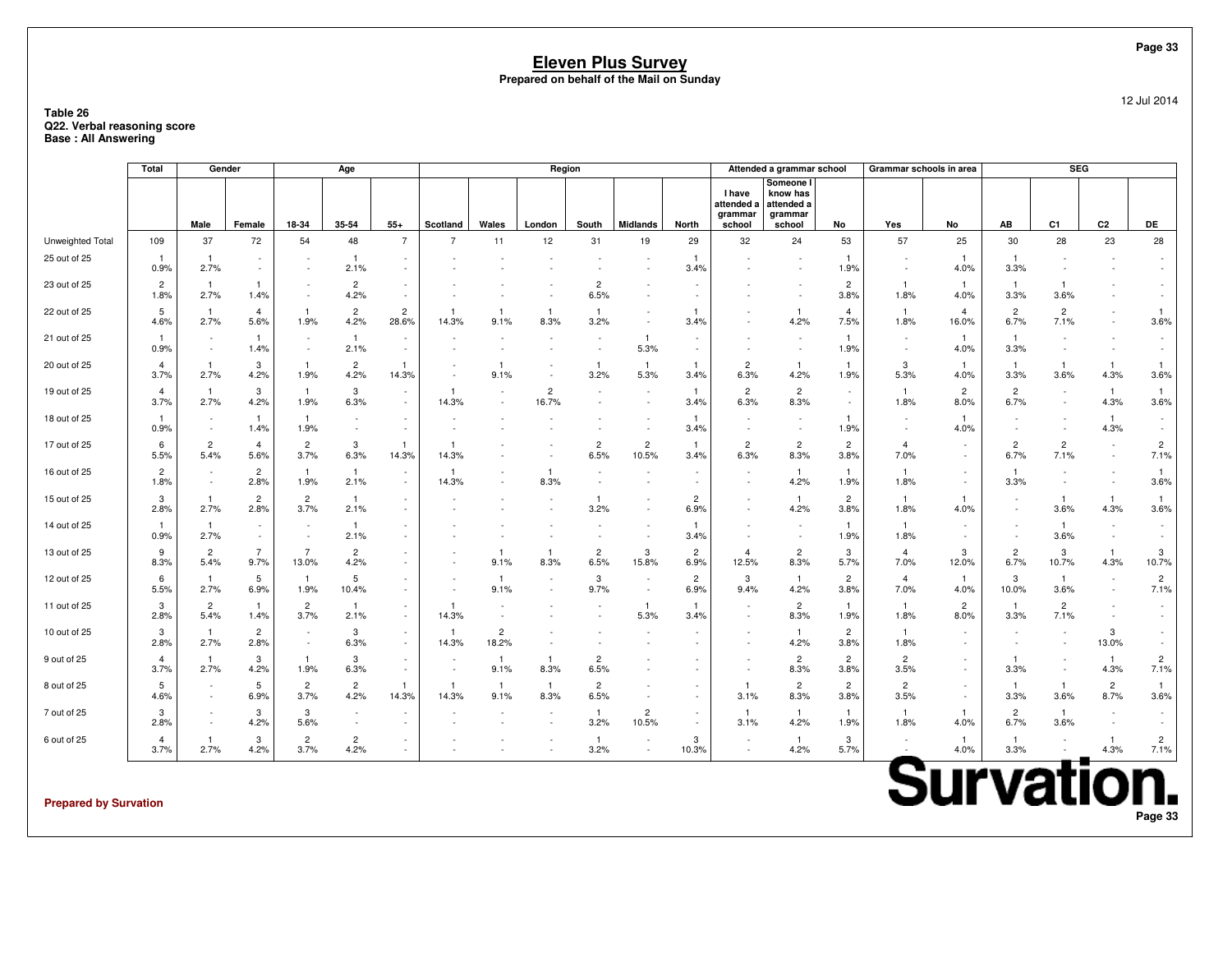### **Table 26 Q22. Verbal reasoning scoreBase : All Answering**

|                  | Total         | Gender             |                        |              | Age          |        |          |              | Region                  |              |                         |                        |                                           | Attended a grammar school                                |              | Grammar schools in area |                  |                        | <b>SEG</b>     |                |                        |
|------------------|---------------|--------------------|------------------------|--------------|--------------|--------|----------|--------------|-------------------------|--------------|-------------------------|------------------------|-------------------------------------------|----------------------------------------------------------|--------------|-------------------------|------------------|------------------------|----------------|----------------|------------------------|
|                  |               | Male               | Female                 | 18-34        | 35-54        | $55+$  | Scotland | Wales        | London                  | South        | <b>Midlands</b>         | North                  | I have<br>attended a<br>grammar<br>school | Someone I<br>know has<br>attended a<br>grammar<br>school | No           | Yes                     | No               | AB                     | C <sub>1</sub> | C <sub>2</sub> | DE                     |
| Unweighted Total | 109           | 37                 | 72                     | 54           | 48           |        |          | 11           | 12                      | 31           | 19                      | 29                     | 32                                        | 24                                                       | 53           | 57                      | 25               | 30                     | 28             | 23             | 28                     |
| 5 out of 25      | 11<br>10.1%   | 10.8%              | -<br>9.7%              | 7.4%         | 6<br>12.5%   | 14.3%  |          | 9.1%         | 8.3%                    | 3<br>9.7%    | 15.8%                   | 3<br>10.3%             | 3.1%                                      | 4.2%                                                     | 17.0%        | 12.3%                   | 4.0%             | $\overline{2}$<br>6.7% | 7.1%           | 17.4%          | 10.7%                  |
| 4 out of 25      | 10<br>9.2%    | 10.8%              | 6<br>8.3%              | 13.0%        | 3<br>6.3%    | $\sim$ |          | 9.1%         | 8.3%                    | 16.1%        | 5.3%                    | $\overline{2}$<br>6.9% | 15.6%                                     |                                                          | 9.4%         | 8<br>14.0%              | 4.0%             | 3<br>10.0%             | 10.7%          | 3<br>13.0%     | 3.6%                   |
| 3 out of 25      | 10<br>9.2%    | 3<br>8.1%          | $\overline{ }$<br>9.7% | ĥ<br>11.1%   | 3<br>6.3%    | 14.3%  |          |              | $\overline{2}$<br>16.7% | 12.9%        | $\overline{2}$<br>10.5% | 2<br>6.9%              | 3<br>9.4%                                 | 2<br>8.3%                                                | 9.4%         | 6<br>10.5%              | 3<br>12.0%       | 3.3%                   | 3<br>10.7%     | 3<br>13.0%     | 3<br>10.7%             |
| 2 out of 25      | 6.4%          | 6<br>16.2%         | 1.4%                   | 6<br>11.1%   | 2.1%         |        |          |              | 8.3%                    | 3.2%         | 15.8%                   | $\overline{2}$<br>6.9% | b<br>18.8%                                |                                                          | 1.9%         | 6<br>10.5%              | $\sim$<br>$\sim$ | 3.3%                   | 14.3%          | 4.3%           | 3.6%                   |
| 1 out of 25      | 2.8%          | $\epsilon$<br>5.4% | 1.4%                   | 3<br>5.6%    |              |        |          |              |                         |              |                         | 10.3%                  | 3.1%                                      | 4.2%                                                     | 1.9%         | 1.8%                    | $\sim$<br>$\sim$ | 3.3%                   |                |                | $\overline{2}$<br>7.1% |
| 0 out of 25      | 0.9%          | 2.7%               | $\sim$<br>$\sim$       | 1.9%         |              |        |          | 9.1%         |                         |              |                         |                        | 3.1%                                      |                                                          |              | 1.8%                    |                  |                        |                |                | 3.6%                   |
| <b>SIGMA</b>     | 109<br>100.0% | 37<br>100.0%       | 72<br>100.0%           | 54<br>100.0% | 48<br>100.0% | 100.0% | 100.0%   | 11<br>100.0% | 12<br>00.0%             | 31<br>100.0% | 19<br>100.0%            | 29<br>100.0%           | 32<br>100.0%                              | 24<br>100.0%                                             | 53<br>100.0% | 57<br>100.0%            | 25<br>100.0%     | 30<br>100.0%           | 28<br>100.0%   | 23<br>100.0%   | 28<br>100.0%           |

**Prepared by Survation**

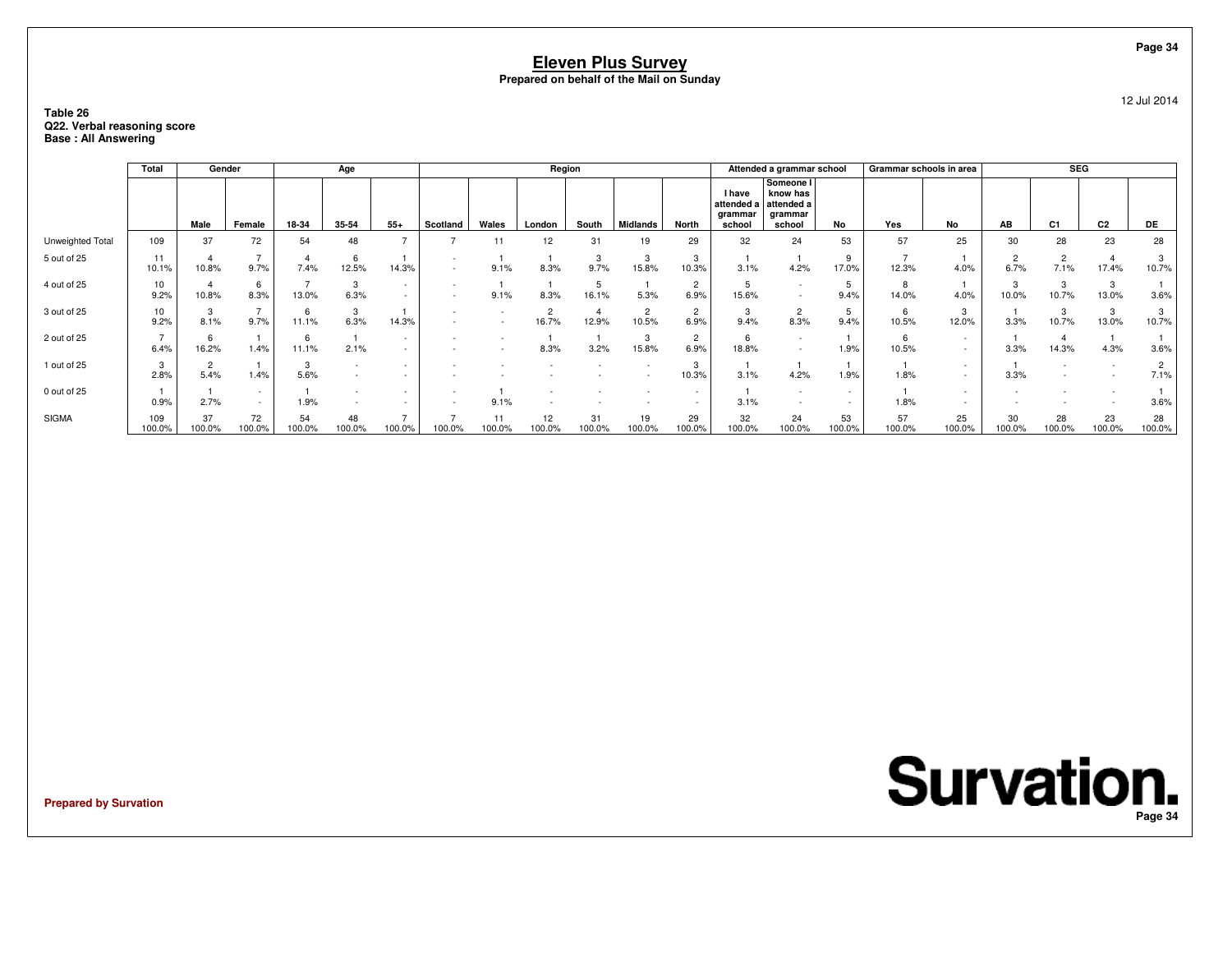### **Table 27 Q23. English scoreBase : All Answering**

|                  | Total                  | Gender                 |                        |                         | Age                    |                                    |                         |                          | Region                   |                        |                         |                         |                                                  | Attended a grammar school                                |                        | Grammar schools in area |                        |                          | SEG                     |                         |                         |
|------------------|------------------------|------------------------|------------------------|-------------------------|------------------------|------------------------------------|-------------------------|--------------------------|--------------------------|------------------------|-------------------------|-------------------------|--------------------------------------------------|----------------------------------------------------------|------------------------|-------------------------|------------------------|--------------------------|-------------------------|-------------------------|-------------------------|
|                  |                        | Male                   | Female                 | 18-34                   | 35-54                  | $55+$                              | Scotland                | Wales                    | London                   | South                  | <b>Midlands</b>         | North                   | <b>I</b> have<br>attended a<br>grammar<br>school | Someone I<br>know has<br>attended a<br>grammar<br>school | No                     | Yes                     | No                     | AB                       | C <sub>1</sub>          | C2                      | DE                      |
| Unweighted Total | 126                    | 61                     | 65                     | 43                      | 76                     |                                    | 9                       | Δ                        | 25                       | 29                     | 19                      | 38                      | 48                                               | 26                                                       | 52                     | 76                      | 28                     | 28                       | 34                      | 30                      | 34                      |
| 15 out of 17     | 0.8%                   | -1<br>1.6%             | $\sim$                 |                         |                        | 14.3%                              |                         |                          |                          |                        |                         | 2.6%                    | 2.1%                                             |                                                          |                        |                         | 3.6%                   | $\overline{\phantom{a}}$ | 2.9%                    |                         |                         |
| 14 out of 17     | 3<br>2.4%              |                        | 3<br>4.6%              | 2.3%                    | $\overline{c}$<br>2.6% |                                    | 11.1%                   |                          |                          | 3.4%                   |                         | 2.6%                    | 2.1%                                             | 3.8%                                                     | 1.9%                   | $\overline{c}$<br>2.6%  | -1<br>3.6%             | $\overline{2}$<br>7.1%   |                         | $\mathbf{1}$<br>3.3%    |                         |
| 13 out of 17     | 5<br>4.0%              | $\overline{2}$<br>3.3% | 3<br>4.6%              | $\mathbf{1}$<br>2.3%    | $\overline{4}$<br>5.3% | $\sim$<br>$\sim$                   | -1<br>11.1%             |                          |                          | 3<br>10.3%             |                         | -1<br>2.6%              | $\overline{1}$<br>2.1%                           |                                                          | $\overline{4}$<br>7.7% | 3<br>3.9%               | $\overline{c}$<br>7.1% | $\overline{2}$<br>7.1%   | $\mathbf{1}$<br>2.9%    | $\overline{1}$<br>3.3%  | 2.9%                    |
| 12 out of 17     | 3<br>2.4%              | $\mathbf{1}$<br>1.6%   | $\overline{2}$<br>3.1% |                         | $\overline{c}$<br>2.6% | 14.3%                              |                         |                          | 4.0%                     |                        |                         | $\mathbf{1}$<br>2.6%    | -1<br>2.1%                                       | $\overline{1}$<br>3.8%                                   | $\mathbf{1}$<br>1.9%   | $\overline{c}$<br>2.6%  | $\mathbf{1}$<br>3.6%   | $\overline{2}$<br>7.1%   |                         | $\overline{1}$<br>3.3%  | $\sim$<br>$\sim$        |
| 11 out of 17     | 11<br>8.7%             | 6<br>9.8%              | 5<br>7.7%              | $\overline{4}$<br>9.3%  | $\overline{7}$<br>9.2% |                                    |                         | $\mathbf{1}$<br>25.0%    | 3<br>12.0%               | $\overline{2}$<br>6.9% | $\overline{c}$<br>10.5% | 3<br>7.9%               | 5<br>10.4%                                       | 3.8%                                                     | 5<br>9.6%              | 6<br>7.9%               | 5<br>17.9%             | $\overline{4}$<br>14.3%  | 3<br>8.8%               |                         | $\overline{4}$<br>11.8% |
| 10 out of 17     | $\overline{7}$<br>5.6% | $\overline{a}$<br>6.6% | 3<br>4.6%              | $\overline{c}$<br>4.7%  | $\overline{4}$<br>5.3% | 14.3%                              |                         |                          | $\mathbf{1}$<br>4.0%     | $\overline{1}$<br>3.4% | $\overline{4}$<br>21.1% | $\mathbf{1}$<br>2.6%    | 3<br>6.3%                                        | $\mathbf{1}$<br>3.8%                                     | 3<br>5.8%              | $\overline{c}$<br>2.6%  | $\overline{c}$<br>7.1% | 3<br>10.7%               | $\overline{2}$<br>5.9%  | $\overline{1}$<br>3.3%  | 2.9%                    |
| 9 out of 17      | $\overline{7}$<br>5.6% | $\overline{2}$<br>3.3% | 5<br>7.7%              | $\overline{c}$<br>4.7%  | $\overline{4}$<br>5.3% | 14.3%                              |                         | $\mathbf{1}$<br>25.0%    | $\overline{\phantom{a}}$ | $\mathbf{1}$<br>3.4%   | $\sim$                  | 5<br>13.2%              | $\overline{c}$<br>4.2%                           | 3<br>11.5%                                               | $\overline{2}$<br>3.8% | 4<br>5.3%               | -1<br>3.6%             | $\overline{c}$<br>7.1%   | $\overline{2}$<br>5.9%  | $\overline{2}$<br>6.7%  | 2.9%                    |
| 8 out of 17      | 4<br>3.2%              |                        | $\overline{4}$<br>6.2% | $\overline{c}$<br>4.7%  | $\overline{c}$<br>2.6% | $\sim$                             | -1<br>11.1%             |                          |                          | 3.4%                   |                         | 2<br>5.3%               | 2.1%                                             |                                                          | 3<br>5.8%              | 3<br>3.9%               |                        | $\overline{\phantom{a}}$ | -1<br>2.9%              | 3<br>10.0%              | $\sim$<br>$\sim$        |
| 7 out of 17      | 9<br>7.1%              | $\overline{a}$<br>6.6% | 5<br>7.7%              | 3<br>7.0%               | 6<br>7.9%              | $\overline{\phantom{a}}$<br>$\sim$ | 11.1%                   |                          |                          | $\overline{c}$<br>6.9% | 3<br>15.8%              | 3<br>7.9%               | $\overline{4}$<br>8.3%                           | $\overline{c}$<br>7.7%                                   | 3<br>5.8%              | $\overline{4}$<br>5.3%  | 3<br>10.7%             | $\mathbf{1}$<br>3.6%     | $\overline{4}$<br>11.8% | $\overline{1}$<br>3.3%  | 3<br>8.8%               |
| 6 out of 17      | 13<br>10.3%            | 5<br>8.2%              | 8<br>12.3%             | $\overline{7}$<br>16.3% | 6<br>7.9%              | $\overline{\phantom{a}}$<br>$\sim$ |                         |                          | $\overline{2}$<br>8.0%   | 3<br>10.3%             | 3<br>15.8%              | $\overline{4}$<br>10.5% | 3<br>6.3%                                        | $\overline{4}$<br>15.4%                                  | 6<br>11.5%             | $\overline{7}$<br>9.2%  | 3<br>10.7%             | $\overline{2}$<br>7.1%   | 4<br>11.8%              | $\overline{c}$<br>6.7%  | 5<br>14.7%              |
| 5 out of 17      | 10<br>7.9%             | $\overline{4}$<br>6.6% | 6<br>9.2%              | $\overline{2}$<br>4.7%  | 6<br>7.9%              | 2<br>28.6%                         | 11.1%                   | $\overline{\phantom{a}}$ | $\overline{c}$<br>8.0%   | $\overline{1}$<br>3.4% | $\overline{2}$<br>10.5% | $\overline{4}$<br>10.5% | $\mathbf{1}$<br>2.1%                             | 3<br>11.5%                                               | 6<br>11.5%             | 5<br>6.6%               | $\overline{1}$<br>3.6% | $\mathbf{1}$<br>3.6%     | $\overline{2}$<br>5.9%  | $\overline{2}$<br>6.7%  | 5<br>14.7%              |
| 4 out of 17      | 12<br>9.5%             | 6<br>9.8%              | 6<br>9.2%              | 3<br>7.0%               | 9<br>11.8%             |                                    | -1<br>11.1%             | $\overline{1}$<br>25.0%  | $\overline{2}$<br>8.0%   | 3<br>10.3%             | $\overline{1}$<br>5.3%  | $\overline{4}$<br>10.5% | $\overline{2}$<br>4.2%                           | 5<br>19.2%                                               | 5<br>9.6%              | 5<br>6.6%               | 3<br>10.7%             | $\mathbf{1}$<br>3.6%     | $\overline{c}$<br>5.9%  | 4<br>13.3%              | 5<br>14.7%              |
| 3 out of 17      | 6<br>4.8%              | $\overline{a}$<br>6.6% | $\overline{c}$<br>3.1% | 3<br>7.0%               | 3<br>3.9%              | $\overline{\phantom{a}}$<br>$\sim$ |                         |                          | 3<br>12.0%               | $\overline{1}$<br>3.4% | $\overline{c}$<br>10.5% |                         | $\overline{c}$<br>4.2%                           | $\overline{2}$<br>7.7%                                   | $\overline{c}$<br>3.8% | 3<br>3.9%               | $\overline{2}$<br>7.1% | $\mathbf{1}$<br>3.6%     | 3<br>8.8%               | $\overline{1}$<br>3.3%  | 2.9%                    |
| 2 out of 17      | 9<br>7.1%              | $\overline{4}$<br>6.6% | 5<br>7.7%              | $\overline{4}$<br>9.3%  | 5<br>6.6%              |                                    | 11.1%                   | $\mathbf{1}$<br>25.0%    | 5<br>20.0%               |                        |                         | $\overline{2}$<br>5.3%  | $\overline{4}$<br>8.3%                           | $\overline{2}$<br>7.7%                                   | 3<br>5.8%              | 9.2%                    | $\mathbf{1}$<br>3.6%   | $\overline{2}$<br>7.1%   | $\overline{2}$<br>5.9%  | $\overline{4}$<br>13.3% | 2.9%                    |
| 1 out of 17      | 6<br>4.8%              | $\overline{a}$<br>6.6% | $\overline{2}$<br>3.1% |                         | 6<br>7.9%              | ٠<br>$\sim$                        |                         |                          | $\overline{2}$<br>8.0%   | -1<br>3.4%             | $\overline{2}$<br>10.5% | $\mathbf{1}$<br>2.6%    | 3<br>6.3%                                        | $\overline{\phantom{a}}$                                 | 3<br>5.8%              | 5<br>6.6%               | $\overline{1}$<br>3.6% | $\mathbf{1}$<br>3.6%     | $\mathbf{1}$<br>2.9%    | $\overline{2}$<br>6.7%  | $\overline{2}$<br>5.9%  |
| 0 out of 17      | 20<br>15.9%            | 14<br>23.0%            | 6<br>9.2%              | 9<br>20.9%              | 10<br>13.2%            | 14.3%                              | $\overline{2}$<br>22.2% | $\overline{\phantom{a}}$ | $\overline{4}$<br>16.0%  | 9<br>31.0%             | $\sim$<br>$\sim$        | 5<br>13.2%              | 14<br>29.2%                                      | $\mathbf{1}$<br>3.8%                                     | 5<br>9.6%              | 18<br>23.7%             | $\mathbf{1}$<br>3.6%   | $\overline{4}$<br>14.3%  | 6<br>17.6%              | 5<br>16.7%              | 5<br>14.7%              |
| <b>SIGMA</b>     | 126<br>100.0%          | 61<br>100.0%           | 65<br>100.0%           | 43<br>100.0%            | 76<br>100.0%           | $\overline{7}$<br>100.0%           | $\mathbf{Q}$<br>100.0%  | $\overline{4}$<br>100.0% | 25<br>100.0%             | 29<br>100.0%           | 19<br>100.0%            | 38<br>100.0%            | 48<br>100.0%                                     | 26<br>100.0%                                             | 52<br>100.0%           | 76<br>100.0%            | 28<br>100.0%           | 28<br>100.0%             | 34<br>100.0%            | 30<br>100.0%            | 34<br>100.0%            |

**Prepared by Survation**

**Survation. Page 35**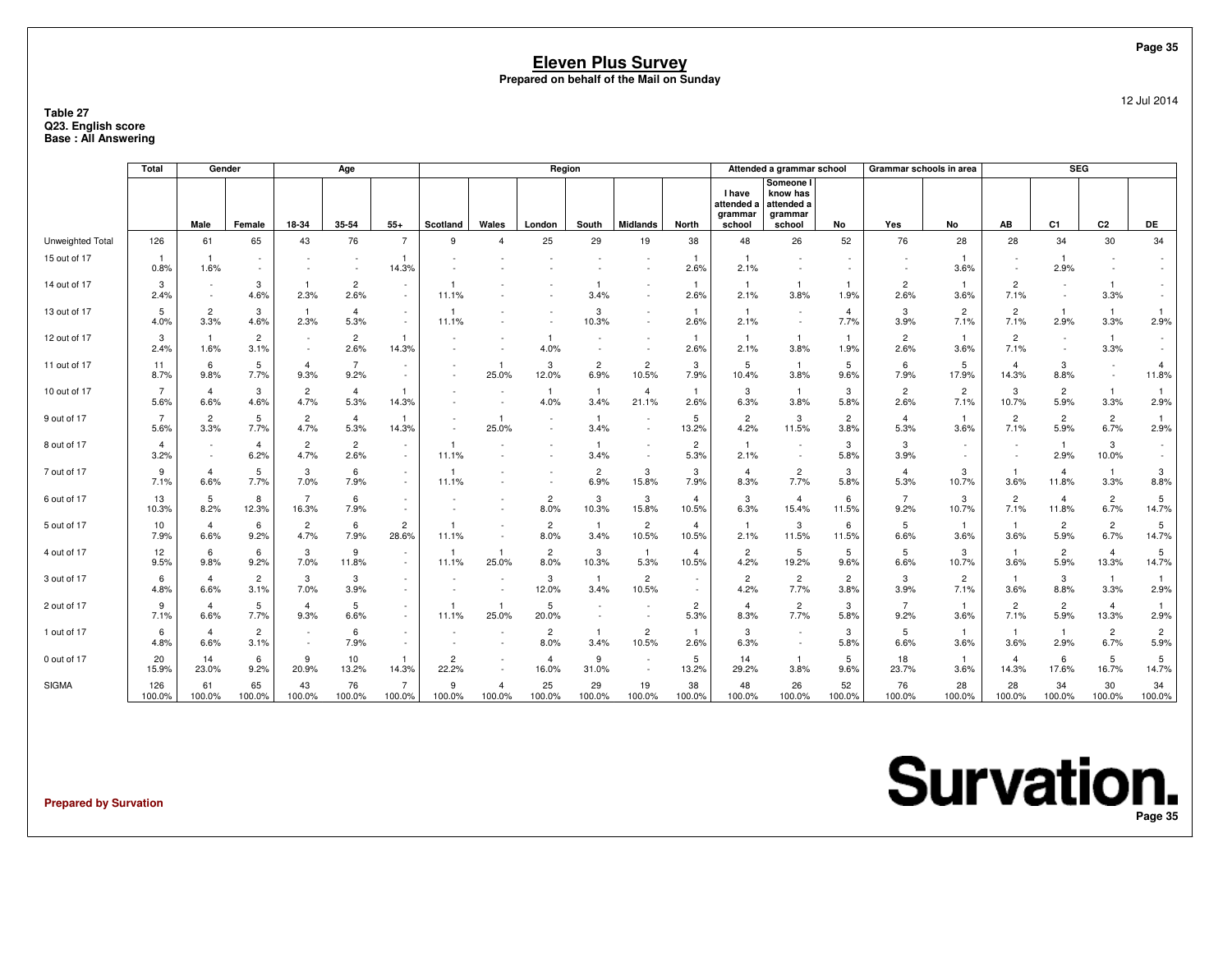### **Table 28 Q24. What is your Gender?Base : All Respondents**

|                  | Total         |               | Gender           |               | Age           |              |              |                | Region       |               |                       |               |                                    | Attended a grammar school                                           |               | Grammar schools in area |               |               | <b>SEG</b>     |                |               |
|------------------|---------------|---------------|------------------|---------------|---------------|--------------|--------------|----------------|--------------|---------------|-----------------------|---------------|------------------------------------|---------------------------------------------------------------------|---------------|-------------------------|---------------|---------------|----------------|----------------|---------------|
|                  |               | Male          | Female           | 18-34         | 35-54         | $55+$        | Scotland     | Wales          | London       | South         | Midlands <sup>'</sup> | North         | <b>I</b> have<br>grammar<br>school | Someone I<br>know has<br>attended a attended a<br>grammar<br>school | No            | Yes                     | No            | AB            | C <sub>1</sub> | C <sub>2</sub> | DE            |
| Unweighted Total | 500           | 205           | 293              | 188           | 282           | 30           | 45           | 24             | 77           | 133           | 82                    | 137           | 159                                | 124                                                                 | 217           | 274                     | 119           | 113           | 127            | 122            | 138           |
| Male             | 205<br>41.0%  | 205<br>100.0% | $\sim$<br>$\sim$ | 57<br>30.3%   | 132<br>46.8%  | 16<br>53.3%  | 15<br>33.3%  | 10<br>41.7%    | 39<br>50.6%  | 60<br>45.1%   | 29<br>35.4%           | 51<br>37.2%   | 82<br>51.6%                        | 44<br>35.5%                                                         | 79<br>36.4%   | 136<br>49.6%            | 42<br>35.3%   | 54<br>47.8%   | 47<br>37.0%    | 54<br>44.3%    | 50<br>36.2%   |
| Female           | 293<br>58.6%  |               | 293<br>100.0%    | 131<br>69.7%  | 148<br>52.5%  | 14<br>46.7%  | 29<br>64.4%  | 14<br>58.3%    | 37<br>48.1%  | 73<br>54.9%   | 53<br>64.6%           | 86<br>62.8%   | 77<br>48.4%                        | 79<br>63.7%                                                         | 137<br>63.1%  | 138<br>50.4%            | 75<br>63.0%   | 59<br>52.2%   | 78<br>61.4%    | 68<br>55.7%    | 88<br>63.8%   |
| Refused          | 0.4%          |               |                  |               | 0.7%          | $\sim$       | 2.2%         | $\overline{a}$ | 1.3%         |               |                       |               |                                    | 0.8%                                                                | 0.5%          |                         | 1.7%          |               | 1.6%           |                |               |
| <b>SIGMA</b>     | 500<br>100.0% | 205<br>00.0%  | 293<br>100.0%    | 188<br>100.0% | 282<br>100.0% | 30<br>100.0% | 45<br>100.0% | 24<br>100.0%   | 77<br>100.0% | 133<br>100.0% | 82<br>100.0%          | 137<br>100.0% | 159<br>100.0%                      | 124<br>100.0%                                                       | 217<br>100.0% | 274<br>100.0%           | 119<br>100.0% | 113<br>100.0% | 127<br>100.0%  | 122<br>100.0%  | 138<br>100.0% |

**Prepared by Survation**

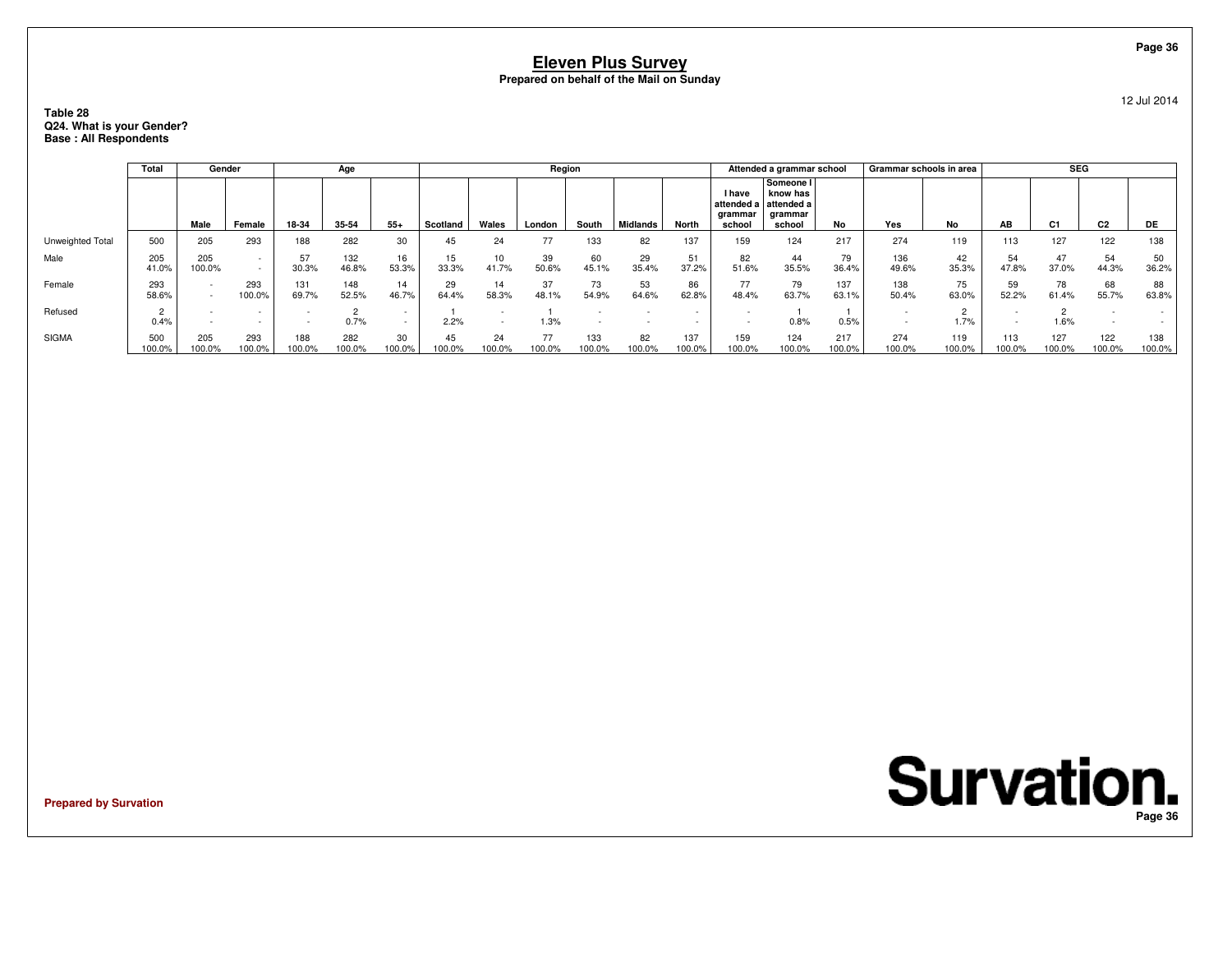| Page            | Table           | Title                                                                                                                                                        | <b>Base Description</b>                                  | Base             |
|-----------------|-----------------|--------------------------------------------------------------------------------------------------------------------------------------------------------------|----------------------------------------------------------|------------------|
| 4               |                 | Q1. Where do you currently live?                                                                                                                             | <b>Base: All Respondents</b>                             | $\overline{500}$ |
| 5               | $\overline{2}$  | Q2. Which English county do you currently live in?                                                                                                           | Base: Respondents live in<br>England                     | 431              |
| 6               | $\overline{c}$  | Q2. Which English county do you currently live in?                                                                                                           | Base : Respondents live in<br>England                    | 431              |
| $\overline{7}$  | $\overline{2}$  | Q2. Which English county do you currently live in?                                                                                                           | Base: Respondents live in<br>England                     | 431              |
| 8               | 3               | Q3. Which of the following most closely describes your personal situation?                                                                                   | Base: All Respondents                                    | 500              |
| 9               | 4               | Q4. How old is your youngest child?                                                                                                                          | <b>Base: All Respondents</b>                             | 500              |
| 10              | $\overline{4}$  | Q4. How old is your youngest child?                                                                                                                          | Base: All Respondents                                    | 500              |
| 11              | 5               | Q5. How old is your eldest child?                                                                                                                            | Base: All Respondents                                    | 500              |
| 12              | 5               | Q5. How old is your eldest child?                                                                                                                            | Base: All Respondents                                    | 500              |
| 13              | 6               | Q6. What age bracket do you fall into?                                                                                                                       | Base: All Respondents                                    | 500              |
| 14              |                 | Q7. What best describes your household income, including all benefits, but before tax is deducted?                                                           | <b>Base: All Respondents</b>                             | 500              |
| 15              | 8               | Q8. Which of these qualifications do you have?                                                                                                               | Base: All Respondents                                    | 500              |
| 16              | 9               | Q8K. You selected NVQs/GNVQs/RSA Diploma. At which level is your highest qualification? Please<br>select from the drop-down list below                       | Base: All Answering                                      | 25               |
| $\overline{17}$ | $\overline{10}$ | Q8L. You selected GCSEs/O-Levels. What is your highest level of attainment for your particular<br>qualification? Please select from the drop-down list below | Base: All Answering                                      | 113              |
| 18              | 11              | Q8M. You selected AS-Levels. How many do you have? Please select from the drop-down list below                                                               | <b>Base: All Answering</b>                               |                  |
| 19              | 12              | Q8N. You selected A-Levels. How many do you have? Please select from the drop-down list below                                                                | Base: All Answering                                      | 75               |
| 20              | 13              | Q9. Do you support or oppose the existence of grammar schools in the UK?                                                                                     | Base : All Respondents                                   | 500              |
| 21              | 14              | Q10. Have you, or has anyone you know, attended a grammar school?                                                                                            | Base: All Respondents                                    | 500              |
| 22              | 15              | Q11. Are there grammar schools in your area?                                                                                                                 | Base: All Respondents                                    | 500              |
| 23              | 16              | Q12. Would you consider/would you have considered sending your child to grammar school if they<br>were available in your area?                               | Base: Respondents do not have<br>grammar schools in area | 226              |
| 24              | 17              | Q13. Would you consider sending your child to a grammar school?                                                                                              | <b>Base: All Answering</b>                               | 275              |